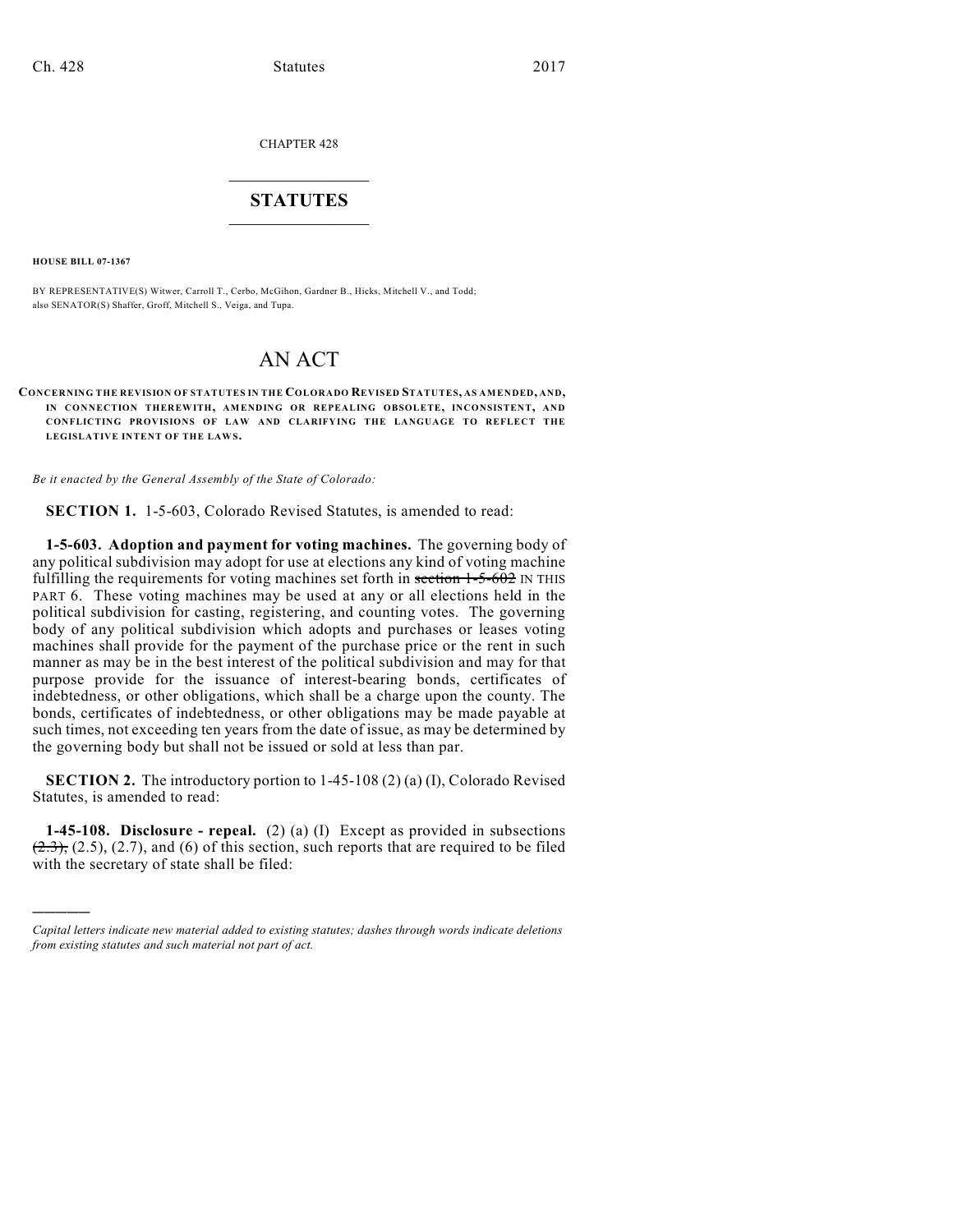#### **SECTION 3.** 2-3-1401 (1), Colorado Revised Statutes, is amended to read:

**2-3-1401. Oversight of economic development activities of state - business affairs and labor committee and business, labor, and technology committee reports from governor to joint budget committee on economic development programs.** (1) The business affairs and labor committees of the senate and COMMITTEE OF THE house of representatives AND THE BUSINESS, LABOR, AND TECHNOLOGY COMMITTEE OF THE SENATE, OR ANY SUCCESSOR COMMITTEES, shall have jurisdiction to conduct general oversight of the economic development activities of state government. Each year such committees shall, jointly or separately in the discretion of the chairmen of such committees, review the activities of any agencies of state government engaged in economic development matters and may require the appropriate officials of any such agencies to make reports to the business affairs and labor committees of the senate and house of representatives SUCH COMMITTEES to facilitate the oversight function under this subsection (1).

**SECTION 4.** 2-4-109 (2), Colorado Revised Statutes, is amended to read:

**2-4-109. Standard time - daylight saving time.** (2) From two o'clock antemeridian on the first SECOND Sunday of April MARCH, until two o'clock antemeridian on the last FIRST Sunday of October NOVEMBER, OR SUCH OTHER TIMES AND DAYS AS MAY, FROM TIME TO TIME, BE DESIGNATED BY ACT OF CONGRESS, the standard time in this state so established shall be one hour in advance of the standard time now known as "United States Mountain Standard Time".

**SECTION 5.** 6-1-708 (1) (b), Colorado Revised Statutes, is amended to read:

**6-1-708. Motor vehicle sales and leases - deceptive trade practice.** (1) A person engages in a deceptive trade practice when, in the course of such person's business, vocation, or occupation, such person:

(b) Fails to disclose in writing, prior to sale, to the purchaser that a motor vehicle is a salvage vehicle, as defined in section  $42-6-102$   $(13)$  42-6-102  $(17)$ , C.R.S., OR that a vehicle was repurchased by or returned to the manufacturer from a previous owner for inability to conform the motor vehicle to the manufacturer's warranty in accordance with article 10 of title 42, C.R.S., or with any other state or federal motor vehicle warranty law or knowingly fails to disclose in writing, prior to sale, to the purchaser that a motor vehicle has sustained material damage at any one time from any one incident.

**SECTION 6. Repeal.** 6-1-904 (2), Colorado Revised Statutes, is repealed as follows:

**6-1-904. Unlawful to make telephone solicitations to subscribers on the Colorado no-call list - requirements for telephone solicitations generally.** (2) Any person or entity that makes a telephone solicitation to the telephone of any residential subscriber or wireless telephone service subscriber in this state shall comply with the disclosure requirements of section 6-1-702.

**SECTION 7.** 6-1-1103 (4) (b) (IV) (A), Colorado Revised Statutes, is amended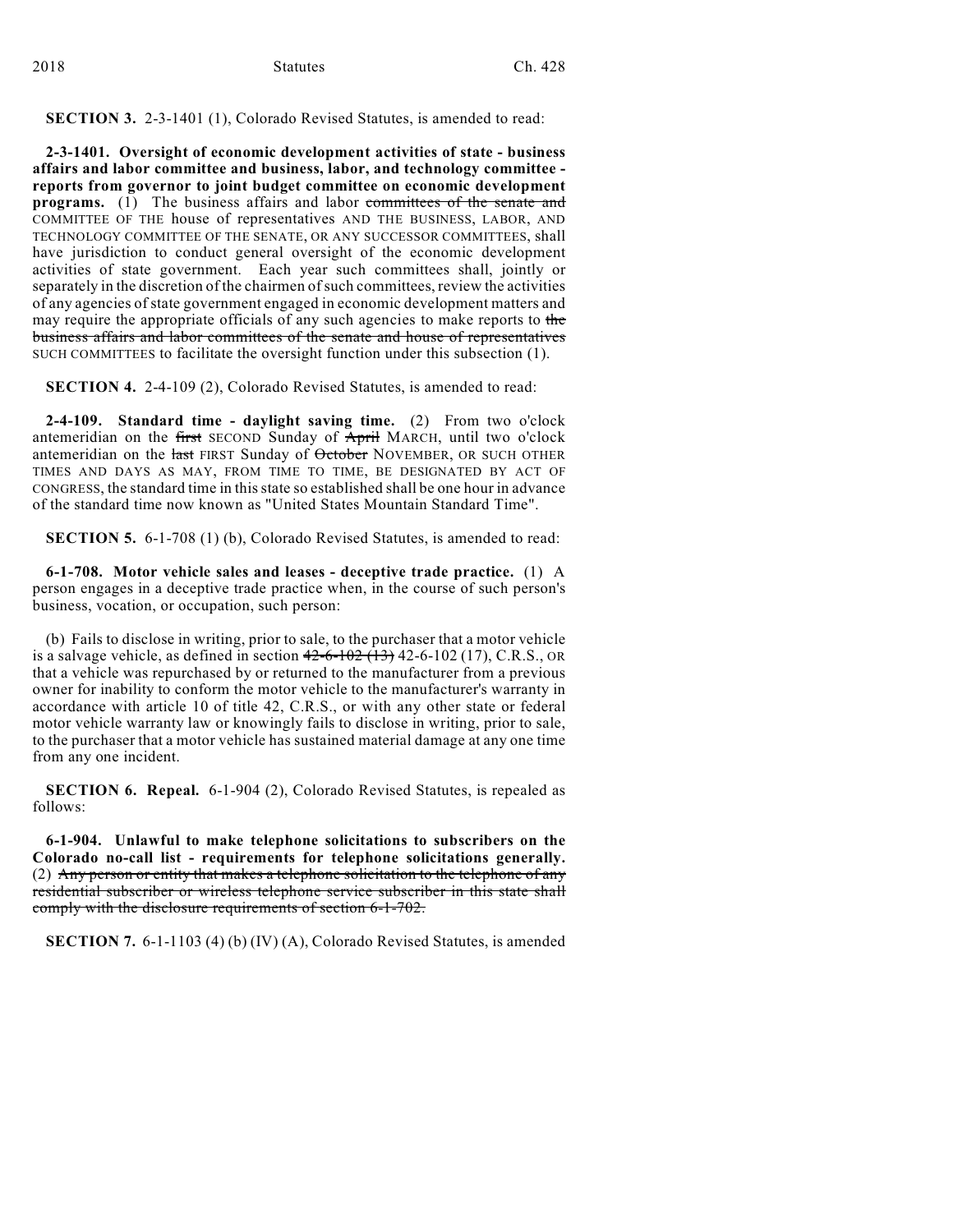to read:

**6-1-1103. Definitions.** As used in this part 11, unless the context otherwise requires:

(4) (b) The term "foreclosure consultant" does not include:

(IV) A person originating or closing a loan in a person's normal course of business if, as to that loan:

(A) The loan is subject to the requirements of the federal "Real Estate Settlement Procedures Act OF 1974", AS AMENDED, 12 U.S.C. sec. 2601 to 2617; or

**SECTION 8.** 9-6-108, Colorado Revised Statutes, is amended to read:

**9-6-108. Applicability.** Consumer fireworks and display fireworks, as defined in 27 CFR 555.11 OF the United States department of the treasury, bureau of alcohol, tobacco, and firearms, OR ANY OF ITS SUCCESSOR AGENCIES, regulations, title 27, code of federal regulations, section 55.11, shall not be subject to the provisions of this article.

**SECTION 9.** 10-4-637, Colorado Revised Statutes, is amended to read:

**10-4-637. No discrimination by profession.** Reimbursement for lawfully performed health care services covered by a policy providing medical payments coverage under a motor vehicle policy issued pursuant to this part 6 shall not be denied when such services are a covered benefit and rendered within the scope of practice for the licensed health care provider, as defined in section 10-4-902 (3), or an occupational therapist, as described in section  $6-1-701$  (1) (c),  $(1)(c)$ , C.R.S., performing the services.

**SECTION 10.** 10-11-124 (1) (b) and (2), Colorado Revised Statutes, are amended to read:

**10-11-124. Affiliated business arrangements - rules - investigative information shared with the division of real estate.** (1) (b) A title insurance company or a title insurance agent making a referral as part of an affiliated business arrangement shall disclose the affiliation in accordance with the federal "Real Estate Settlement Procedures Act OF 1974", AS AMENDED, 12 U.S.C. sec. 2601 et seq.

(2) The commissioner may promulgate rules concerning the creation and conduct of an affiliated business arrangement, including, but not limited to, rules defining what constitutes a sham affiliated business arrangement. Nothing in this subsection (2) shall be construed to increase a fee or create a licensure program for affiliated business arrangements. The commissioner shall adopt the rules, policies, or guidelines issued by the United States department of housing and urban development concerning the federal "Real Estate Settlement Procedures Act OF 1974", AS AMENDED, 12 U.S.C. sec. 2601 et seq. Rules adopted by the commissioner shall be at least as stringent as the federal rules and shall ensure that consumers are adequately informed about affiliated business arrangements. The commissioner shall consult with the real estate commission pursuant to section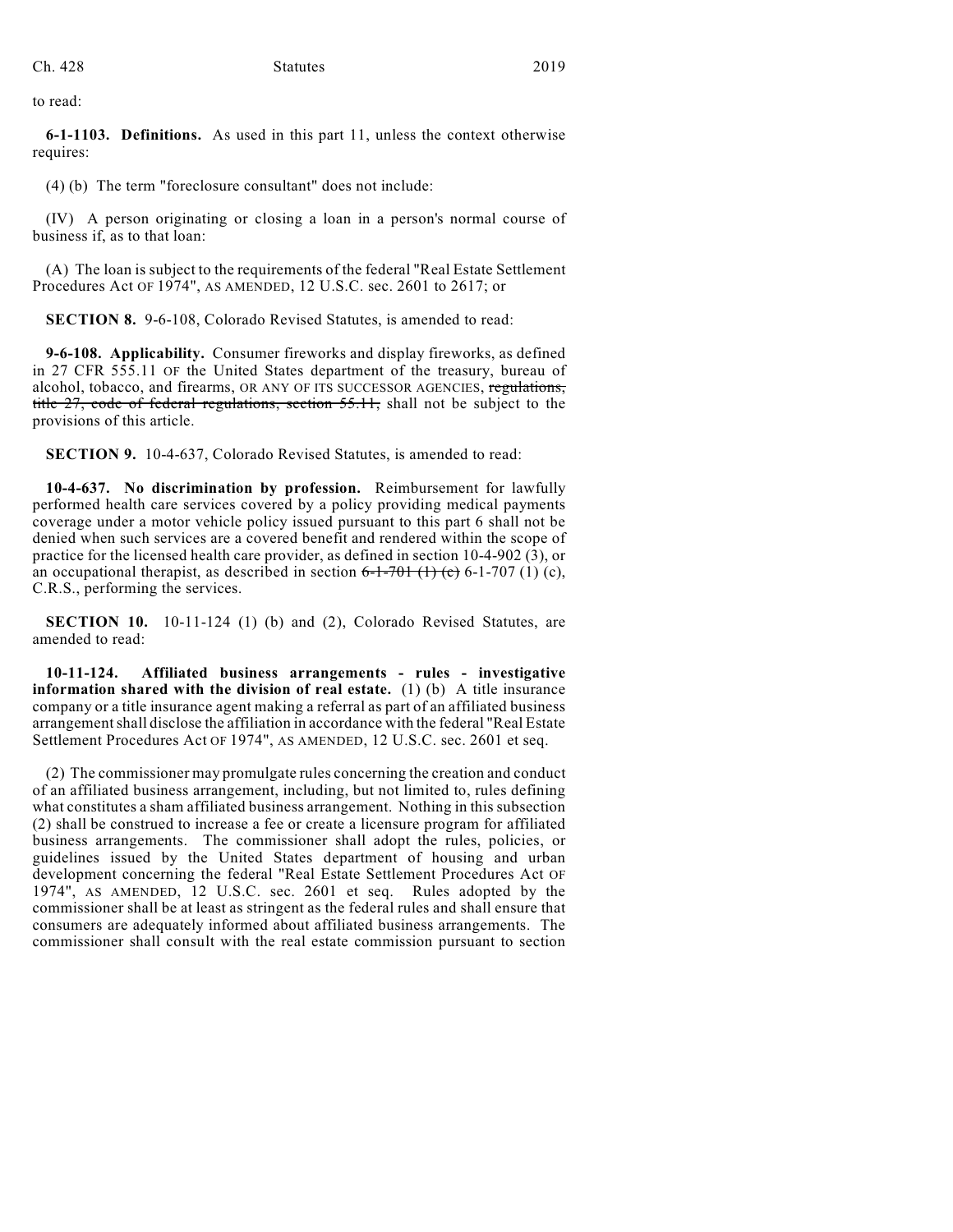12-61-113.2 (5), C.R.S., concerning rules the real estate commission may promulgate concerning affiliated business arrangements. Neither the rules promulgated by the commissioner nor the real estate commission may create a conflicting regulatory burden on an affiliated business arrangement.

**SECTION 11.** 10-11-126 (1), Colorado Revised Statutes, is amended to read:

**10-11-126. Affiliated business arrangements - enforcement - penalties.** (1) The commissioner shall have the same remedies available to him or her as those available to the administrator of the department of housing and urban development in the federal "Real Estate Settlement Procedures Act OF 1974", AS AMENDED, 12 U.S.C. sec. 2607.

**SECTION 12.** 10-16-128, Colorado Revised Statutes, is amended to read:

**10-16-128. Annual report to the general assembly.** The commissioner shall report to the business affairs and labor committees COMMITTEE of the house of representatives and the BUSINESS, LABOR, AND TECHNOLOGY COMMITTEE OF THE senate, OR ANY SUCCESSOR COMMITTEES, no later than October 1, 2004, and every October 1 thereafter. The report shall be an indication of the number, nature, and outcome of complaints against insurers during the preceding twelve months.

**SECTION 13.** 11-30-117.5 (4), Colorado Revised Statutes, is amended to read:

**11-30-117.5. Share insurance required.** (4) Neither the commissioner, nor the commissioner's deputy, nor any other person appointed by the commissioner shall divulge any information acquired in the discharge of the person's duties, except insofar as the same may be rendered necessary by law or under order of court in an action involving the division or in criminal actions; except that any party entitled to appear in a hearing on an application for a community credit union charter shall have access to the applicant's proposed articles or amended articles of incorporation, application for charter, and proposed bylaws. The commissioner may furnish information as to the condition of a credit union to the national credit union administration board, to any qualified insuring organization, to any liquidating agent appointed by the commissioner, TO a federal home loan bank, TO a federal reserve bank, TO the division of banking, TO the executive director of the department of regulatory agencies, or to any department or division of any other state having supervisory authority over credit unions and may accept any report of examination made on behalf of such board, organization, liquidating agent, department, or division. In addition, the board, the commissioner, and their respective designees may exchange information obtained by the division as to possible criminal violations of any law relating to the activities of a credit union with the appropriate law enforcement agencies. Notwithstanding any provision of this article to the contrary, the commissioner may disclose any information in the records of the division or acquired by the commissioner in the discharge of the commissioner's duties that is available from the national credit union administration board or the disclosure of which has been specifically authorized by the board of directors of the credit union to which such information relates. Nothing in this section shall be construed to authorize the board of directors of a credit union to waive any privileges that belong solely to the financial services board, the division, or its employees.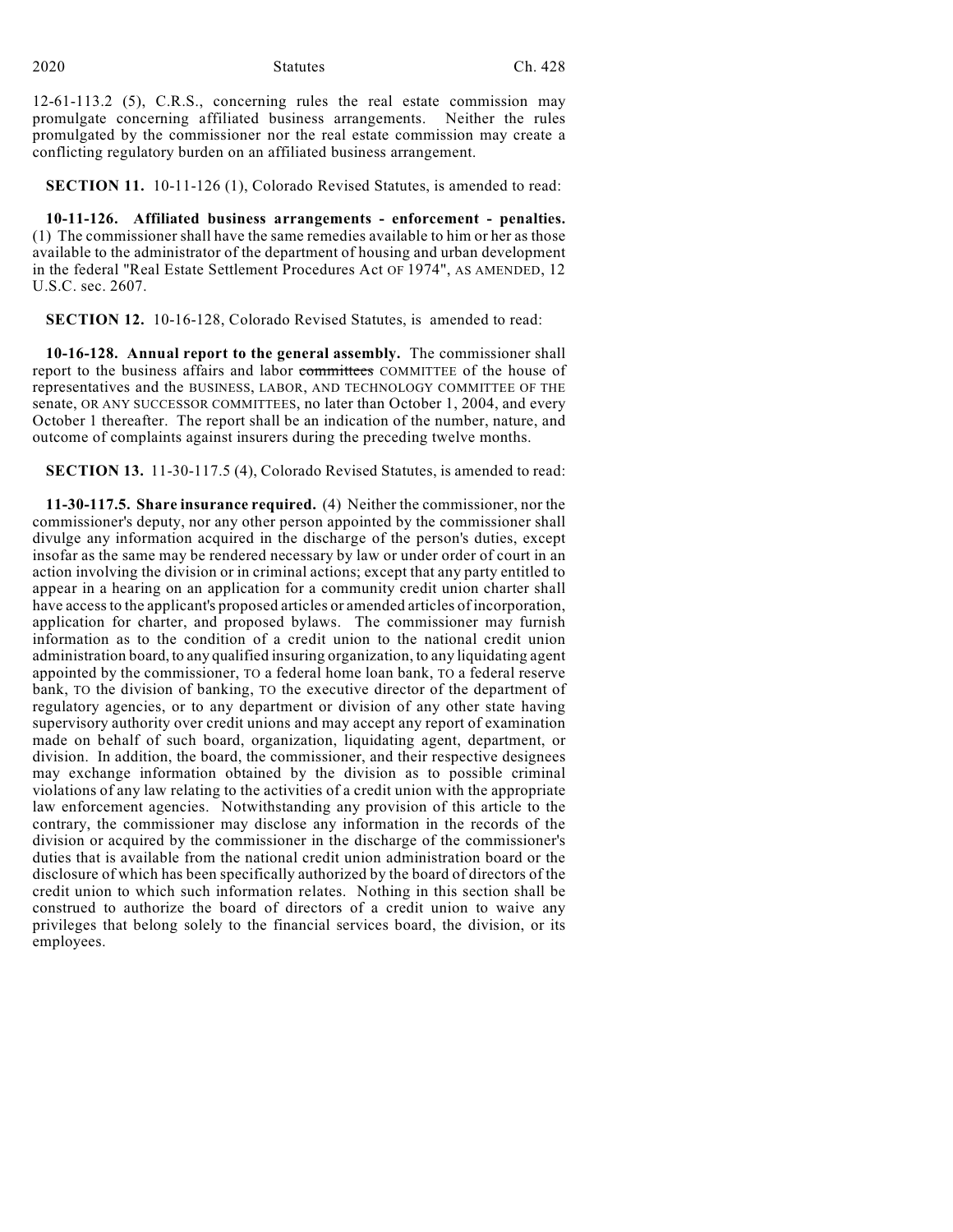| Ch. 428 | <b>Statutes</b> | 2021 |
|---------|-----------------|------|
|         |                 |      |

**SECTION 14.** 11-105-101 (5), Colorado Revised Statutes, is amended to read:

**11-105-101. Branch banks and practices prohibited.** (5) Except as provided in the federal "Gramm-Leach-Bliley Financial Modernization Act", Public Law AS AMENDED, PUB.L. 106-102, 113 Stat. 1388, it is unlawful for a bank or an officer, director, employee, or affiliate of a bank to engage in the business of issuing, floating, underwriting, distributing, or promoting the sale of stocks, bonds, or other securities or to be an officer, trustee, director, employee, stockholder, or partner of any person engaged principally in any such business. Additional exceptions to this section shall be securities issued or guaranteed as to principal and interest by the United States or any agency thereof or by a state or territory of the United States or a subdivision, instrumentality, or public authority organized under the laws of such state or territory or pursuant to an interstate compact between two or more states.

**SECTION 15.** 11-105-602 (3) (b.5) (II) (B), Colorado Revised Statutes, enacted by Senate Bill 07-040, enacted at the First Regular Session of the Sixty-sixth General Assembly, is amended to read:

**11-105-602. Financial branches allowed - conversion of financial institutions to branches - acquisitions.** (3) (b.5) (II) This paragraph (b.5) shall not apply with respect to any industrial bank that:

(B) Is a subsidiary of a parent entity, at least eighty-five percent of whose gross revenues on a consolidated basis, including affiliates, were derived from engaging in, on an ongoing basis, activities that are financial in nature or incidental to a financial activity, as defined by the federal "Gramm-Leach-Bliley Financial Modernization Act", AS AMENDED, Pub.L. 106-102, 113 Stat. 1388, during at least three of the prior four calendar quarters.

**SECTION 16.** 12-6-123 (1), Colorado Revised Statutes, is amended to read:

**12-6-123. Disposition of fees - auto dealers license fund.** (1) All moneys received under this part 1, except fines awarded pursuant to section 12-6-121.5, shall be deposited with the state treasurer by the department of revenue, subject to the provisions of section 24-35-101, C.R.S., together with a detailed statement of such receipts, and such funds deposited with the state treasurer shall constitute a fund to be known as the auto dealers license fund, which fund is hereby created and which shall be used under the direction of the board in the following manner:

(a) Repealed.

(b) (I) For the payment of the expenses of the administration of the board as the general assembly deems necessary by making an appropriation therefor on an annual fiscal-year basis commencing July 1, 1971, and thereafter.

 $\overrightarrow{c}$  (II) Any money remaining in said fund on December 31, 1971, and at the close of each calendar year thereafter, after costs of administration of the law as provided in this part 1 shall remain in the auto dealers license fund to be used for educational and enforcement purposes as appropriated by the general assembly.

 $(d)$  (c) To pay the department of revenue for the administration of actions or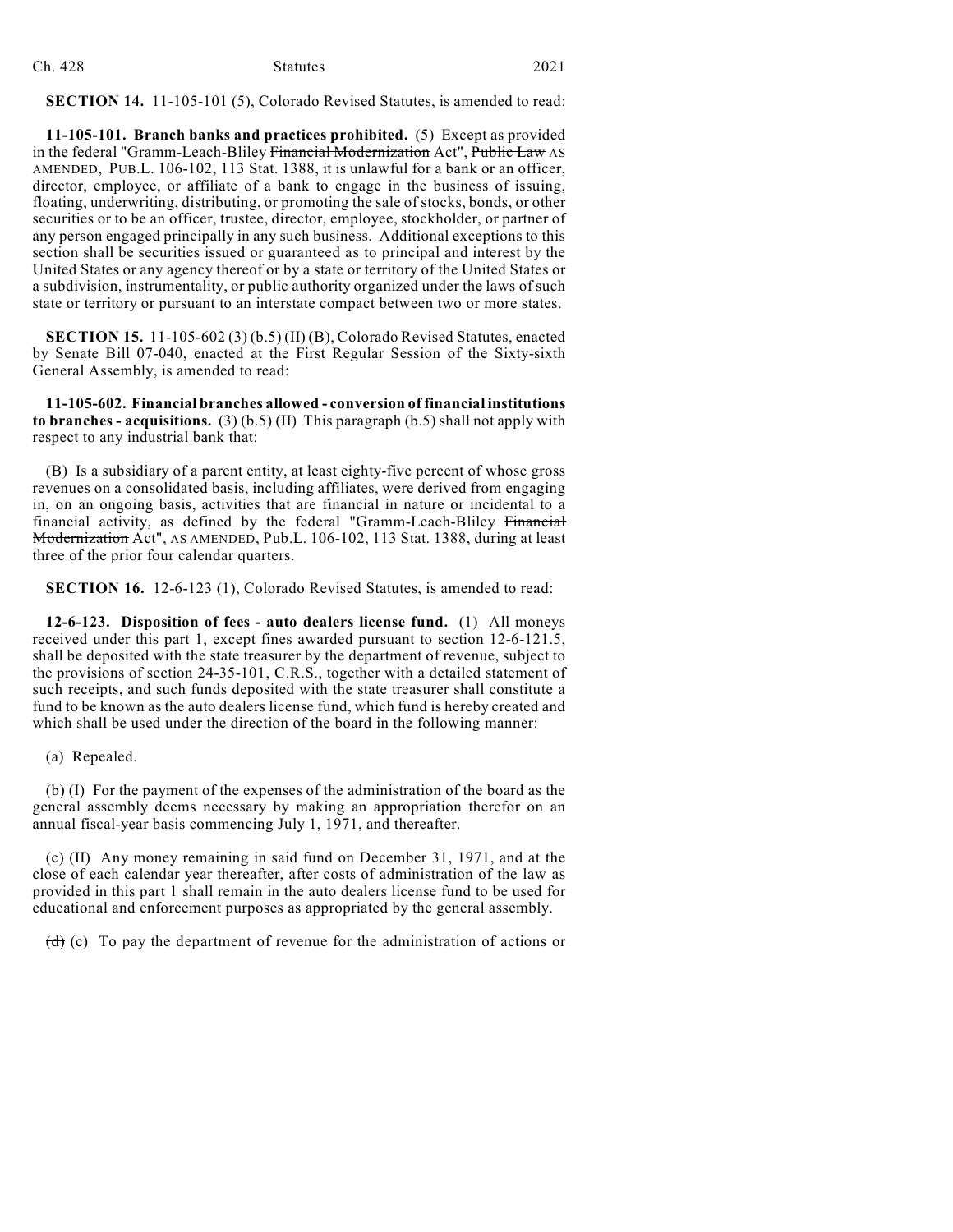proceedings brought before the executive director pursuant to section 12-6-120.

**SECTION 17. Repeal.** 12-22-102 (24.5), Colorado Revised Statutes, is repealed as follows:

**12-22-102. Definitions.** As used in this part 1, unless the context otherwise requires:

(24.5) "Prospective drug review" means a review of the patient's drug therapy and prescription drug order prior to dispensing the drug as part of a drug regimen review.

**SECTION 18.** The introductory portion to 12-38.1-206 (1), Colorado Revised Statutes, is amended to read:

**12-38.1-206. Report.** (1) The direct care advisory committee, referred to in section 12-38.1-203 (3), shall report, and the board shall forward the report, to the members of the health, environment, welfare, and institutions committees HEALTH AND HUMAN SERVICES COMMITTEES of the house of representatives and the senate, OR ANY SUCCESSOR COMMITTEES, of the general assembly, as well as to the governor, within two months after the completion of the pilot program, concerning the effectiveness of the pilot program in recruiting new entry-level workers into the long-term care profession and in retaining current and new long-term care workers through enhanced employment satisfaction. The report may include, but need not be limited to:

**SECTION 19.** 12-47-901 (3) (c), Colorado Revised Statutes, is amended to read:

**12-47-901. Unlawful acts - exceptions.** (3) (c) Any such manufacturer or importer shall, at least thirty days before the importation or sale of any such alcohol beverage in this state, file with the state licensing authority notice of intent to import one or more specified brands of such beverage, together with a statement that such manufacturer or importer is the primary source of supply in the United States for any such brand, unless exempted pursuant to paragraph (b) of this subsection (3), in which case, a statement that such manufacturer or importer is the sole source of supply of that brand of beverage in the state of Colorado, and, upon the request of the state licensing authority, a copy of the manufacturer's federal brand label approval form as required by the federal bureau of alcohol, tobacco, and firearms OR ANY OF ITS SUCCESSOR AGENCIES. Thereafter, said licensee shall file with the state licensing authority a copy of each sales invoice with a monthly sales report as required by section  $12-47-503$  (4) and (5).

**SECTION 20.** 12-47.1-701 (4) (a) (IV) (A), Colorado Revised Statutes, as amended by House Bill 07-1009, enacted at the First Regular Session of the Sixty-sixth General Assembly, is amended to read:

**12-47.1-701. Limited gaming fund.** (4) (a) At the end of each fiscal year, the state treasurer shall distribute the balance remaining in the limited gaming fund in accordance with the provisions of section  $9(5)$  (b) (II) of article XVIII of the state constitution; except that: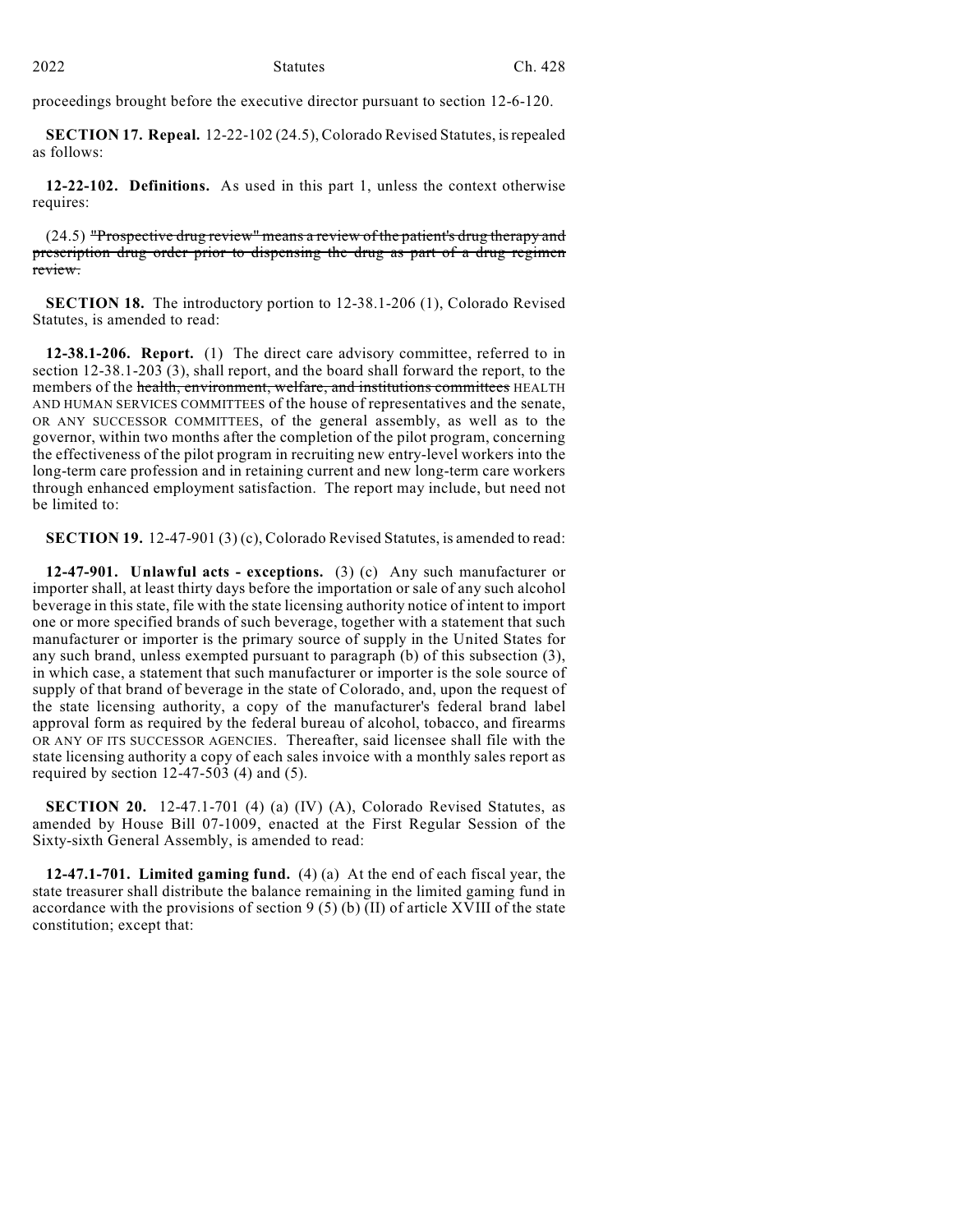#### Ch. 428 Statutes 2023

(IV) (A) Except as provided in sub-subparagraphs (A.5) and (B) of this subparagraph (IV), for the 2005-06 fiscal year and each fiscal year thereafter, of the portion of limited gaming fund moneys that would otherwise be transferred to the general fund pursuant to section 9 (5) (b) (II) of article XVIII of the state constitution, after the transfer to the local government limited gaming impact fund required by section 12-47.1-1601, nineteen million dollars shall be transferred to the Colorado travel and tourism promotion fund created in section 24-49.7-106, C.R.S., one million five hundred thousand dollars shall be transferred to the state council on the arts cash fund created in section 24-48.8-109, C.R.S., five hundred thousand dollars shall be transferred to the film incentives cash fund created in section 24-46-105.8, C.R.S., and three million dollars shall be transferred to the new jobs incentives cash fund created in section 24-46-105.7, C.R.S. For purposes of the transfers occurring at the end of the 2006-07 fiscal year and each fiscal year thereafter, no later than June 1, 2007, and no later than June 1 of each calendar year thereafter, the executive director of the department of revenue shall adjust the dollar amounts specified in this sub-subparagraph (A) to reflect the percentage change in the consumer price index for the Denver metropolitan area. As used in this sub-subparagraph (A), "percentage change in the consumer price index for the Denver metropolitan area" means the percentage change between the two published annual estimates of the consumer price index for the Denver-Boulder-Greeley combined statistical area for all urban consumers, all goods, as defined and officially reported by the bureau of economic analysis LABOR STATISTICS in the United States department of commerce LABOR, OR ITS SUCCESSOR INDEX, for the two calendar years immediately preceding the calendar year in which the adjustment is made.

**SECTION 21.** 12-61-113.2 (2) (b) and (5), Colorado Revised Statutes, are amended to read:

**12-61-113.2. Affiliated business arrangements - definitions - disclosures enforcement and penalties - reporting - rules - investigation information shared with the division of insurance.** (2) (b) If a licensee or the employing broker of a licensee is part of an affiliated business arrangement when an offer to purchase real property is fully executed, the licensee shall disclose to all parties to the real estate transaction the existence of the arrangement. The disclosure shall be written, shall be signed by all parties to the real estate transaction, and shall comply with the federal "Real Estate Settlement Procedures Act OF 1974", AS AMENDED, 12 U.S.C. sec. 2601 et seq.

(5) The commission may promulgate rules concerning the creation and conduct of an affiliated business arrangement, including, but not limited to, rules defining what constitutes a sham affiliated business arrangement. The commission shall adopt the rules, policies, or guidelines issued by the United States department of housing and urban development concerning the federal "Real Estate Settlement Procedures Act OF 1974", AS AMENDED, 12 U.S.C. sec. 2601 et seq. Rules adopted by the commission shall be at least as stringent as the federal rules and shall ensure that consumers are adequately informed about affiliated business arrangements. The commission shall consult with the insurance commissioner pursuant to section 10-11-124 (2), C.R.S., concerning rules, policies, or guidelines the insurance commissioner adopts concerning affiliated business arrangements. Neither the rules promulgated by the commissioner nor the real estate commission may create a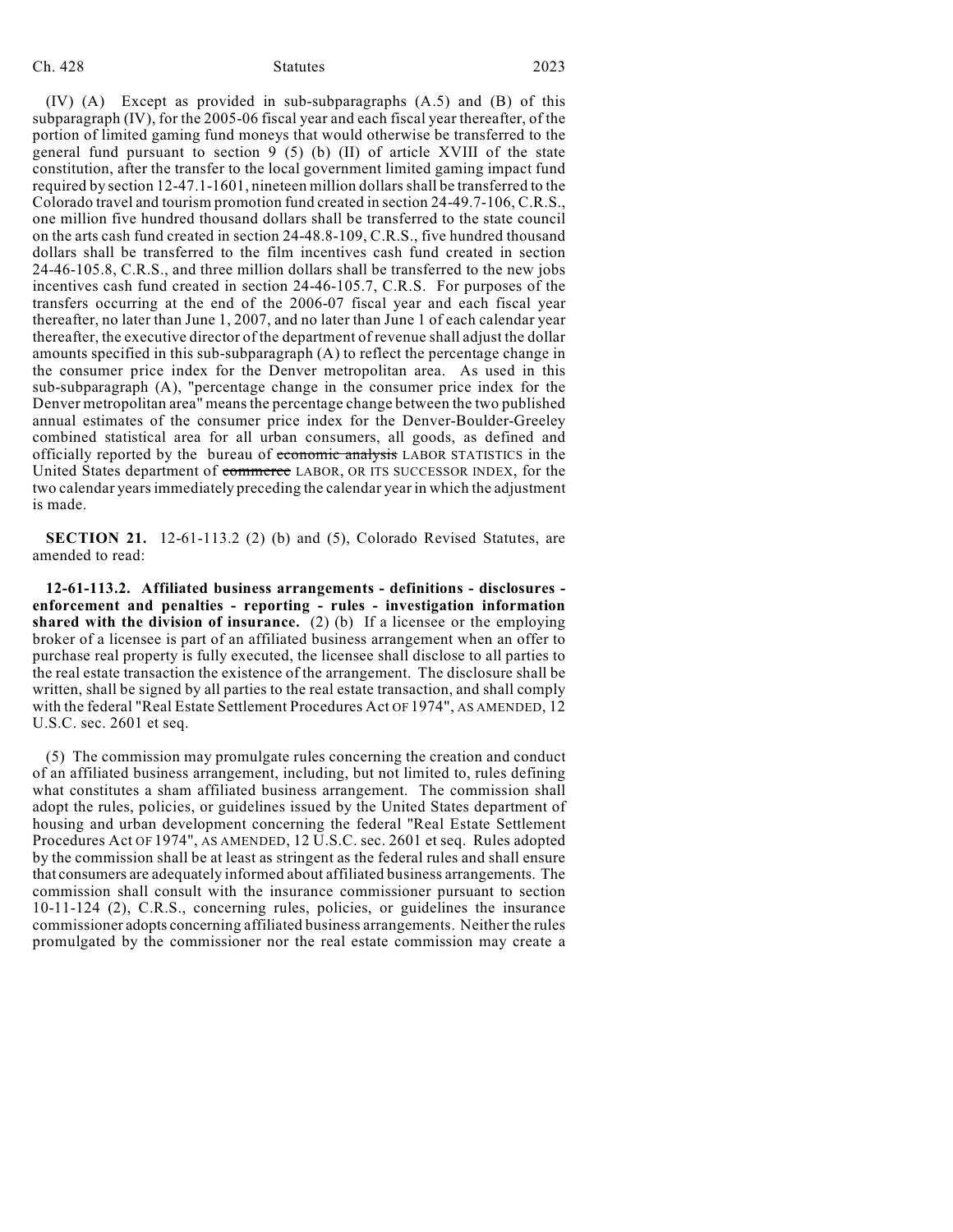conflicting regulatory burden on an affiliated business arrangement.

**SECTION 22.** 12-61-602 (3), (4), (5), and (6), Colorado Revised Statutes, are REPEALED AND REENACTED, WITH AMENDMENTS, to read:

**12-61-602. Definitions.** As used in this part 6, unless the context otherwise requires:

(3) "PERSON" INCLUDES AN INDIVIDUAL, COMPANY, CORPORATION, ASSOCIATION, AGENT, AND EVERY OTHER LEGAL ENTITY.

(4) "PREOWNED" MEANS A SINGLE-FAMILY RESIDENCE, RESIDENTIAL UNIT IN A MULTIPLE-DWELLING STRUCTURE, OR MOBILE HOME ON A FOUNDATION THAT IS OCCUPIED AS A RESIDENCE AND NOT OWNED BY THE BUILDER-DEVELOPER OR FIRST OCCUPANT.

(5) "PREOWNED HOME WARRANTY SERVICE COMPANY", REFERRED TO IN THIS PART 6 AS THE "COMPANY", MEANS ANY PERSON WHO UNDERTAKES A CONTRACTUAL OBLIGATION ON A PREOWNED HOME THROUGH A PREOWNED HOME WARRANTY SERVICE CONTRACT.

(6) (a) "PREOWNED HOME WARRANTY SERVICE CONTRACT" MEANS ANY CONTRACT OR AGREEMENT WHEREBY A PERSON UNDERTAKES FOR A PREDETERMINED FEE, WITH RESPECT TO A SPECIFIED PERIOD OF TIME, TO MAINTAIN, REPAIR, OR REPLACE ANY OR ALL OF THE FOLLOWING ELEMENTS OF A SPECIFIED PREOWNED HOME:

(I) STRUCTURAL COMPONENTS, SUCH AS THE ROOF, FOUNDATION, BASEMENT, WALLS, CEILINGS, OR FLOORS;

(II) UTILITY SYSTEMS, SUCH AS ELECTRICAL, AIR CONDITIONING, PLUMBING, AND HEATING SYSTEMS, INCLUDING FURNACES; AND

(III) APPLIANCES, SUCH AS STOVES, WASHERS, DRYERS, AND DISHWASHERS.

(b) "PREOWNED HOME WARRANTY SERVICE CONTRACT" DOES NOT INCLUDE ANY CONTRACT OR AGREEMENT WHEREBY A PUBLIC UTILITY UNDERTAKES FOR A PREDETERMINED FEE, WITH RESPECT TO A SPECIFIED PERIOD OF TIME, TO REPAIR OR REPLACE ANY OR ALL OF THE ELEMENTS OF A SPECIFIED PREOWNED HOME AS SPECIFIED IN SUBPARAGRAPH (II) OR (III) OF PARAGRAPH (a) OF THIS SUBSECTION (6).

**SECTION 23.** 13-6-407 (3), Colorado Revised Statutes, is amended to read:

**13-6-407. Parties - representation.** (3) In any action to which the federal "Soldiers' and Sailors' Civil Relief Act of 1940", AS AMENDED, 50 App. U.S.C. sec. 521, is applicable, the court may enter a default against a defendant who is in the military without entering judgment, and the court shall appoint an attorney to represent the interests of the defendant prior to the entry of judgment against the defendant.

**SECTION 24.** 13-21-108.2 (1) and (2) (b), Colorado Revised Statutes, enacted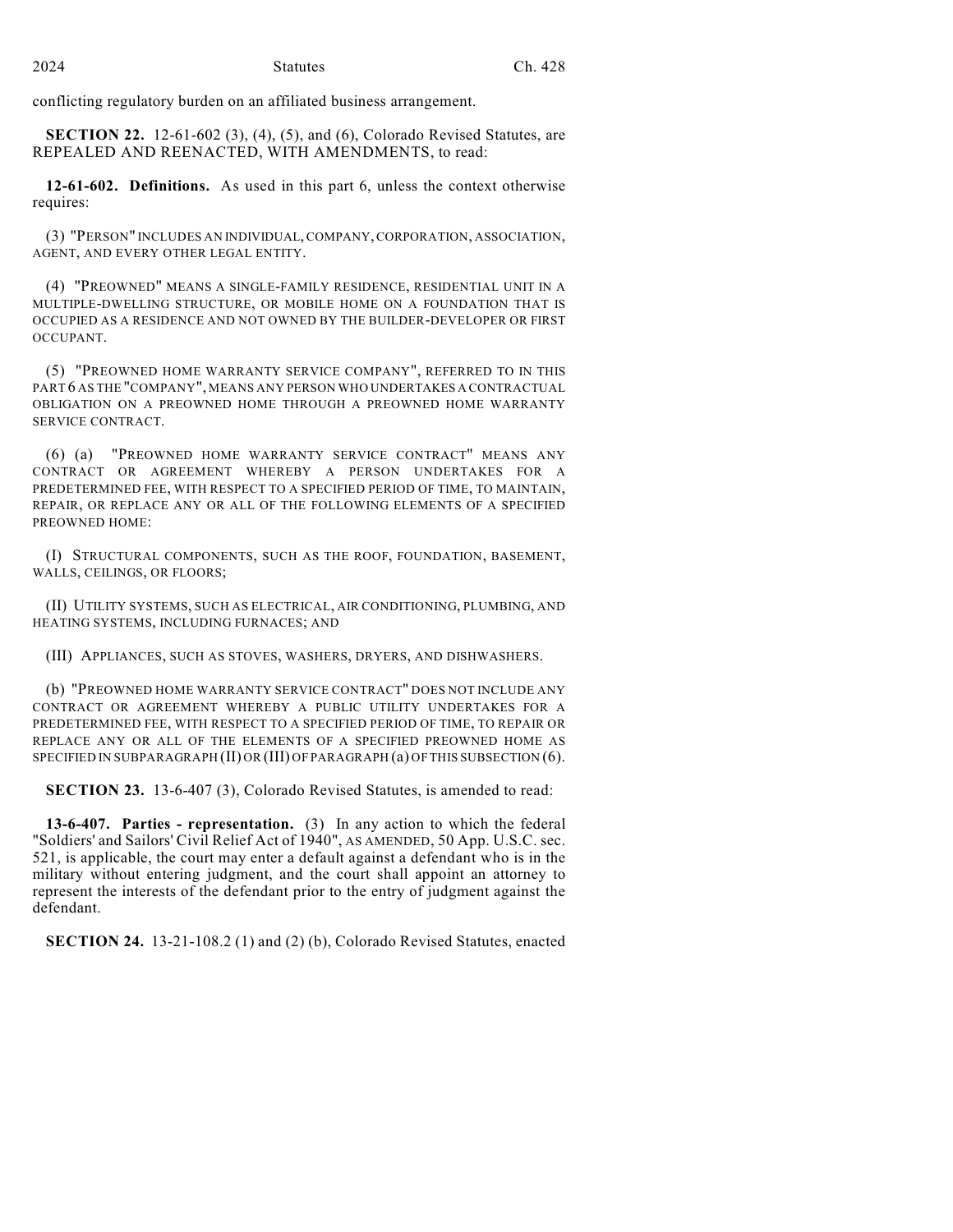| Ch. 428 | <b>Statutes</b> | 2025 |
|---------|-----------------|------|
|         |                 |      |

by Senate Bill 07-043, enacted at the First Regular Session of the Sixty-sixth General Assembly, are amended to read:

**13-21-108.2. Persons rendering emergency assistance - competitive sports exemption from civil liability.** (1) (a) Except as provided in subsection (2) of this section, a person licensed as a physician, osteopath, chiropractor, nurse, physical therapist, podiatrist, dentist, or optometrist or certified as an emergency medical technician under PART 2 OF ARTICLE 3.5 OF title 25, C.R.S., who, in good faith and without compensation, renders emergency care or emergency assistance, including but not limited to sideline or on-field care as a team health care provider, to an individual requiring emergency care or emergency assistance as a result of having engaged in a competitive sport is not liable for civil damages as a result of acts or omissions by the physician, osteopath, chiropractor, nurse, physical therapist, podiatrist, dentist, or optometrist or person certified as an emergency medical technician under PART 2 OF ARTICLE 3.5 OF title 25, C.R.S.

(b) The provisions of this subsection (1) shall apply to the rendering of emergency care or emergency assistance to a minor even if the physician, osteopath, chiropractor, nurse, physical therapist, podiatrist, dentist, or optometrist or the person certified as an emergency technician under PART 2 OF ARTICLE 3.5 OF title 25, C.R.S., does not obtain permission from the parent or legal guardian of the minor before rendering the care or assistance; provided however EXCEPT that, if a parent or guardian refuses the rendering of emergency care, this subsection (1) shall not apply.

(2) The exemption from civil liability described in subsection (1) of this section shall not apply to:

(b) Acts or omissions that are outside the scope of the license held by the physician, osteopath, chiropractor, nurse, physical therapist, podiatrist, dentist, or optometrist or outside the scope of the certificate held by a person who is certified as an emergency medical technician under PART 2 OF ARTICLE 3.5 OF title 25, C.R.S.

**SECTION 25.** 13-21-110 (2), Colorado Revised Statutes, is amended to read:

**13-21-110. Medical committee - privileged communication - limitation on liability.** (2) As used in this section, "utilization review committee" means a committee established for the purpose of evaluating the quantity, quality, and timeliness of health care services rendered under the "Colorado Medical Assistance Act" and in compliance with Titles XVIII and XIX of the federal "Social Security Act", AS AMENDED.

**SECTION 26.** 13-21-115.5 (4) (a) (I), Colorado Revised Statutes, is amended to read:

**13-21-115.5. Volunteer service act - immunity - exception for operation of motor vehicles.** (4) (a) Any volunteer shall be immune from civil liability in any action on the basis of any act or omission of a volunteer resulting in damage or injury if:

(I) The volunteer is immune from liability for the act or omission under the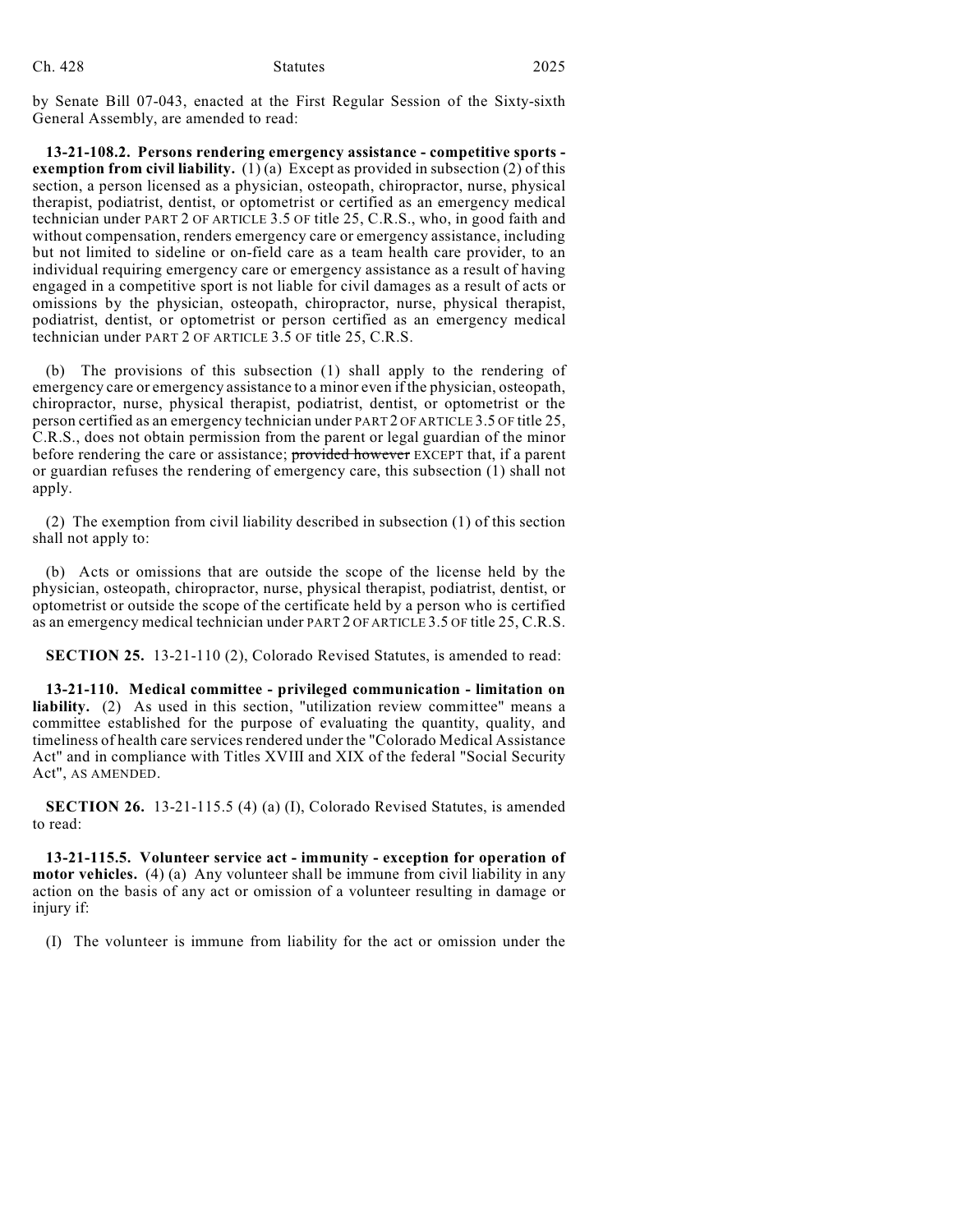federal "Volunteer Protection Act OF 1997", AS FROM TIME TO TIME MAY BE AMENDED, CODIFIED AT 42 U.S.C. sec. 14501 et seq.; and

**SECTION 27.** 13-54-102 (1)(s), Colorado Revised Statutes, is amended to read:

**13-54-102. Property exempt.** (1) The following property is exempt from levy and sale under writ of attachment or writ of execution:

(s) Property, including funds, held in or payable from any pension or retirement plan or deferred compensation plan, including those in which the debtor has received benefits or payments, has the present right to receive benefits or payments, or has the right to receive benefits or payments in the future and including pensions or plans which qualify under the federal "Employee Retirement Income Security Act of 1974", AS AMENDED, as an employee pension benefit plan, as defined in 29 U.S.C. sec. 1002, any individual retirement account, as defined in 26 U.S.C. sec. 408, any Roth individual retirement account, as defined in 26 U.S.C. sec. 408A, and any plan, as defined in 26 U.S.C. sec. 401, and as these plans may be amended from time to time;

**SECTION 28.** 13-71-137, Colorado Revised Statutes, is amended to read:

**13-71-137. Duties and responsibilities of interpreters for jurors who are deaf or hard of hearing.** The court may provide, through the list of available resources coordinated through the Colorado commission for the deaf and hard of hearing pursuant to section 26-21-106 (4), C.R.S., a qualified interpreter, as defined in section  $13-90-202$  (10) 13-90-202 (8), to assist during a trial a juror who is deaf or hard of hearing. In the presence of the jury, the court shall instruct the qualified interpreter to make true and complete translations of all court proceedings to the juror who is deaf or hard of hearing to the best of the qualified interpreter's ability. The qualified interpreter shall be subject to the same orders and admonitions given to the jurors. The court shall permit a qualified interpreter to be present and assist a juror who is deaf or hard of hearing during the deliberations of the jury. In the presence of the jury, the court shall instruct the qualified interpreter to refrain from participating in any manner in the deliberation of the jury and to refrain from having any communications with any member of the jury regarding deliberation, except for true and complete translations of jurors' remarks made during deliberation. A jury verdict reached in the presence of a qualified interpreter, during deliberation, shall be valid.

**SECTION 29.** 13-90-204 (1) (f) and (1) (g), Colorado Revised Statutes, are amended, and the said 13-19-204 is further amended by the ADDITION OF A NEW SUBSECTION, to read:

**13-90-204. Appointment of interpreter and auxiliary services - when.** (1) A qualified interpreter or auxiliary service shall be provided by an appointing authority to interpret the proceedings to a person who is deaf or hard of hearing and to interpret the statements of the person who is deaf or hard of hearing in the following instances:

(f) When effective communication cannot be established without an auxiliary service and when an alleged victim or witness is a person who is deaf or hard of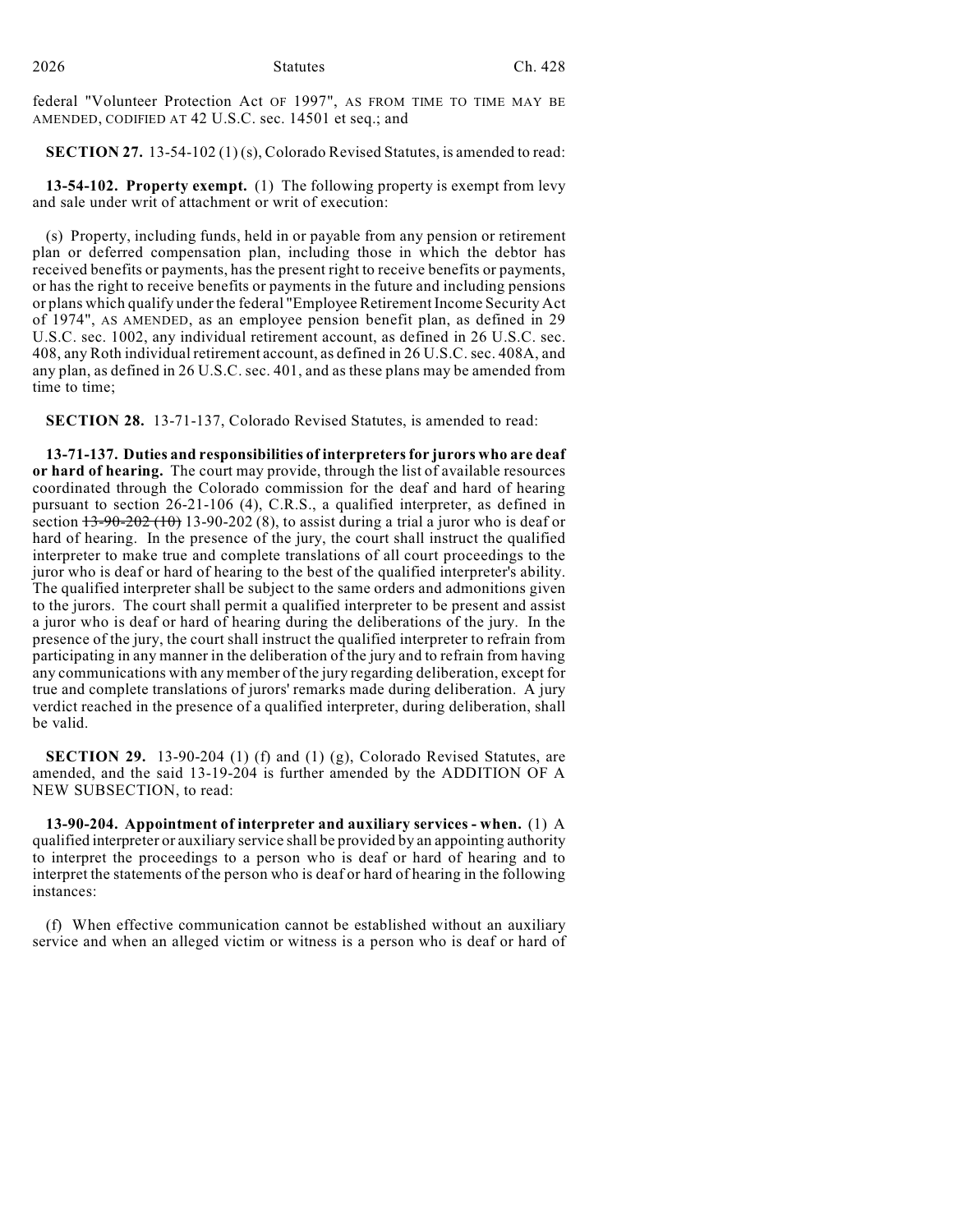#### Ch. 428 Statutes 2027

hearing, who uses sign language for effective communication, and WHO is questioned or otherwise interviewed by a person having a law enforcement or prosecutorial function in any criminal investigation, except where the length, importance, or complexity of the communication does not warrant provision of an auxiliary service. Assessment of whether the length, importance, or complexity of the communication warrants provision of an auxiliary service shall be made in accordance with United States department of justice regulations effectuating Title II of the federal "Americans with Disabilities Act of 1990", AS FROM TIME TO TIME MAY BE AMENDED, PUB.L. 101-336, CODIFIED AT 42 U.S.C. SEC. 12101, ET SEQ., including regulations, analysis, and technical assistance.

 $(g)$  Nothing in this part 2 shall be construed to provide less than is required by Title II of the federal "Americans with Disabilities Act", 42 U.S.C. sec. 12101, and its implementing regulations.

(1.5) NOTHING IN THIS PART 2 SHALL BE CONSTRUED TO PROVIDE LESS THAN IS REQUIRED BY TITLE II OF THE FEDERAL "AMERICANS WITH DISABILITIES ACT OF 1990", AS FROM TIME TO TIME MAY BE AMENDED, PUB.L. 101-336, CODIFIED AT 42 U.S.C. SEC. 12101 ET SEQ., AND ITS IMPLEMENTING REGULATIONS.

**SECTION 30.** 15-14-412.5 (2), (3), and (4), Colorado Revised Statutes, are amended to read:

**15-14-412.5. Limited court-approved arrangements authorized for persons seeking medical assistance for nursing home care - applicable to trusts established before a certain date.** (2) The court shall not authorize, direct, or ratify any trust that either has the effect of qualifying or purports to qualify the trust beneficiary for medical assistance for nursing home care pursuant to the provisions of title 26 TITLE 25.5, C.R.S., unless the circumstances surrounding the creation of the trust and the trust provisions meet the criteria set forth in section 25.5-6-102 (3), C.R.S. This section shall apply to any court-approved trust that is funded with property owned by the beneficiary at the time the trust is created but shall not apply to any trust that is established and directly funded by a defendant or insurance company in settlement of an action or claim for personal injury brought by or on behalf of the trust beneficiary.

(3) Except as otherwise permitted by Title XIX of the federal "Social Security Act", 42 U.S.C. sec. 1396p, as amended, the court shall not authorize, direct, or ratify the transfer of any property owned by a protected person if the transfer either has the effect of qualifying or purports to qualify the protected person for medical assistance for nursing home care pursuant to the provisions of title 26 TITLE 25.5, C.R.S., unless the property is transferred into a trust established in accordance with subsection (2) of this section.

(4) This section shall take effect January 1, 1992, and shall apply to any court-approved trust established for or court-approved transfer of property made by or for a protected person applying for or receiving medical assistance for nursing home care pursuant to the provisions of title 26 TITLE 25.5, C.R.S., on or after said date; except that such a trust created before said date that does not comply with this section shall be modified to comply with this section no later than July 1, 1992, before which time a court-approved trust or a court-approved transfer of property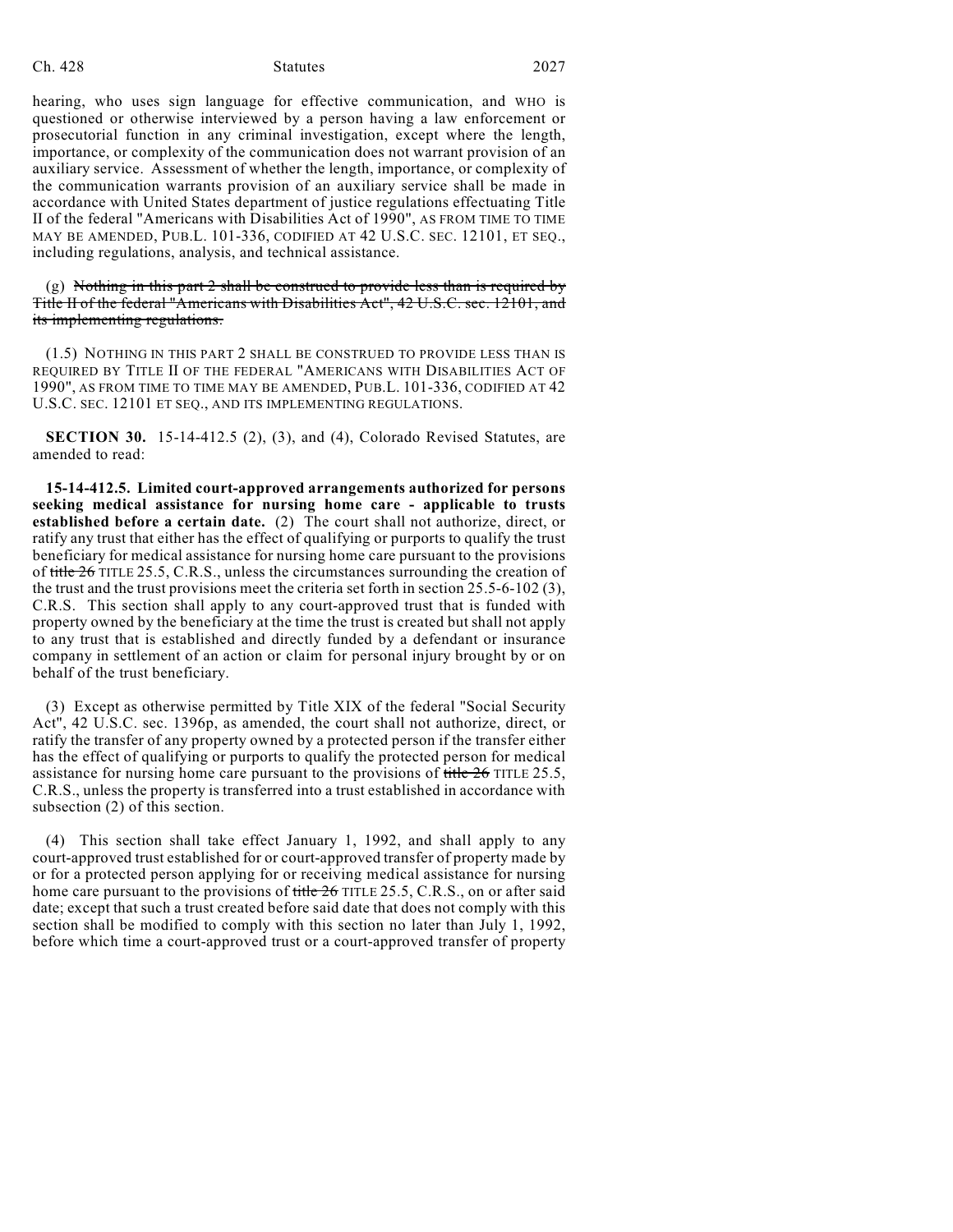2028 Statutes Ch. 428

to a court-approved trustshall not render the protected person ineligible for medical assistance.

**SECTION 31.** 15-15-407 (4), Colorado Revised Statutes, is amended to read:

**15-15-407. Vesting of ownership in grantee-beneficiary.** (4) The interest of the grantee-beneficiary shall be subject to any claim of the department of health care policy and financing for recovery of medical assistance payments pursuant to section 25.5-4-301 or 25.5-4-302, C.R.S., which shall be enforced in accordance with section 15-15-409 15-15-103.

**SECTION 32.** 15-15-410 (2), Colorado Revised Statutes, is amended to read:

**15-15-410. Purchaser from grantee-beneficiary protected.** (2) For purposes of this section, any recorded instrument evidencing a transfer to a purchaser from, or lender to, a grantee-beneficiary on which a state documentary fee is noted pursuant to section 39-13-103, C.R.S., shall be prima facie evidence that the transfer was made for value. Any such sale or loan by the grantee-beneficiary shall not relieve the grantee-beneficiary of the obligation to the personal representative of the deceased owner's estate under section 15-15-409 15-15-103.

**SECTION 33.** 16-11.9-105, Colorado Revised Statutes, is amended to read:

**16-11.9-105. Periodic review.** On or before October 1, 2004, and on or before October 1 every two years thereafter, the judicial department, the department of corrections, the state board of parole, the division of criminal justice within the department of public safety, and the department of human services shall jointly review the implementation of the standardized procedures and the use of the standardized screening instruments developed pursuant to this article. On or before January 15, 2005, and on or before January 15 every two years thereafter, the division within the department of human services that is responsible for mental health services and the division of criminal justice within the department of public safety shall jointly report to a joint meeting of the judiciary committee COMMITTEES of the senate and the civil justice and judiciary committee and the criminal justice committee of the house of representatives, OR ANY SUCCESSOR COMMITTEES, regarding the implementation of the standardized screening procedures and the use of the standardized screening instruments developed pursuant to this article. The report may also address the need for and utility of further legislation to effectively implement said procedures.

**SECTION 34.** 17-22.5-202 (3) (b.5) (III), Colorado Revised Statutes, is amended to read:

**17-22.5-202. Ticket to leave - discharge - clothes, money, transportation repeal.** (3) (b.5) (III) The department may use reasonable force to obtain a biological substance sample in accordance with subparagraph (II) of this paragraph  $(b.5)$  SECTION 16-11-102.4, C.R.S. In addition, any person who refuses to comply with subparagraph  $(H)$  of this paragraph  $(b.5)$  SECTION 16-11-102.4, C.R.S., may be denied parole, or, if such person has been granted parole, such parole may be revoked.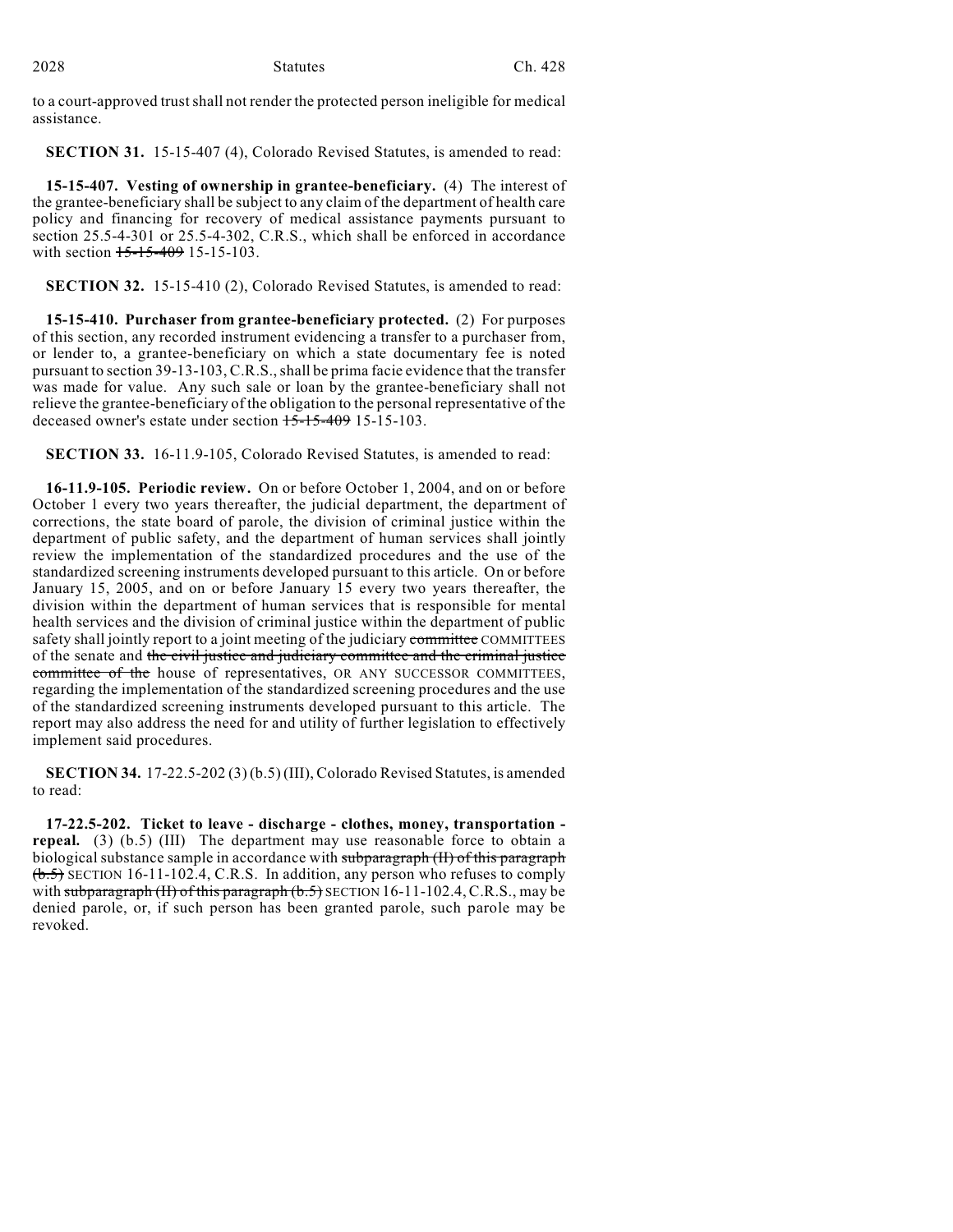**SECTION 35.** 19-1-108 (3) (a.5), Colorado Revised Statutes, as it will become effective July 1, 2007, is amended to read:

**19-1-108. Magistrates - qualifications - duties - repeal.** (3) (a.5) Magistrates shall conduct hearings in the manner provided for the hearing of cases by the court. During the initial advisement of the rights of any party, the magistrate shall inform the party that, except as provided in this subsection (3), he or she has the right to a hearing before the judge in the first instance and that he or she may waive that right but that, by waiving that right, he or she is bound by the findings and recommendations of the magistrate, subject to a request for review as provided in subsection  $(5)$  (5.5) of this section. The right to require a hearing before a judge shall not apply to hearings at which a child is advised of his or her rights pursuant to section 19-2-706, detention hearings held pursuant to sections 19-2-507 and 19-2-508, preliminary hearings held pursuant to section 19-2-705, and temporary custody hearings held pursuant to section 19-3-403.

**SECTION 36.** 19-1-108 (4) (c), Colorado Revised Statutes, is amended to read:

**19-1-108. Magistrates - qualifications - duties - repeal.** (4) At the conclusion of a hearing, the magistrate shall:

(c) Prepare findings and a written order that shall become the order of the court, absent a petition for review being filed as provided in subsection  $(5)$  (5.5) of this section; and

**SECTION 37.** 19-2-705 (2), Colorado Revised Statutes, is amended to read:

**19-2-705. Preliminary hearing - dispositional hearing.** (2) A request for review of a preliminary hearing finding entered by a magistrate shall be filed pursuant to section  $19-1-108(5)$  19-1-108 (5.5), and review shall be conducted pursuant to said section.

**SECTION 38.** 19-2-907 (5) (a), Colorado Revised Statutes, is amended to read:

**19-2-907. Sentencing schedule - options.** (5) (a) Except as otherwise provided in section 19-2-601 for an aggravated juvenile offender, if the court finds that placement out of the home is necessary and is in the best interests of the juvenile and the community, the court shall place the juvenile, following the criteria established pursuant to section 19-2-212, in the facility or setting that most appropriately meets the needs of the juvenile, the juvenile's family, and the community. In making its decision asto proper placement, the courtshall utilize the evaluation for placement prepared pursuant to section 19-1-107 or the evaluation for placement required by section 19-3-701 (5). Any placement recommendation in the evaluation prepared by the county department of social services shall be accorded great weight as the placement that most appropriately meets the needs of the juvenile, the juvenile's family, and the community. Any deviation from such recommendation shall be supported by specific findings on the record of the case detailing the specific extraordinary circumstances that constitute the reasons for deviations from the placement recommendation of the county department of social services. Such recommendation prepared by the county department of social services shall set forth specific facts and reasons for the placement recommendation.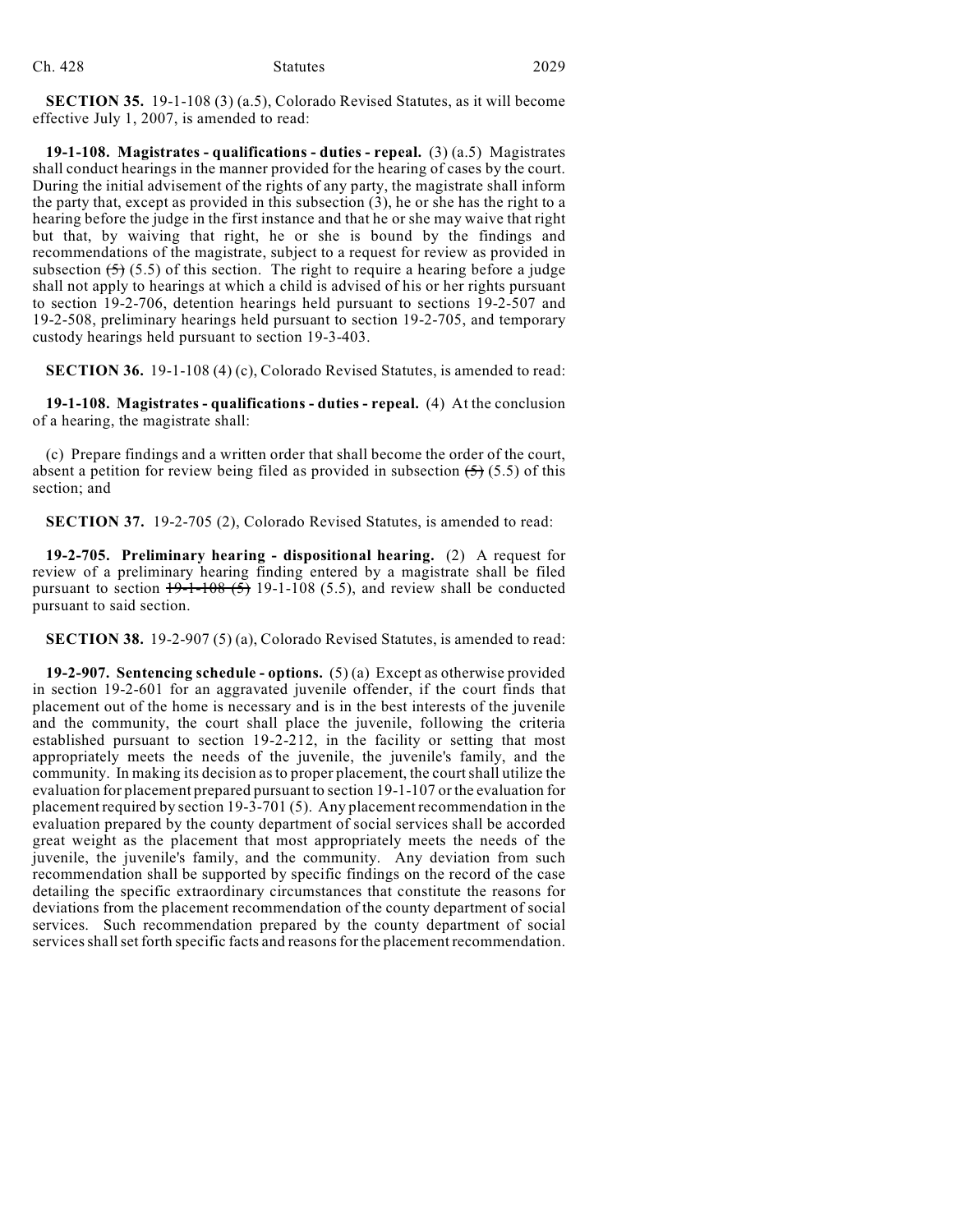If the evaluation for placement recommends placement in a facility located in Colorado that can provide appropriate treatment and that will accept the juvenile, then the court shall not place the juvenile in a facility outside this state. If the court places the juvenile in a facility located in Colorado other than one recommended by the evaluation for placement, in a facility located outside this state in accordance with the evaluation for placement, or in a facility in which the average monthly cost exceeds the amount established by the general assembly in the general appropriation bill, it shall make specific findings of fact, including the monthly cost of the facility in which such juvenile is placed, relating to its placement decision. A copy of such findings shall be sent to the chief justice of the supreme court, who shall report monthly to the joint budget committee and annually to the house and senate committees on health, environment, welfare, and institutions HEALTH AND HUMAN SERVICES, OR ANY SUCCESSOR COMMITTEES, on such placements. If the court commits the juvenile to the department of human services, it shall not make a specific placement, nor shall the provisions of this subsection (5) relating to specific findings of fact be applicable.

**SECTION 39. Repeal.** 19-2-925.6 (2), Colorado Revised Statutes, is repealed as follows:

**19-2-925.6. Genetic testing of adjudicated offenders.** (2) "Convicted" for purposes of this section means having received a verdict of guilty by a judge or jury or having pled guilty or nolo contendere. Except where otherwise indicated, "convicted" does not include deferred adjudication unless the deferred adjudication is revoked and a sentence is entered.

**SECTION 40.** 19-3-701 (6), Colorado Revised Statutes, is amended to read:

**19-3-701. Petition for review of need for placement.** (6) The petition for review of need for placement shall request the court to determine, by a preponderance of the evidence, whether placement or continued placement is necessary and in the best interest of the child and the community and whether reasonable efforts have been made to return the child to a safe home or whether the child should be permanently removed from his or her home. If the court makes such findings, it shall enter a decree ordering the child's placement out of the home in the facility or setting that most appropriately meets the needs of the child, the family, and the community. In making its decision as to proper placement, the court shall utilize the evaluation for placement prepared pursuant to section 19-1-107 or the evaluation for placement required by subsection (5) of this section that shall state the cost of recommended placement. If the evaluation for placement recommends placement in a facility located in Colorado which THAT can provide appropriate treatment and which THAT will accept the child, then the court shall not place the child in a facility outside this state. If the court deviates from the recommendations of the evaluation for placement in a manner that results in a difference in the cost of the disposition ordered by the court and the cost of the disposition recommended in the evaluation, the court shall make specific findings of fact relating to its decision, including the monthly cost of the placement, if ordered. A copy of such findings shall be sent to the chief justice of the supreme court, who shall report annually to the joint budget committee and annually to the health, environment, welfare, and institutions HEALTH AND HUMAN SERVICES committees, OR ANY SUCCESSOR COMMITTEES, of the house of representatives and senate of the general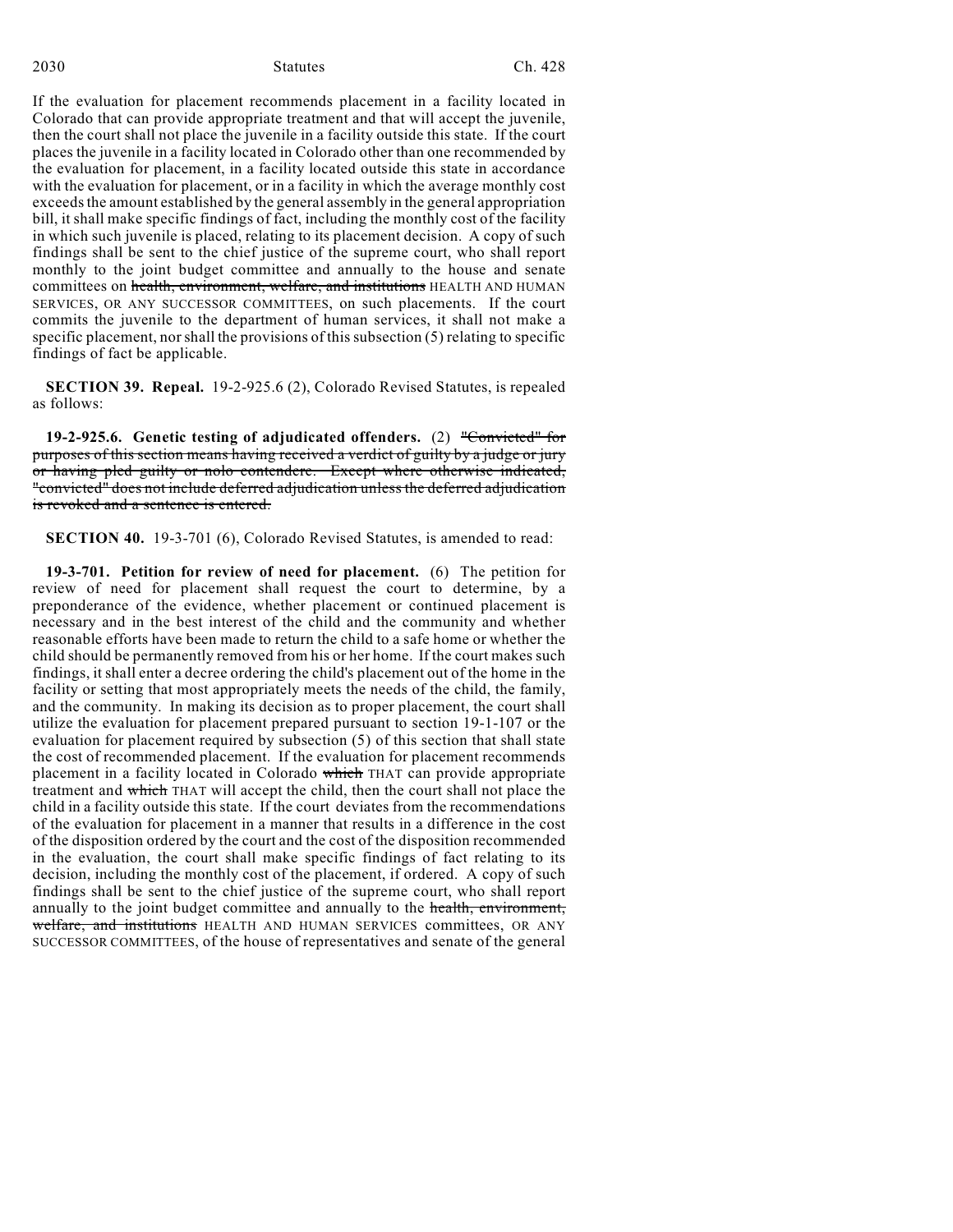#### Ch. 428 Statutes 2031

assembly on such orders. If the court commits the child to the department of human services, it shall not make a specific placement, nor shall the provisions of this subsection (6) relating to specific findings of fact be applicable. If the court makes a finding that continued placement is not necessary and is not in the best interest of the child and the community, the court shall dismiss the petition for review of need for placement and shall order that the child be returned home. The court may require a continued hearing of the petition for review of need for placement for a period not to exceed fourteen days if it finds that the materials submitted are insufficient to make a finding as provided in this subsection (6).

**SECTION 41.** 19-3.5-105 (1) (i), Colorado Revised Statutes, is amended to read:

**19-3.5-105. Powers and duties of the board.** (1) The board shall have the following powers and duties:

(i) To contract with an independent auditor for a yearly financial audit. Copies of this audit shall be sent to the state auditor, members of the joint budget committee, and the chairmen of the senate and house health, environment, welfare and institutions HEALTH AND HUMAN SERVICES committees, OR ANY SUCCESSOR COMMITTEES. Moneys in the trust fund shall be expended for the yearly financial audit.

**SECTION 42.** 19-3.5-109 (1), Colorado Revised Statutes, is amended to read:

**19-3.5-109. Report - repeal of article.** (1) The department of public health and environment shall contract for an independent evaluation of the trust fund including administrative costs of operating the trust fund and the cost-effectiveness and the impact of the grants on reducing and preventing child abuse. A report of such evaluation shall be provided to the house and senate health, environment, welfare, and institutions HEALTH AND HUMAN SERVICES committees, OR ANY SUCCESSOR COMMITTEES, by November 1, 2011.

**SECTION 43.** 22-7-603.5 (4), Colorado Revised Statutes, is amended to read:

**22-7-603.5. Legislative declaration - measurement of value added to academic progress.** (4) The state board may adopt rules necessary for implementation and administration of this section including, but not limited to, provisions to uniquely identify individual students, including students enrolled in the Colorado preschool AND KINDERGARTEN program, created pursuant to section 22-28-104.

**SECTION 44.** 22-32-124 (2) (a) (IV), Colorado Revised Statutes, is amended to read:

**22-32-124. Building codes - zoning - planning - rules - definitions.**  $(2)$  (a)  $(IV)$  If the building or structure is in conformity with the building and fire codes and standards adopted by the director of the division, and if the affected fire department OR THE DIVISION OF FIRE SAFETY CERTIFIES THAT THE BUILDING OR STRUCTURE IS IN COMPLIANCE WITH THE FIRE CODE ADOPTED BY THE DIRECTOR OF THE DIVISION, THE DIVISION OR THE BUILDING DEPARTMENT shall issue the necessary certificate of occupancy prior to use of the building or structure by the school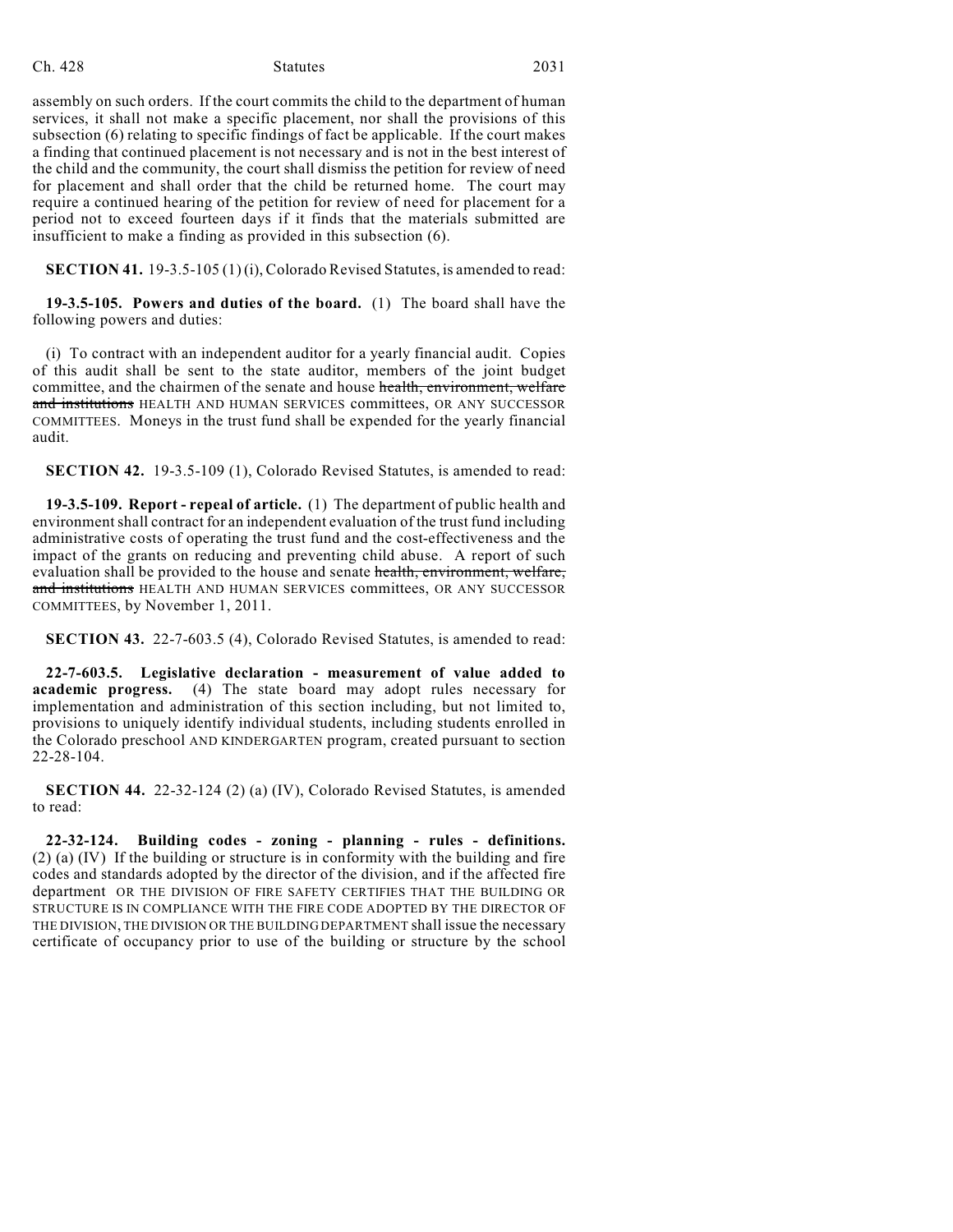district or by the institute charter school. A fee may be charged for such plan reviews and inspections upon approval of the division. The amount of the fee shall be determined by the division by rule on the basis of the direct cost of providing the service.

**SECTION 45. Repeal.** 24-1-119.5 (3), Colorado Revised Statutes, is repealed as follows:

**24-1-119.5. Department of health care policy and financing - creation.** (3) The Colorado health data commission, created by article 28 of title 25, C.R.S., and its powers, duties, and functions are transferred by a **type 2** transfer to the department of health care policy and financing.

**SECTION 46.** 24-1-135 (2), Colorado Revised Statutes, is amended to read:

**24-1-135. Effect of congressional redistricting.** (2) Any member of a board, commission, or committee who was appointed or elected to such office as a resident of a designated congressional district pursuant to section 24 (2) of article VI of the state constitution or sections SECTION 11-2-102, 12-22-104, 12-35-104, 12-47.1-301, 22-2-105, 23-1-102, 23-20-102, 23-21-503, or 23-60-104, C.R.S., or sections SECTION 24-32-308 or 24-32-706, or sections SECTION 25-1-103, 25-1-902, 25-3.5-104, 26-11-101, 33-11-105, 34-60-104, or 35-65-401, C.R.S., and who no longer resides in such congressional district solely because of a change made to the boundaries of such district subsequent to the 1990 federal decennial census is eligible to hold office for the remainder of the term to which the member was elected or appointed, notwithstanding such nonresidency.

**SECTION 47.** 24-1-136 (11) (b), Colorado Revised Statutes, is amended to read:

**24-1-136. "Information Coordination Act" - policy - functions of the heads of principal departments.** (11) (b) Among the matters to be considered by the sunrise and sunset review committee, created by joint rule of the senate and house of representatives, during each interim shall be an inventory and review of all existing requirements for reports by executive agencies or the judicial branch to the general assembly that are due to expire on or before July 1 of the following year pursuant to paragraph (a) of this subsection (11); except that, if House Bill 96-1159 is enacted at the second regular session of the sixtieth general assembly and becomes law or if, for any other reason, the sunrise and sunset review committee ceases to exist, such inventory and review shall be conducted by the several committees of reference as directed by the president of the senate and the speaker of the house of representatives, or otherwise as follows:

(I) The agriculture, livestock, and natural resources committee in the house of representatives and the agriculture, natural resources, and energy committee in the senate, OR ANY SUCCESSOR COMMITTEES, shall consider reporting requirements contained in titles 33 to 37, C.R.S.;

(II) The appropriations committees, OR ANY SUCCESSOR COMMITTEES, IN THE HOUSE OF REPRESENTATIVES AND THE SENATE shall consider reporting requirements contained in articles 75 to 114 of this title;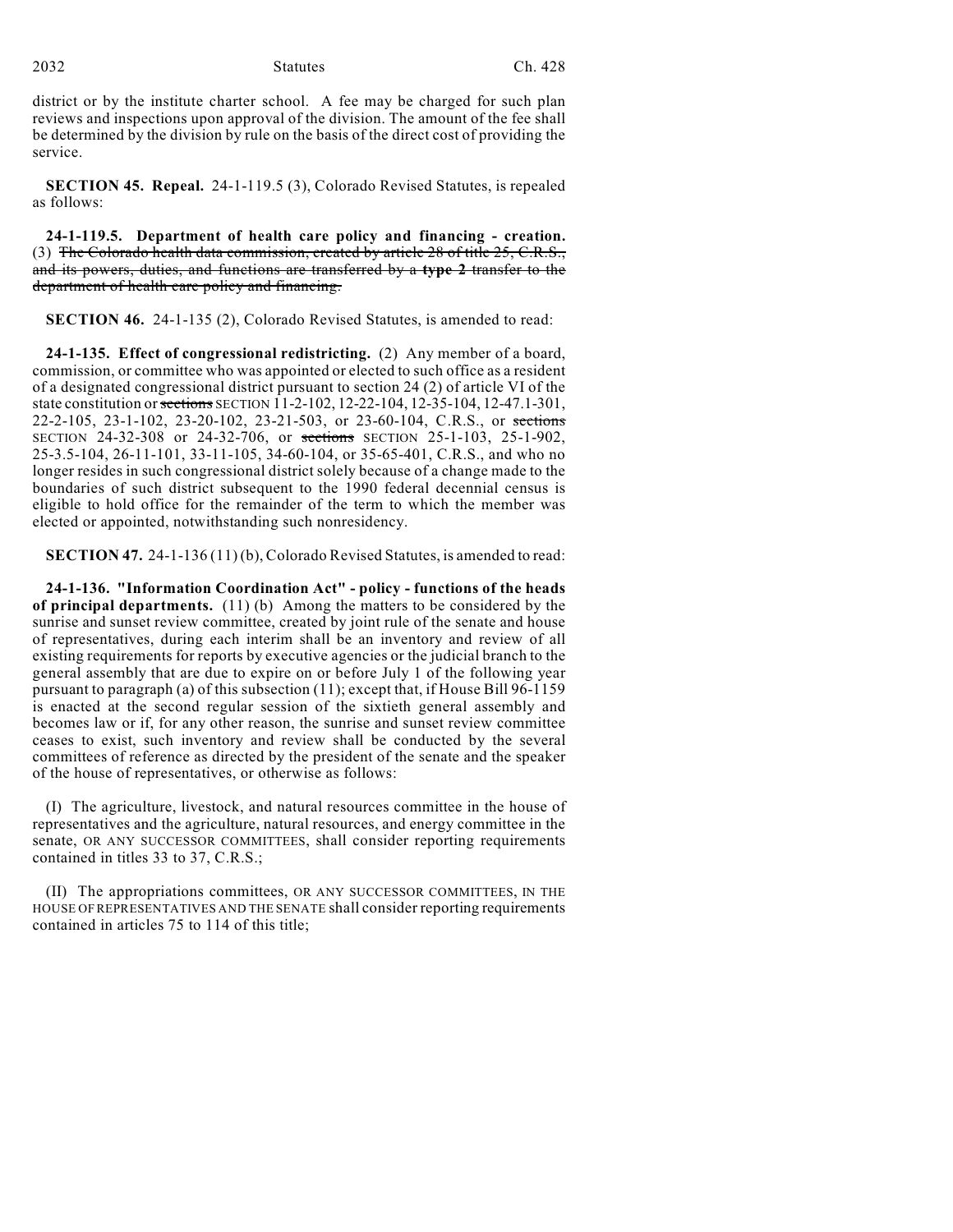#### Ch. 428 Statutes 2033

(III) The business affairs and labor committees COMMITTEE IN THE HOUSE OF REPRESENTATIVES AND THE BUSINESS, LABOR, AND TECHNOLOGY COMMITTEE IN THE SENATE, OR ANY SUCCESSOR COMMITTEES, shall consider reporting requirements contained in titles 4 to 12 and 40, C.R.S.;

(IV) The education committees, OR ANY SUCCESSOR COMMITTEES, IN THE HOUSE OF REPRESENTATIVES AND THE SENATE shall consider reporting requirements contained in titles 22 and 23, C.R.S.;

(V) The finance committees, OR ANY SUCCESSOR COMMITTEES, IN THE HOUSE OF REPRESENTATIVES AND THE SENATE shall consider reporting requirements contained in titles 38 and 39, C.R.S.;

(VI) The health, environment, welfare, and institutions committees HEALTH AND HUMAN SERVICES COMMITTEES IN THE HOUSE OF REPRESENTATIVES AND THE SENATE, OR ANY SUCCESSOR COMMITTEES, shall consider reporting requirements contained in titles 25 to 27, C.R.S.;

(VII) The judiciary committees, OR ANY SUCCESSOR COMMITTEES, IN THE HOUSE OF REPRESENTATIVES AND THE SENATE shall consider reporting requirements contained in titles 13 to 21, C.R.S.;

(VIII) The local government committees, OR ANY SUCCESSOR COMMITTEES, IN THE HOUSE OF REPRESENTATIVES AND THE SENATE shall consider reporting requirements contained in titles 30 to 32, C.R.S.;

(IX) The state, veterans, and military affairs committees, OR ANY SUCCESSOR COMMITTEES, IN THE HOUSE OF REPRESENTATIVES AND THE SENATE shall consider reporting requirements contained in titles 1 to 3, C.R.S., titles 28 and 29, C.R.S., and this title with the exception of articles 75 to 114 and, in addition, any reporting requirement not otherwise assigned to a committee of reference under this paragraph (b); and

(X) The transportation and energy committee in the house of representatives and the transportation committee in the senate, OR ANY SUCCESSOR COMMITTEES, shall consider reporting requirements contained in titles 41 to 43, C.R.S.

**SECTION 48.** 24-4-104 (3) (b) and (4) (b), Colorado Revised Statutes, are amended to read:

**24-4-104. Licenses - issuance, suspension or revocation, renewal.** (3) (b) The full investigation requirement specified in paragraph (a) of this subsection (3) shall not apply to licenses issued under articles 1.1, 9, 10, 11, 11.5,  $\frac{12}{12}$ , 13, 14, and 16 of title 40 or article 2 of title 42, C.R.S.

(4) (b) The full investigation requirement specified in paragraph (a) of this subsection (4) shall not apply to licenses issued under articles 1.1, 9, 10, 11, 11.5,  $12$ , 13, 14, and 16 of title 40 or article 2 of title 42, C.R.S.

**SECTION 49.** 24-30-1104 (2) (t), Colorado Revised Statutes, is amended to read: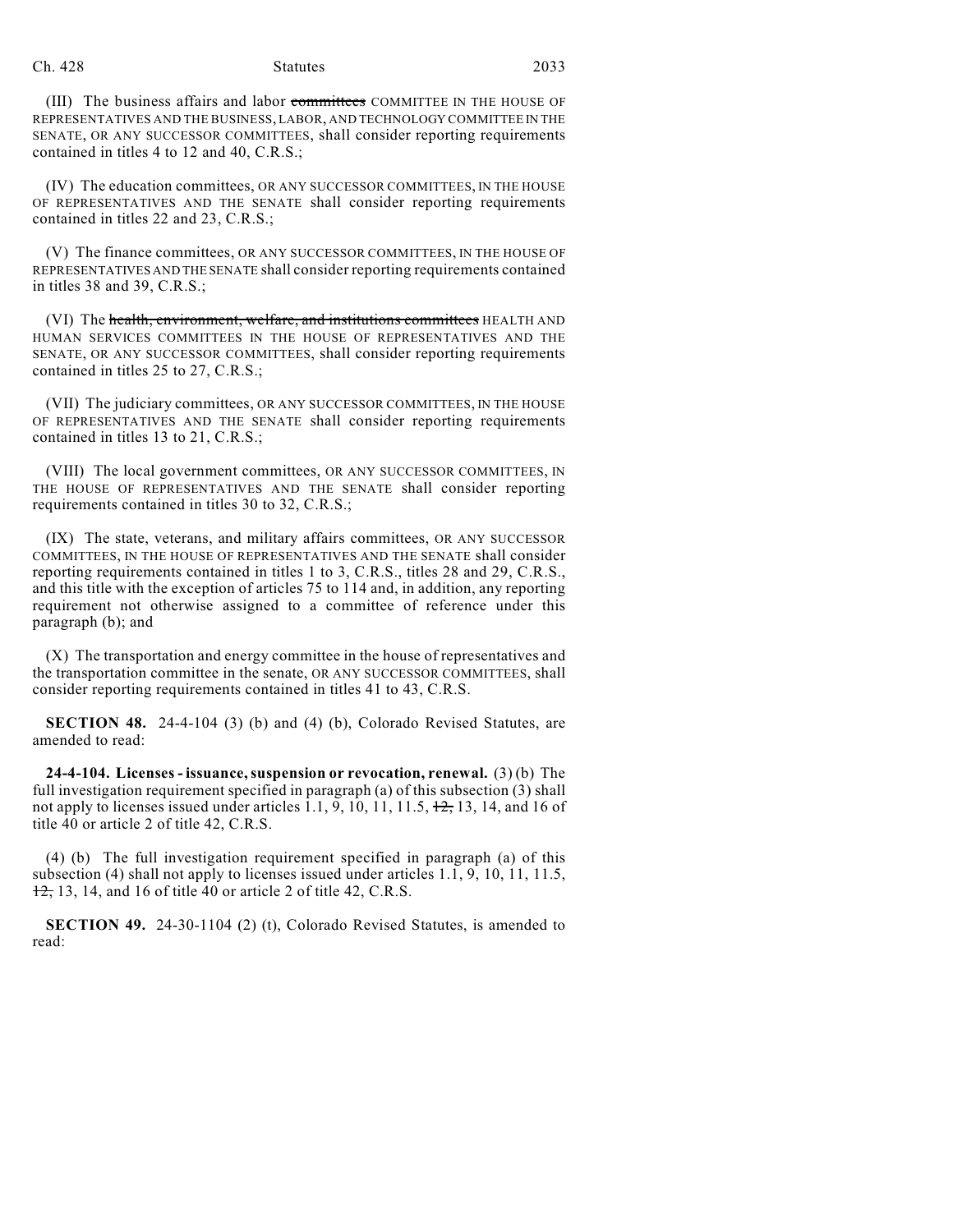#### 2034 Statutes Ch. 428

**24-30-1104. Central services functions of the department - repeal.** (2) In addition to the county-specific functions set forth in subsection (1) of this section, the department of personnel shall take such steps as are necessary to fully implement a central state motor vehicle fleet system by January 1, 1993. The provisions of the motor vehicle fleet system created pursuant to this subsection (2) shall apply to the executive branch of the state of Colorado, its departments, its institutions, and its agencies; except that the governing board of each institution of higher education, by formal action of the board, and the Colorado commission on higher education, by formal action of the commission, may elect to be exempt from the provisions of this subsection (2) and may obtain a motor vehicle fleet system independent of the state motor vehicle fleet system. Under the direction of the executive director, the department of personnel shall perform the following functions pertaining to the motor vehicle fleet system throughout the state:

(t) Require that the federal environmental protection agency mile-per-gallon rating for all motor vehicles purchased for the state-owned motor vehicle fleet on or after January 1, 2007, meet or exceed the average fuel efficiency standards as established pursuant to the federal "Energy Policy AND Conservation Act", 15 U.S.C. sec. 2001, et seq., RECODIFIED AS 49 U.S.C. SEC. 32901 ET SEQ.

**SECTION 50.** 24-30-1503.5 (2), Colorado Revised Statutes, is amended to read:

**24-30-1503.5. Risk management system - independent program.** (2) Before any institution of higher education or the Colorado commission on higher education implements an independent risk management program, the institution or commission, as applicable, shall submit a written report detailing the findings of the analysis conducted pursuant to subsection (1) of this section to the president of the senate, the speaker of the house of representatives, the majority and minority leaders of the senate and the house of representatives, the members of the joint budget committee, and the members of the business affairs and labor committee  $\sigma$ f IN THE HOUSE OF REPRESENTATIVES, OR ANY SUCCESSOR COMMITTEE, AND the senate and the house of representatives MEMBERS OF THE BUSINESS, LABOR, AND TECHNOLOGY COMMITTEE IN THE SENATE, OR ANY SUCCESSOR COMMITTEE.

**SECTION 51.** 24-33-111 (3) (b) (II) (D), Colorado Revised Statutes, is amended to read:

**24-33-111. Conservation of native species - fund created - repeal.** (3) **Species conservation eligibility list and annual report.** (b) Funding shall be distributed by the executive director of the department of natural resources among projects included in the species conservation eligibility list for the following purposes:

(II) Studies and programs established or approved by the division of wildlife and the executive director of the department of natural resources regarding:

(D) If a species that is not on the federal endangered or threatened species list is proposed to be added to the state endangered or threatened species list, the evaluation of the species pursuant to this sub-subparagraph  $(\overline{B})$  (D) shall include: Scientific evaluation of genetic data that proves the species is a separate and distinct species in the ecosystem; evaluation of the species habitat that encompasses the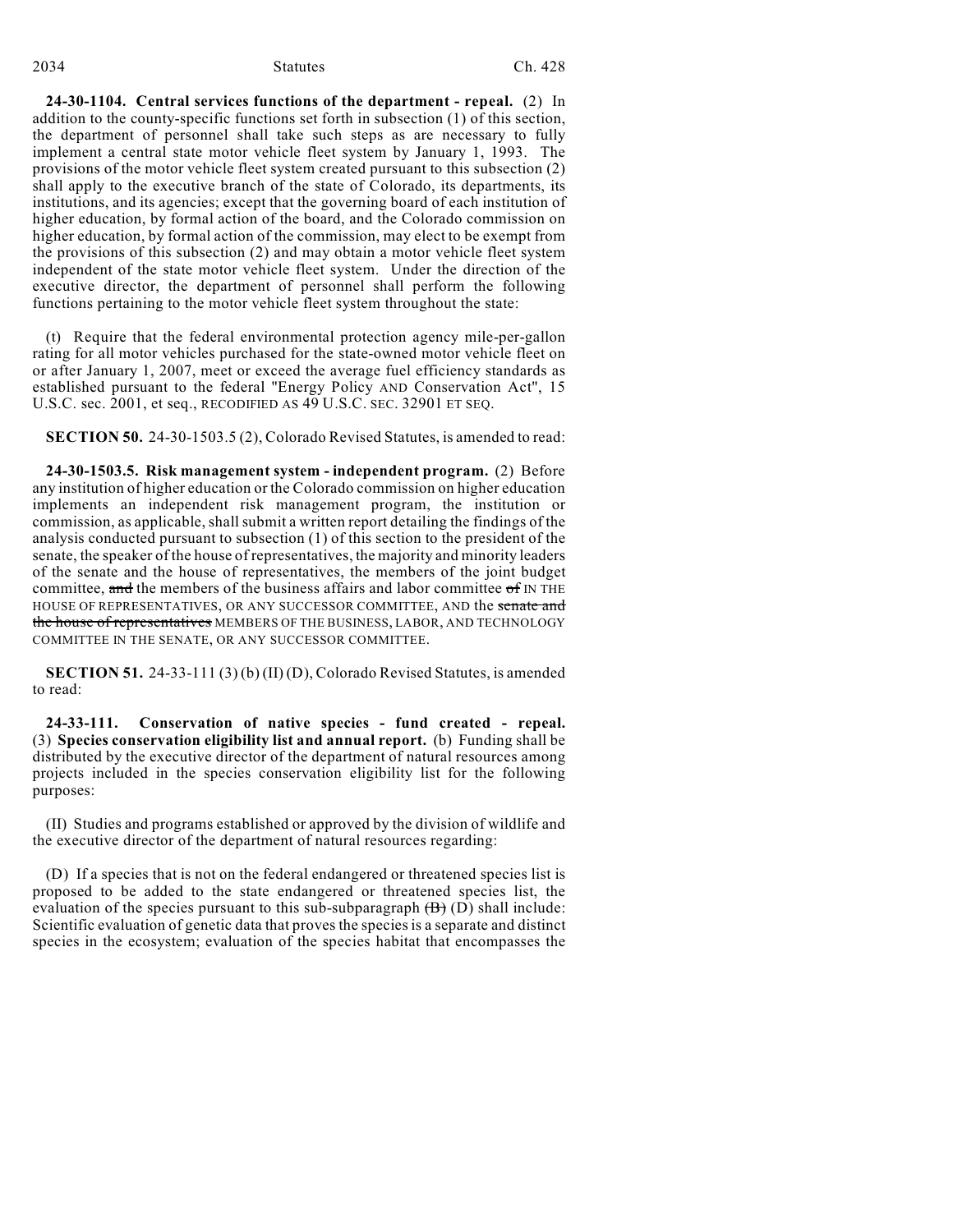entire geographic area of the species habitat not just portions of such habitat; and the reliable scientific baseline data used to ascertain that the number of the species in the habitat is rapidly declining over time.

**SECTION 52.** 24-33.5-415.6 (1), Colorado Revised Statutes, as it will become effective July 1, 2007, is amended to read:

**24-33.5-415.6. Offender identification - fund.** (1) There is hereby created in the state treasury the offender identification fund, referred to in this section as the "fund". Moneys in the fund shall consist of payments for genetic testing received from offenders pursuant to sections 16-11-102.4, 18-1.3-407, and 19-2-925.6, C.R.S. Subject to annual appropriations by the general assembly, the executive director and the state court administrator are authorized to expend moneys in the fund to pay for genetic testing of offenders pursuant to sections 16-11-102.4 AND 18-1.3-407, 19-2-924.5, and 19-2-925.5, C.R.S. At the end of any fiscal year, all unexpended and unencumbered moneys in the fund shall remain therein and shall not be credited or transferred to the general fund or any other fund.

**SECTION 53.** 24-33.5-424 (1) (d) and (1) (e), Colorado Revised Statutes, are amended to read:

**24-33.5-424. National instant criminal background check system - state point of contact - grounds for denial of firearm transfer - appeal - rule-making unlawful acts - repeal.** (1) For purposes of this section:

(d) "Transfer" means the sale or delivery of any firearm in this state by a transferor to a transferee. "Transfer" shall include redemption of a pawned firearm by any person who is not licensed as a federal firearms licensee by the federal bureau of alcohol, tobacco, and firearms OR ANY OF ITS SUCCESSOR AGENCIES. "Transfer" shall not include the return or replacement of a firearm that had been delivered to a federal firearms licensee for the sole purpose of repair or customizing.

(e) "Transferee" means any person who is not licensed as a federal firearms licensee by the federal bureau of alcohol, tobacco, and firearms OR ANY OF ITS SUCCESSOR AGENCIES, in accordance with the federal "Gun Control Act of 1968", chapter 44 of title 18 U.S.C., as amended, and to whom a transferor wishes to sell or deliver a firearm.

**SECTION 54.** 24-33.5-1703 (1) (a) and (3) (a), Colorado Revised Statutes, are amended to read:

**24-33.5-1703. Identity theft and financial fraud board - creation - rules.** (1) (a) There is hereby created in the department of public safety the identity theft and financial fraud board, referred to in this part 17 as the "board". The board shall have the powers and duties specified in this part 17, including but not limited to oversight of the identity theft and financial fraud deterrence task force COLORADO FRAUD INVESTIGATORS UNIT, created in section 24-33.5-1704.

(3) (a) The six appointed members of the board shall serve terms of three years; except that, of the members first appointed, the representative of a local police department, the representative of a payment processor, and one of the two THREE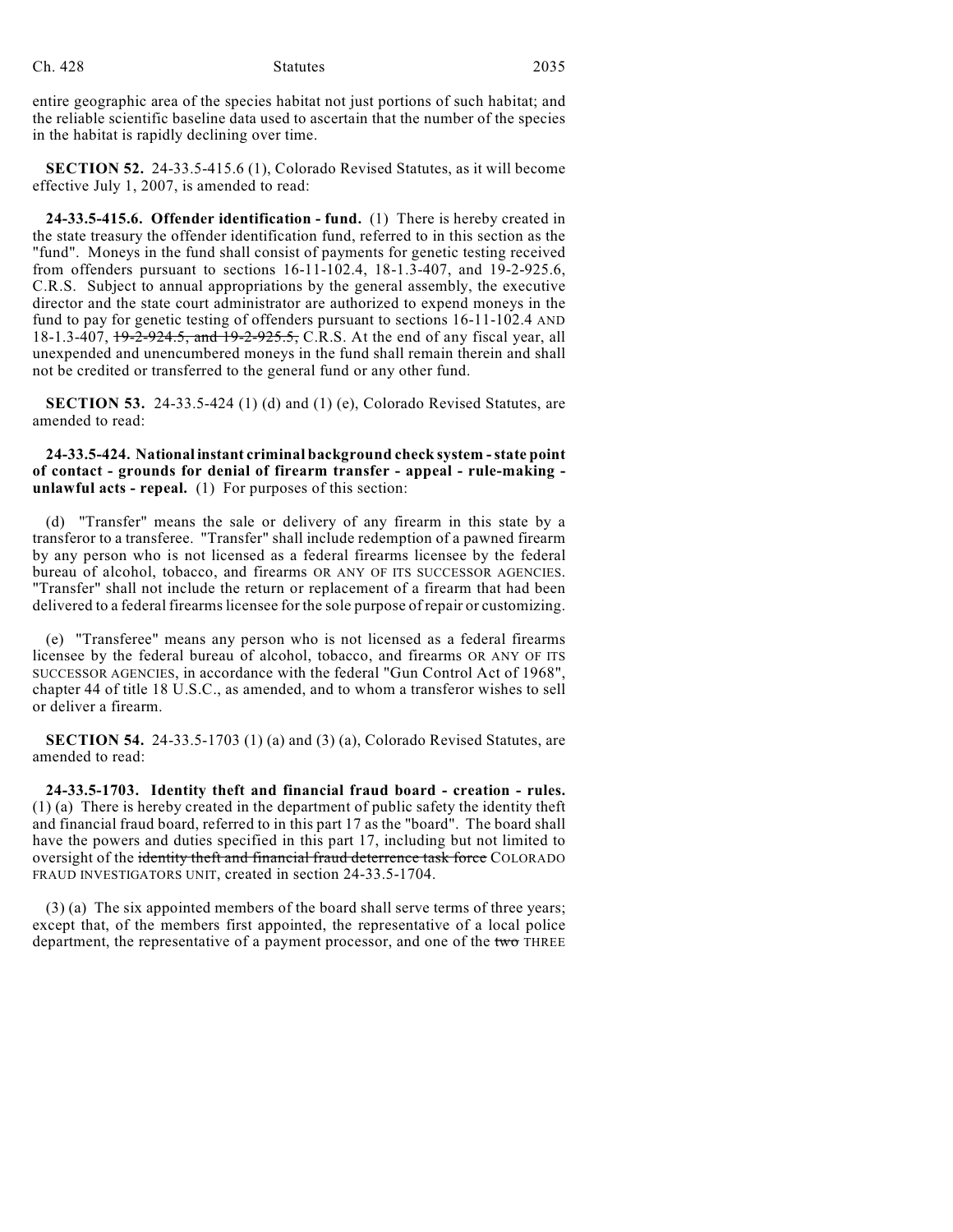representatives of the depository institutions, as designated by the governor, shall each serve a two-year term.

**SECTION 55.** 24-34-102 (14), Colorado Revised Statutes, is amended to read:

**24-34-102. Division of registrations - creation - duties of division and department heads - definitions - license, registration, or certification renewal and reinstatement.** (14) (a) On and after July 1, 1998, the authority vested in the department of human services and the board of human services to certify and discipline certified or licensed addiction counselors is transferred to the director of the division of registrations in the department of regulatory agencies. The department of human services and board of human services shall continue to exercise all other rights, powers, duties, functions, and obligations vested in those entities concerning certified or licensed addiction counselors pursuant to part 2 of article 1 of title 25, C.R.S. The director of the division of registrations may promulgate rules, which shall include, but shall not be limited to:

 $(a)$  (I) A requirement that addiction counselors, in order to participate in public programs or to provide purchased services and certification requirements therefor, shall meet standards established by the board of human services by rule. In addition to addiction counselors specifically authorized to be certified or licensed for approved programs pursuant to part 2 of article 1 of title 25, C.R.S., the director of the division of registrations in the department of regulatory agencies may certify or license addiction counselors, upon individual application, in any alcohol or drug abuse treatment program required as a condition of probation under part 2 of article 11 of title 16, 1.3 OF TITLE 18, C.R.S., any alcohol or drug abuse program administered by the division of adult services under PART 1 OF article 2 of title 17, C.R.S., any community corrections facility or program administered under article 27 of title 17, C.R.S., and any alcohol or drug abuse treatment program administered by the division of youth corrections under title 19, C.R.S.

(b) (II) **Fees to be charged for addiction counselor certification, licensure, and renewal.** The amount assessed shall be sufficient to cover a portion of the costs of administering such certification, licensure, and testing, and the moneys collected after June 30, 1998, shall be deposited in the division of registrations cash fund created in section  $24-34-105$  (2) (b) (I). Additional funding may be obtained from general, cash, or federal funds otherwise appropriated to the division of registrations in the department of regulatory agencies.

 $(c)$  (III) A requirement that addiction counselors shall comply with section 12-43-222, C.R.S., in order to obtain and maintain certification or licensure;

 $\left(\frac{d}{d}\right)$  (IV) Procedures for disciplinary actions against certified or licensed addiction counselors for prohibited or unlawful acts, which procedures are consistent with the procedures established in sections 12-43-212, 12-43-221, 12-43-223, 12-43-224, 12-43-225, 12-43-226, and 12-43-227, C.R.S.

(e) (I) (b) (I) **Procedures and requirements for licensure for addiction counselors.** Rules promulgated by the director of the division of registrations shall be consistent with the educational requirements necessary to comply with uniform educational standards set by the national association of alcoholism and drug abuse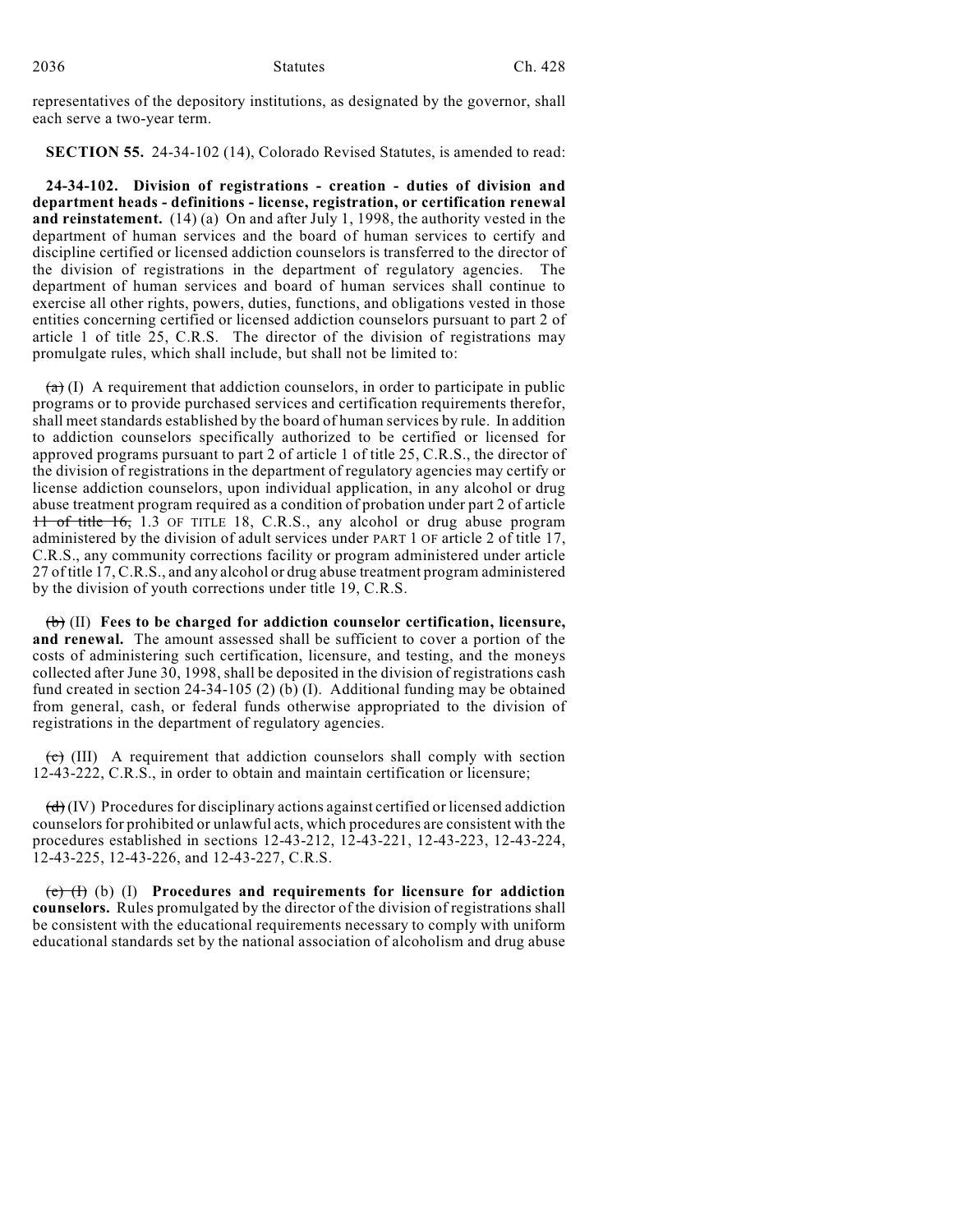counselors or its successor organization, and such requirements shall include:

(A) Meeting the requirements for a certificate of addiction counseling, level III;

(B) Possessing a master's degree in the social sciences or an equivalent program, as determined appropriate by the director of the division of registrations; and

(C) Passing a national exam administered by either the national association of alcoholism and drug abuse counselors or the international certification reciprocity consortium, or by the successor of either organization.

(II) The following persons, who shall be in good standing in their professions, may provide addiction counseling without becoming licensed pursuant to this subsection (14):

(A) Any licensed or registered health care professional pursuant to article 36, 38, or 43 of title 12, C.R.S., acting within such professional's scope of practice;

(B) School psychologists pursuant to part 2 of article 60.5 of title 22, C.R.S., acting within the scope of their employment as school psychologists; and

(C) Certified addiction counselors.

(III) A person described in subparagraph (II) of this paragraph  $(e)$  (b) shall not use the name, title, or designation of a licensed addiction counselor unless such person is also a licensed addiction counselor.

(IV) On or before January 1, 2002, the director of the division of registrations shall issue a license to any person who holds a valid certification from the director of the division of registrations as a certified addiction counselor and who:

(A) Is in good standing with the director;

(B) Has submitted an application and application fee; and

(C) Agrees to abide by the procedures described in paragraph (d) SUBPARAGRAPH (IV) OF PARAGRAPH (a) of this subsection (14).

 $(f)$  (c) Nothing in this subsection (14) shall preclude or eliminate professional practice by a person who is certified as an alcohol counselor level I, II, or III that is within the person's scope of practice.

 $\left(\frac{g}{g}\right)$  (d) As used in this subsection (14), unless the context otherwise requires:

(I) "Addiction counseling" consists of the application of general counseling theories and treatment methods adopted specifically for alcohol and drug theory and research for the express purpose of treating alcohol and drug problems. Addiction counseling includes, but is not limited to, the following:

(A) Screening clients by means of a process in which a client is determined to be an appropriate candidate and eligible for admission to a particular program of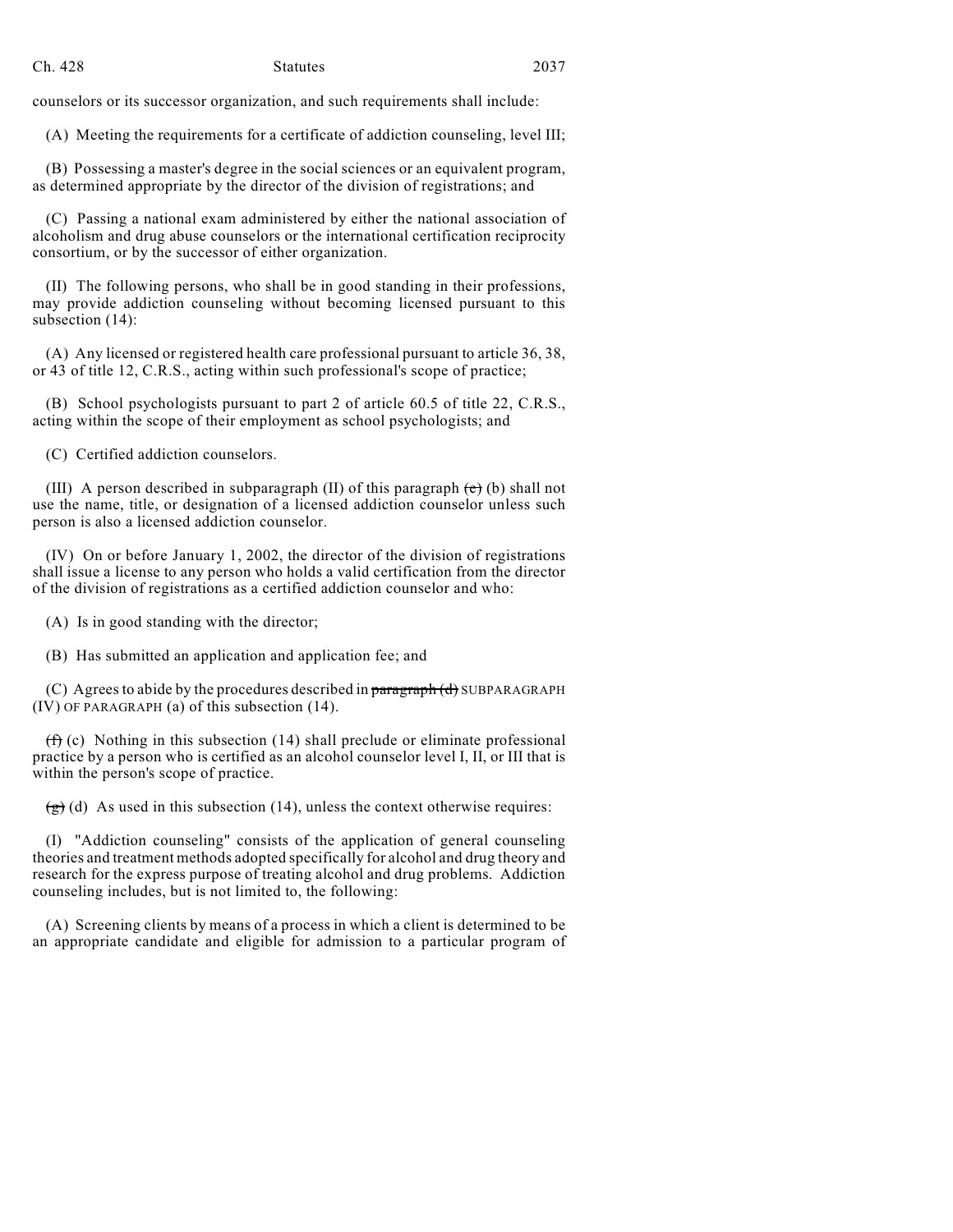treatment;

(B) An intake assessment through an administrative and initial interview for admission into a treatment program;

(C) Orientation to describe to the client the general nature and goals of the program and the client's rights in accordance with section 12-43-214, C.R.S.;

(D) An assessment, including those procedures by which an addiction counselor identifies and evaluates a client's strengths, weaknesses, problems, and needs in preparation of a treatment plan;

(E) A treatment plan that includes identification of the problems necessitating resolution, establishment of short-term and long-term goals, and the establishment of a treatment process;

(F) Counseling that encompasses the use of special skills to assist individuals, families, or groups in achieving objectives established in the treatment plan;

(G) Case management activities that bring together services, agencies, resources, or individuals for the purpose of achieving the goals outlined in the treatment plan;

(H) Crisis intervention that responds to a client's needs during acute emotional or physical distress;

(I) Client education to provide information to an individual or group concerning alcohol or drug abuse and the available services and resources;

(J) Referring a client to support systems, community resources, or health care professionals to assist the client with needs that may not be met by the addiction counselor;

(K) Reporting and record keeping to chart the results of an assessment and treatment plan, including the preparation of reports, progress notes, discharge summaries, and other client-related data;

(L) Consulting with other addiction counselors, health care professionals, or mental health professionals to ensure comprehensive and quality care for the client; and

(M) The maintenance of the ethical addiction counselor-client relationships pursuant to paragraph (d) SUBPARAGRAPH (IV) OF PARAGRAPH (a) of this subsection (14).

(II) "Certified addiction counselor" means an individual who has a certificate issued by the director of the division of registrations within the department of regulatory agencies to practice addiction counseling.

(III) "Licensed addiction counselor" means a person who renders addiction counseling to an individual, group, or organization and who holds a license issued by the director of the division of registrations within the department of regulatory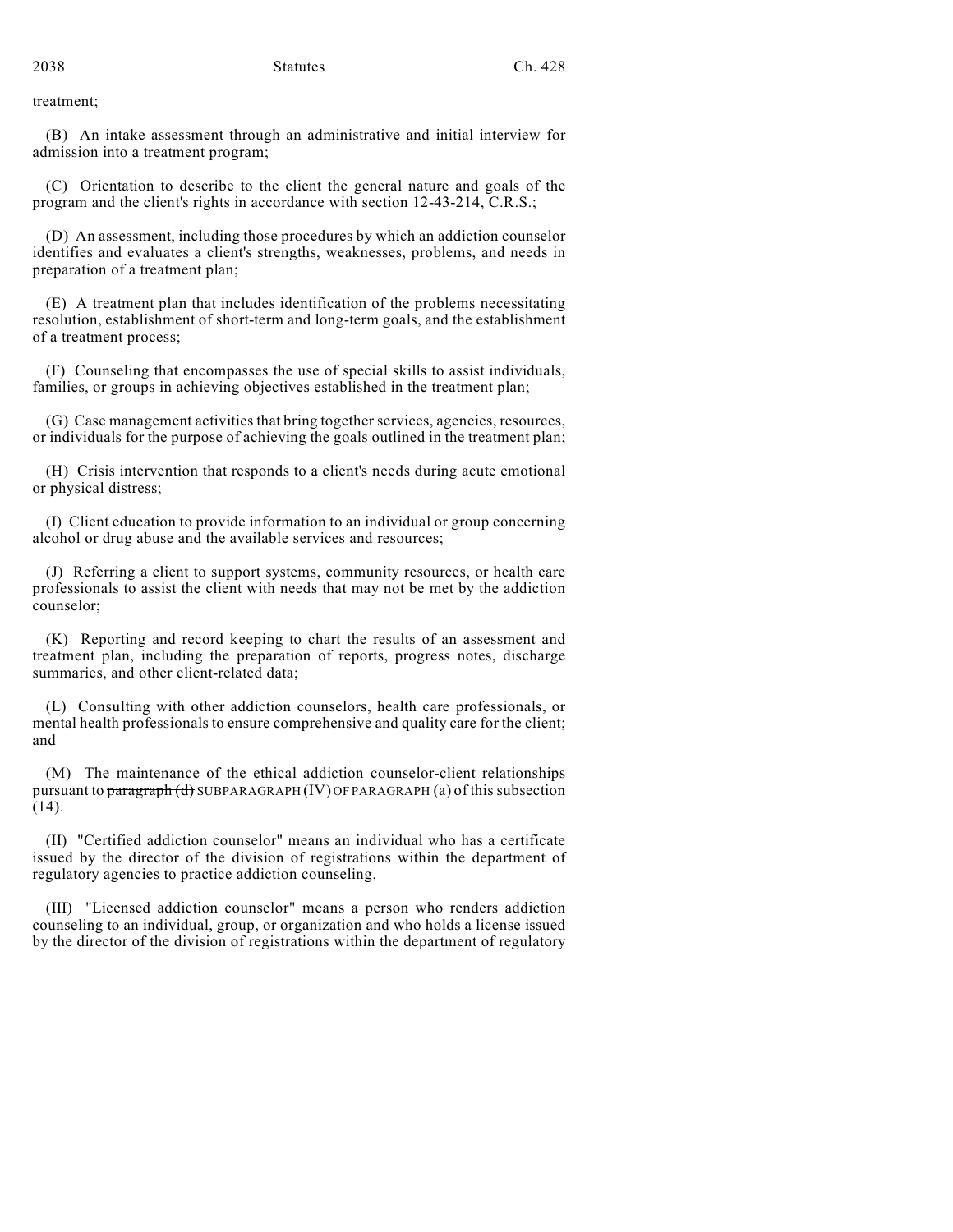Ch. 428 Statutes 2039

agencies.

**SECTION 56.** 24-35-210 (6), Colorado Revised Statutes, is amended to read:

**24-35-210. Lottery fund.** (6) The state treasurer shall invest the moneys in the lottery fund so long as said moneys are timely available to pay the expenses of the division, to pay the prizes to the lottery winners, to make authorized transfers to the conservation trust fund, and to fund the annual appropriations authorized by subsection  $(4)$  or  $(4.1)$  of this section. Investments shall be those otherwise permitted by state law, and interest or any other return on the investments shall be paid into the lottery fund.

**SECTION 57.** 24-46-105.8 (1) (b) and (4) (a), Colorado Revised Statutes, are amended to read:

**24-46-105.8. Performance-based incentive for film production in Colorado - film incentives cash fund - definitions.** (1) As used in this section, unless the context otherwise requires:

(b) "Production activities" means the shooting of a film, support activities related to such shooting, and any preshooting or photo-shooting POSTSHOOTING activities that are necessary to produce a finished film, including but not limited to editing and the creation of sets, props, costumes, and special effects.

(4) (a) For the 2006-07 fiscal year and for each fiscal year thereafter, the general assembly shall annually appropriate the moneys transferred to the fund pursuant to section  $\frac{12-47.1-701}{4}(4)(a)$  (HI) 12-47.1-701 (4) (a) (IV), C.R.S., to the commission to be used for performance-based incentives for the motion picture industry pursuant to the provisions of this section.

**SECTION 58.** 24-49.7-106 (5) (c), Colorado Revised Statutes, is amended to read:

**24-49.7-106. Colorado travel and tourism promotion fund - Colorado travel and tourism additional source fund - creation - nature of funds.** (5) (c) The moneys appropriated from the Colorado travel and tourism promotion fund to the Colorado state fair authority created in section 35-65-401, C.R.S., pursuant to this subsection (5) shall only be appropriated if the fund is fully funded as provided in section  $\frac{12-47.1-701}{4}$  (a)  $\frac{(III)(A)}{(A)}$  12-47.1-701 (4) (a) (IV) (A), C.R.S. If the amount credited to the fund is reduced pursuant to section  $12-47.1-701(4)(a)$  (III)  $(\overline{B})$  12-47.1-701 (4) (a) (IV) (B), C.R.S., the annual appropriations specified in this subsection (5) shall not be required.

**SECTION 59.** 24-51-1002 (4), Colorado Revised Statutes, is amended to read:

**24-51-1002. Annual percentages to be used.** (4) Notwithstanding the provisions of subsection (1) of this section and of paragraph  $(a.5)$  of subsection (1) SUBSECTIONS (1) AND (3) of this section, the increase, if any, applied to the benefits of persons whose benefits are based on the account of a member who was not a member, inactive member, or retiree on December 31, 2006, will be calculated and paid in accordance with section 24-51-1009.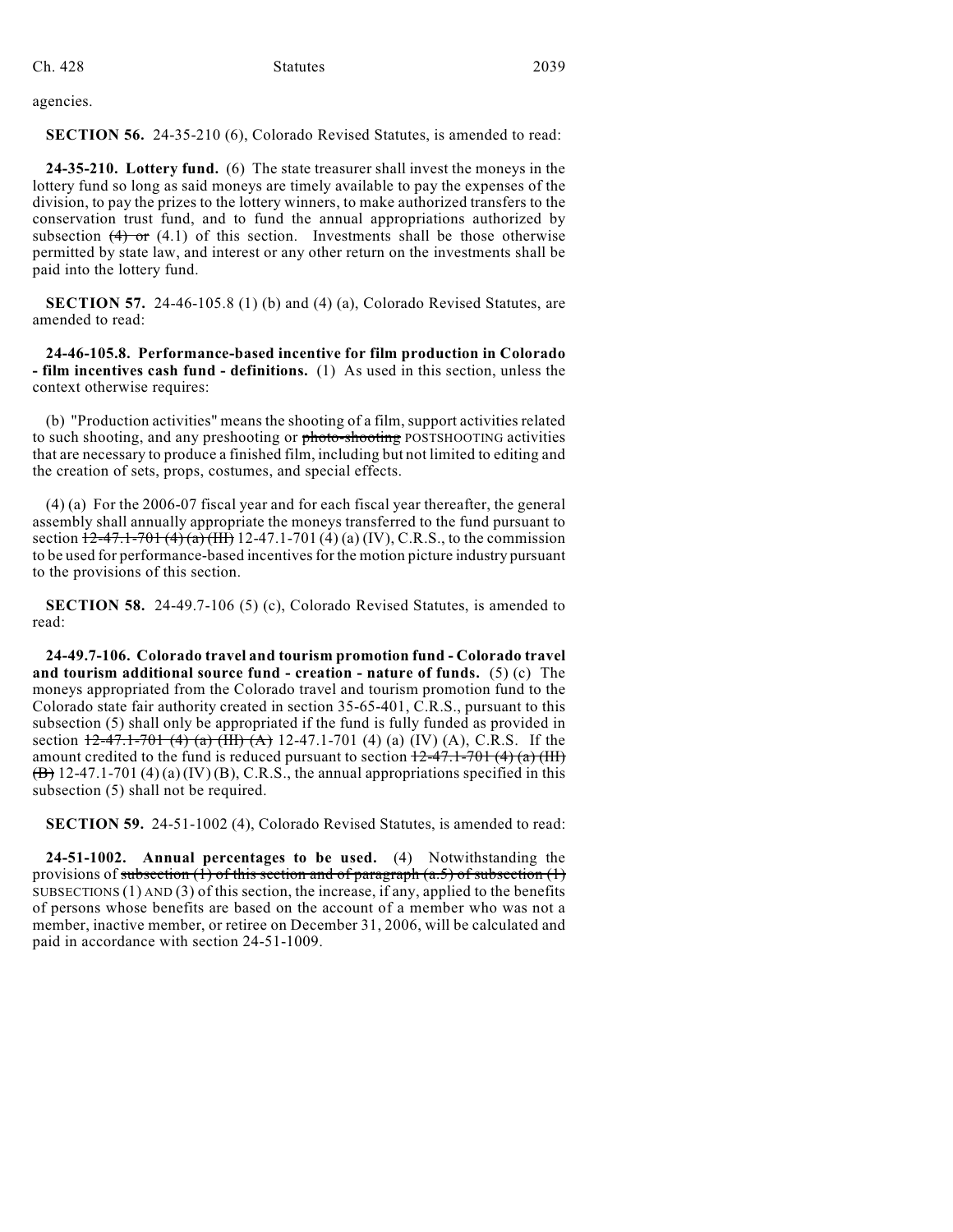**SECTION 60.** 24-72-302 (4), Colorado Revised Statutes, as it will become effective July 1, 2007, is amended to read:

**24-72-302. Definitions.** As used in this part 3, unless the context otherwise requires:

(4) "Criminal justice records" means all books, papers, cards, photographs, tapes, recordings, or other documentary materials, regardless of form or characteristics, that are made, maintained, or kept by any criminal justice agency in the state for use in the exercise of functions required or authorized by law or administrative rule, including but not limited to the results of chemical biological substance testing to determine genetic markers conducted pursuant to sections 16-11-102.4, 16-11-104, 16-11-204.3, AND 16-11-308 (4.5),  $17-2-201$  (5) (h), and  $17-22.5-202$  (3) (b.5) (H) and  $(3.5)$ , C.R.S.

**SECTION 61.** 24-72-305 (1.5), Colorado Revised Statutes, as it will become effective July 1, 2007, is amended to read:

**24-72-305. Allowance or denial of inspection - grounds - procedure - appeal.** (1.5) On the ground that disclosure would be contrary to the public interest, the custodian of criminal justice records shall deny access to the results of chemical biological substance testing to determine the genetic markers conducted pursuant to sections 16-11-102.4, 16-11-104, 16-11-204.3, AND 16-11-308 (4.5),  $17-2-201$  $(5)$  (h), and 17-22.5-202 (3) (b.5) (II) and (3.5), C.R.S.

**SECTION 62.** 25-1-108 (5), Colorado Revised Statutes, is amended to read:

**25-1-108. Powers and duties of the state board of health - report.** (5) In consultation with the advisory committee for assisted living residences, the board shall report to the house and senate health, environment, welfare, and institutions HEALTH AND HUMAN SERVICES committees, OR ANY SUCCESSOR COMMITTEES, and the joint budget committee on October 15, 2003, and every five years thereafter, concerning the cost of administering the assisted living residence program, statutory and regulatory mandates for which the department does not have adequate resources, and any additional moneys necessary to fund the program.

**SECTION 63.** The introductory portion to 25-1-108.5 (3) (a), Colorado Revised Statutes, is amended to read:

**25-1-108.5. Additional powers and duties of the state board of health and the department - programs that receive tobacco settlement moneys - monitoring - annual report.** (3) (a) On or before January 15, 2002, and on or before each January 15 thereafter, the department shall submit to the joint budget committee, the health, environment, welfare, and institutions HEALTH AND HUMAN SERVICES committees of the senate and the house of representatives, OR ANY SUCCESSOR COMMITTEES, the attorney general, and the governor a report summarizing the information received by the department pursuant to subsection (2) of this section. In addition, the report shall include:

**SECTION 64.** 25-3-108 (1), Colorado Revised Statutes, is amended to read: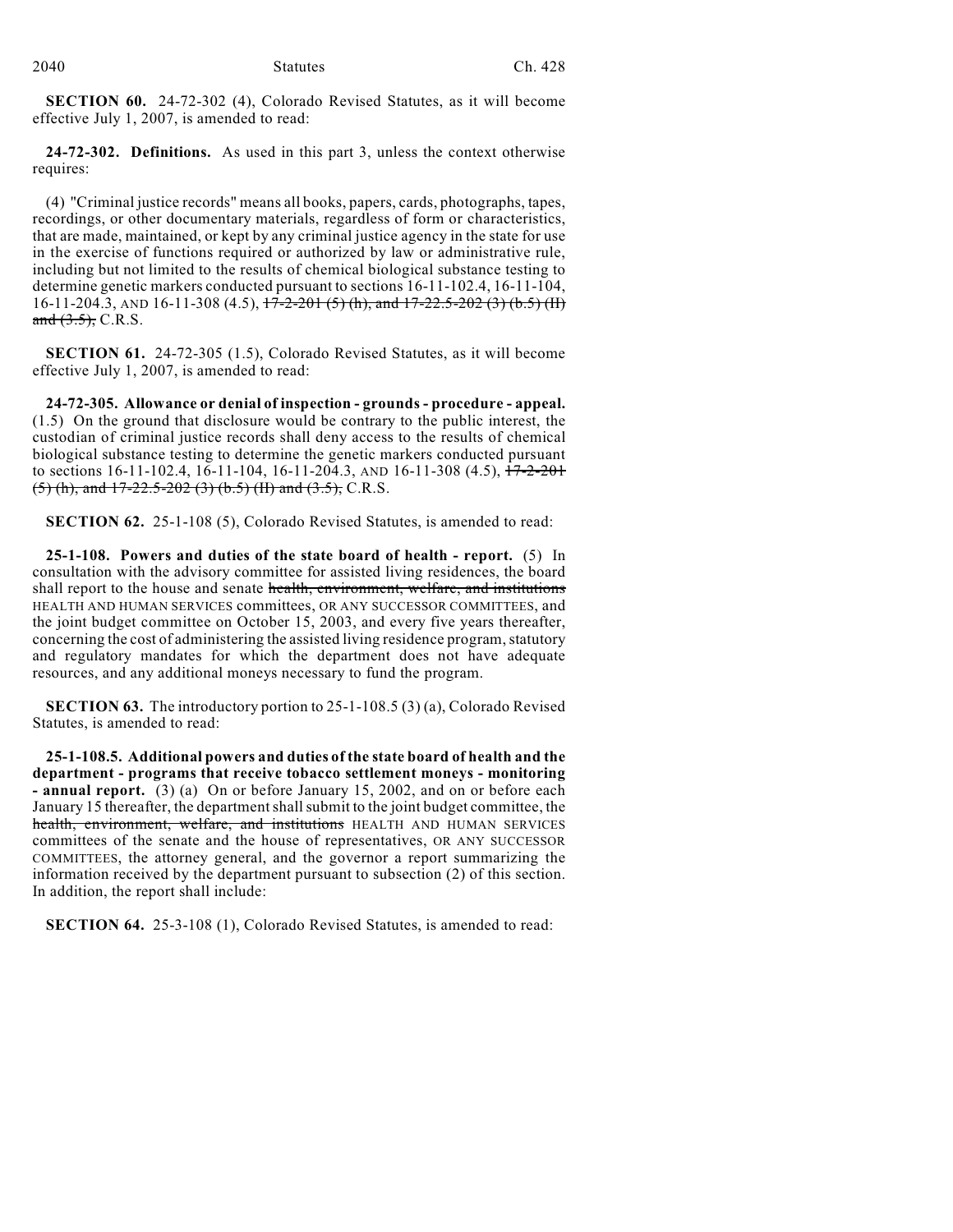#### Ch. 428 Statutes 2041

**25-3-108. Receivership.** (1) It is the purpose of this section to establish a receivership mechanism which THAT will be available as a remedy for such violations of applicable laws and regulations by a licensee of a long-term health care facility which THAT require facility closure by the department of public health and environment in order to safeguard against potential transfer trauma resulting from relocation of its residents as a result of closure of the facility. For the purposes of this section, "long-term health care facility" has the meaning specified in section  $25 - 3 - 603(4)$ .

**SECTION 65.** 25-3-601, Colorado Revised Statutes, is amended BY THE ADDITION OF A NEW INTRODUCTORY PORTION to read:

**25-3-601. Definitions.** AS USED IN THIS PART 6, UNLESS THE CONTEXT OTHERWISE REQUIRES:

**SECTION 66.** 25-3.5-704 (2) (h) (I) (E), Colorado Revised Statutes, is amended to read:

**25-3.5-704. Statewide emergency medical and trauma care system development and implementation - duties of the department - rules adopted by board.** (2) The board shall adopt rules for the statewide emergency medical and trauma care system, including but not limited to the following:

(h) (I) **Continuing quality improvement system (CQI).** These rules require the department to oversee a continuing quality improvement system for the statewide emergency medical and trauma care system. The board shall specify the methods and periods for assessing the quality of regional emergency medical and trauma systems and the statewide emergency medical and trauma care system. These rules include, but are not limited to, the following requirements:

(E) That the department be allowed access to prehospital, hospital, and coroner records of emergency medical and trauma patients to assess the continuing quality improvement system for the area and state-based injury prevention and public information and education programs pursuant to paragraph (g) of this subsection (2). All information provided to the department shall be confidential pursuant to subparagraph (II) of this paragraph (h). To the greatest extent possible, patient-identifying information shall not be gathered. If patient-identifying information is necessary, the department shall keep such information strictly confidential, and such information may only be released outside of the department upon written authorization of the patient. The department shall prepare an annual report that includes an evaluation of the statewide emergency medical and trauma services system. Such report shall be distributed to all designated trauma centers, ambulance services, and service agencies and to the chairpersons of the health, environment, welfare, and institutions HEALTH AND HUMAN SERVICES committees of the house of representatives and the senate, OR ANY SUCCESSOR COMMITTEES.

**SECTION 67.** 25-4-1413 (2), Colorado Revised Statutes, is amended to read:

**25-4-1413. Program.** (2) Grant applicants shall be nonprofit organizations that are governed by a board of directors, have the benefit of tax-exempt status pursuant section 501 (c) (3) of the federal "Internal Revenue Code OF 1986" or local health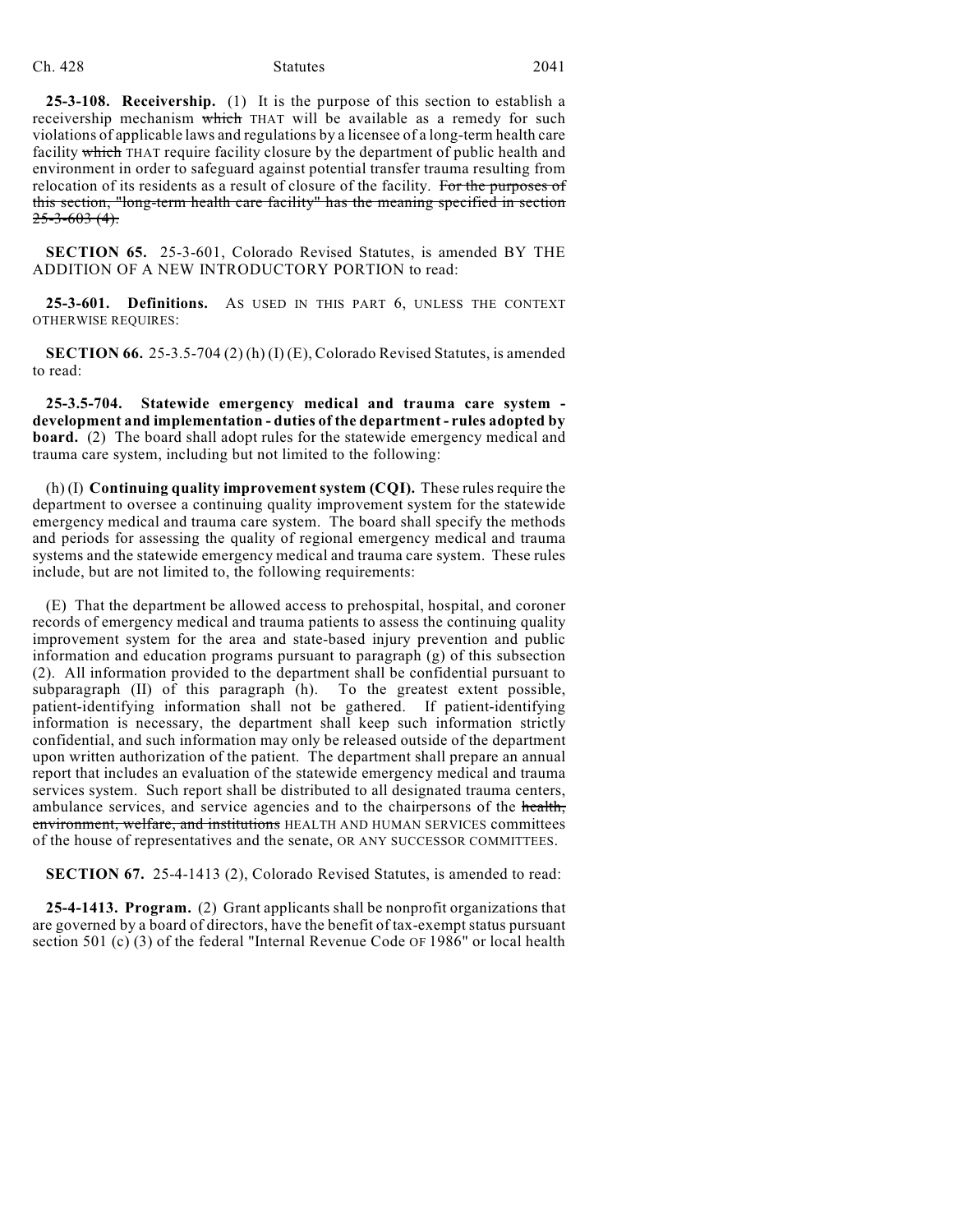departments.

**SECTION 68.** 25-15-404 (3), Colorado Revised Statutes, is amended to read:

**25-15-404. On-site disinfection.** (3) Upon request of the chairman of either the senate or house of representatives committees on health, environment, welfare, and institutions, OR ANY SUCCESSOR COMMITTEES, the department of public health and environment shall make a report to the senate and house of representatives committees on health, environment, welfare, and institutions, OR ANY SUCCESSOR COMMITTEES, on the current status, in view of scientific knowledge and technology, of the recommendations contained in the "EPA Guide for Infectious Waste Management", May 1986, and may make any additional recommendations it deems necessary.

**SECTION 69.** 25-27-110 (1), Colorado Revised Statutes, is amended to read:

**25-27-110. Advisory committee.** (1) There is hereby established an advisory committee to the department for the purposes of making recommendations to the department and reporting to the house and senate committees on health, environment, welfare, and institutions HEALTH AND HUMAN SERVICES, OR ANY SUCCESSOR COMMITTEES, concerning the rules promulgated by the state board pursuant to this article, implementation of the licensing program, the impact of the program, and the effectiveness of enforcement. The advisory committee shall consist of not less FEWER than nine members to be appointed by the executive director of the department. The committee shall elect its own chairperson. Such members shall be representatives from assisted living residences, the Colorado commission on the aging, local health departments, local boards of health, and consumer and other agencies and organizations providing services to or concerned with residents of assisted living residences. Members of the advisory committee shall serve on a voluntary basis and shall serve without compensation.

**SECTION 70. Repeal.** 25.5-1-201 (1) (d), Colorado Revised Statutes, is repealed as follows:

**25.5-1-201. Programs to be administered by the department of health care policy and financing.** (1) Programs to be administered and functions to be performed by the department of health care policy and financing shall be as follows:

(d) The health and medical care program for recipients of aid to the needy disabled, as specified in section 25.5-2-102;

**SECTION 71. Repeal.** 25.5-1-303 (1) (c), Colorado Revised Statutes, is repealed as follows:

**25.5-1-303. Powers and duties of the board - scope of authority - rules.** (1) The board shall have the authority set forth in subsection (3) of this section over the following programs administered by the state department:

(c) The health and medical care program for recipients of aid to the needy disabled, as specified in section 25.5-2-102;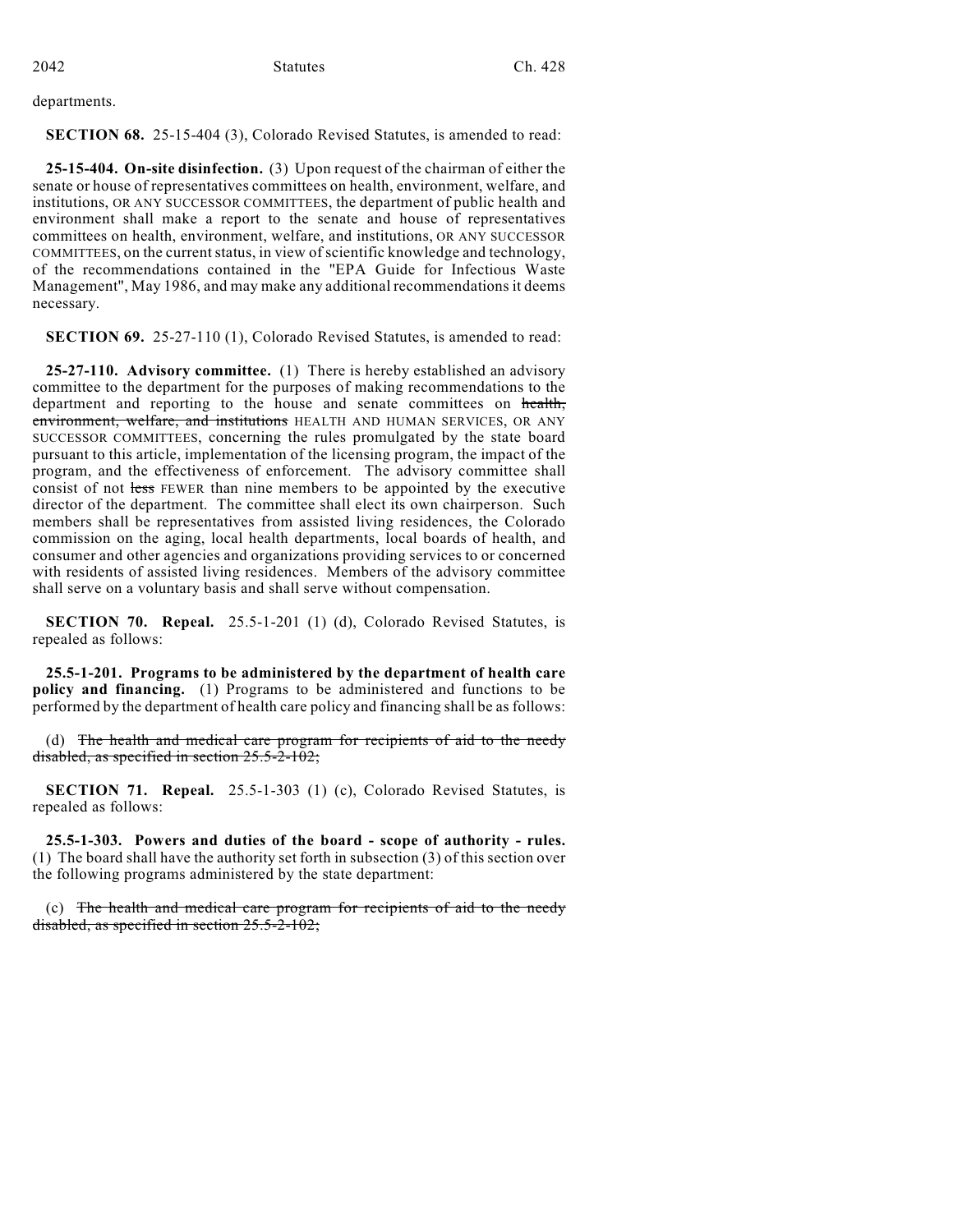**SECTION 72. Repeal.** 25.5-2-102, Colorado Revised Statutes, is repealed as follows:

**25.5-2-102. Health and medical care program - aid to the needy disabled.** (1) The state department, in consultation with the department of human services, shall develop and administer a program to rank health and medical care needs and to provide health and medical care based on such ranking to persons who qualify to receive aid to the needy disabled and who are not receiving medical assistance. Such program, referred to in this section as the "health and medical care program" shall evaluate and rank the health and medical care needs of all persons who qualify for aid to the needy disabled on or after January 1, 2002, and shall be provided to qualifying persons only during the interim period after the person qualifies for the aid to the needy disabled program and until the determination is made as to whether the person qualifies for federal supplemental security income benefits.

(2) The state treasurer shall transfer moneys recovered pursuant to section 3 of article XXIV of the state constitution to the medically correctable program and to the health and medical care program if such transfer is authorized by the voters. The costs of the health and medical care program shall be funded annually from appropriations made by the general assembly from such transferred moneys and from any other sources. The health and medical care program shall commence January 1, 2002, and shall apply to persons who apply for aid to the needy disabled on and after said date and who meet eligibility requirements for medical care services as specified by the state board by rule.

**SECTION 73.** 25.5-3-112 (2) (b) (III), Colorado Revised Statutes, is amended to read:

**25.5-3-112. Health care services fund - creation - state plan amendment.** (2) (b) (III) For fiscal year 2007-08 and each of the two fiscal years thereafter, the allocation of the moneys remaining after the appropriation pursuant to paragraph (a) of this subsection (2) shall be determined based on prior utilization as specified in rule by the medical services board STATE BOARD.

**SECTION 74.** 25.5-4-103 (19.5), Colorado Revised Statutes, is amended to read:

**25.5-4-103. Definitions.** As used in this article and articles 5 and 6 of this title, unless the context otherwise requires:

(19.5) "Psychiatric residential treatment facility" means a facility that is licensed as a residential child care facility, as defined in section 26-6-102 (8), C.R.S., that is not a hospital, and that provides inpatient psychiatric services for individuals who are less than twenty-one years of age under the direction of a physician licensed pursuant to article 26 36 of title 12, C.R.S., and that meets any other requirement established in rule by the state board.

**SECTION 75.** 26-1-310, Colorado Revised Statutes, is amended to read:

**26-1-310. Reports to the general assembly.** On February 1, 2004, and each February 1 thereafter, the board of directors shall report to the joint budget committee and the health, environment, welfare, and institutions HEALTH AND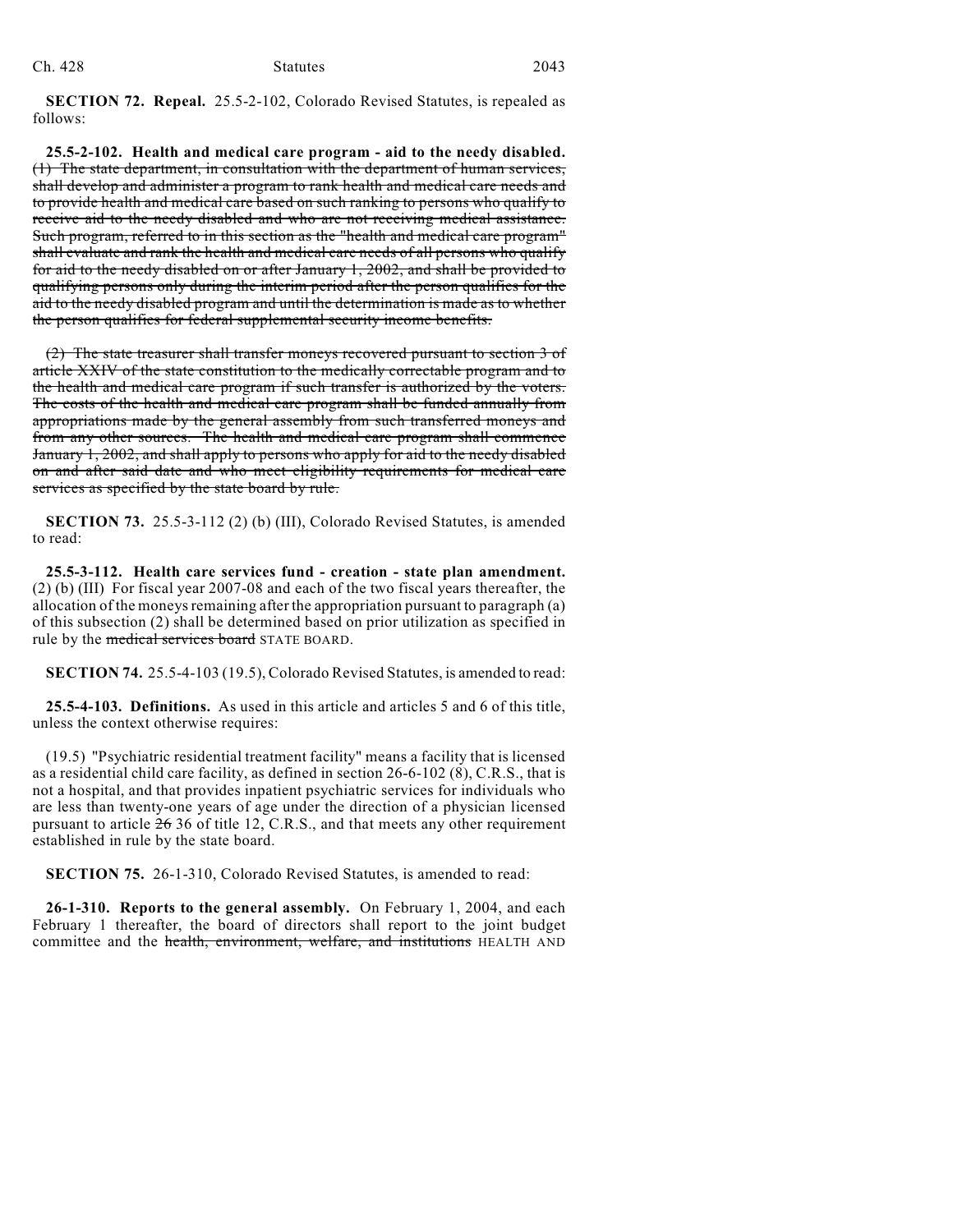2044 Statutes Ch. 428

HUMAN SERVICES committees of the house of representatives and the senate, OR ANY SUCCESSOR COMMITTEES, on the operations of the trust fund, the moneys expended, the number of individuals with traumatic brain injuries offered services, the research grants awarded and the progress on such grants, and the educational information provided pursuant to this article.

**SECTION 76.** 26-2-135 (3) (c), Colorado Revised Statutes, is amended to read:

**26-2-135. Medically correctable program - fund established - rules.** (3) The program shall consist of the following features:

(c) Annual reports to the joint budget committee and the house committee on health, environment, welfare, and institutions and the senate committee on health, environment, welfare, and institutions AND SENATE COMMITTEES ON HEALTH AND HUMAN SERVICES, OR ANY SUCCESSOR COMMITTEES, that identify the number of persons who received medical treatment pursuant to the program in the preceding fiscal year, their recovery rates and return to the workforce, and the amount of moneys spent on the program.

**SECTION 77.** 26-2-723 (1) and (4) (c), Colorado Revised Statutes, are amended to read:

**26-2-723. Evaluation - state department - repeal.** (1) The state department shall oversee the administration of an annual independent evaluation of the works program pursuant to this section. The evaluation shall track key outcomes statewide and within different regions in the state. The state department shall use the evaluation as a program improvement tool to assess the effectiveness and cost efficiency of different approaches by the counties to the works program and the program services provided. The state department, in conjunction with the advisory committee appointed pursuant to subsection (4) of this section, shall report annually to the health, environment, welfare, and institutions HEALTH AND HUMAN SERVICES committees of the house of representatives and the senate, OR ANY SUCCESSOR COMMITTEES, regarding the progress and findings of the evaluation.

(4) (c) The executive director shall appoint the chair of the advisory committee after consultation with the chairpersons of the health, environment, welfare, and institutions committees ON HEALTH AND HUMAN SERVICES of the house of representatives and the senate, OR ANY SUCCESSOR COMMITTEES. The chairpersons of the health, environment, welfare, and institutions HEALTH AND HUMAN SERVICES committees of the house of representatives and the senate, OR ANY SUCCESSOR COMMITTEES, or the chairpersons' designees, shall be ex-officio members of the advisory committee.

**SECTION 78.** 26-6-116 (2), Colorado Revised Statutes, is amended to read:

**26-6-116. Child care resource and referral system - created.** (2) The state department shall report to the members of the health, environment, welfare, and institutions HEALTH AND HUMAN SERVICES committees of the senate and the house of representatives of the general assembly, OR ANY SUCCESSOR COMMITTEES, concerning the child care resource and referral system by December 1, 2001, and by each December 1 thereafter. The report shall specify, at a minimum, the entity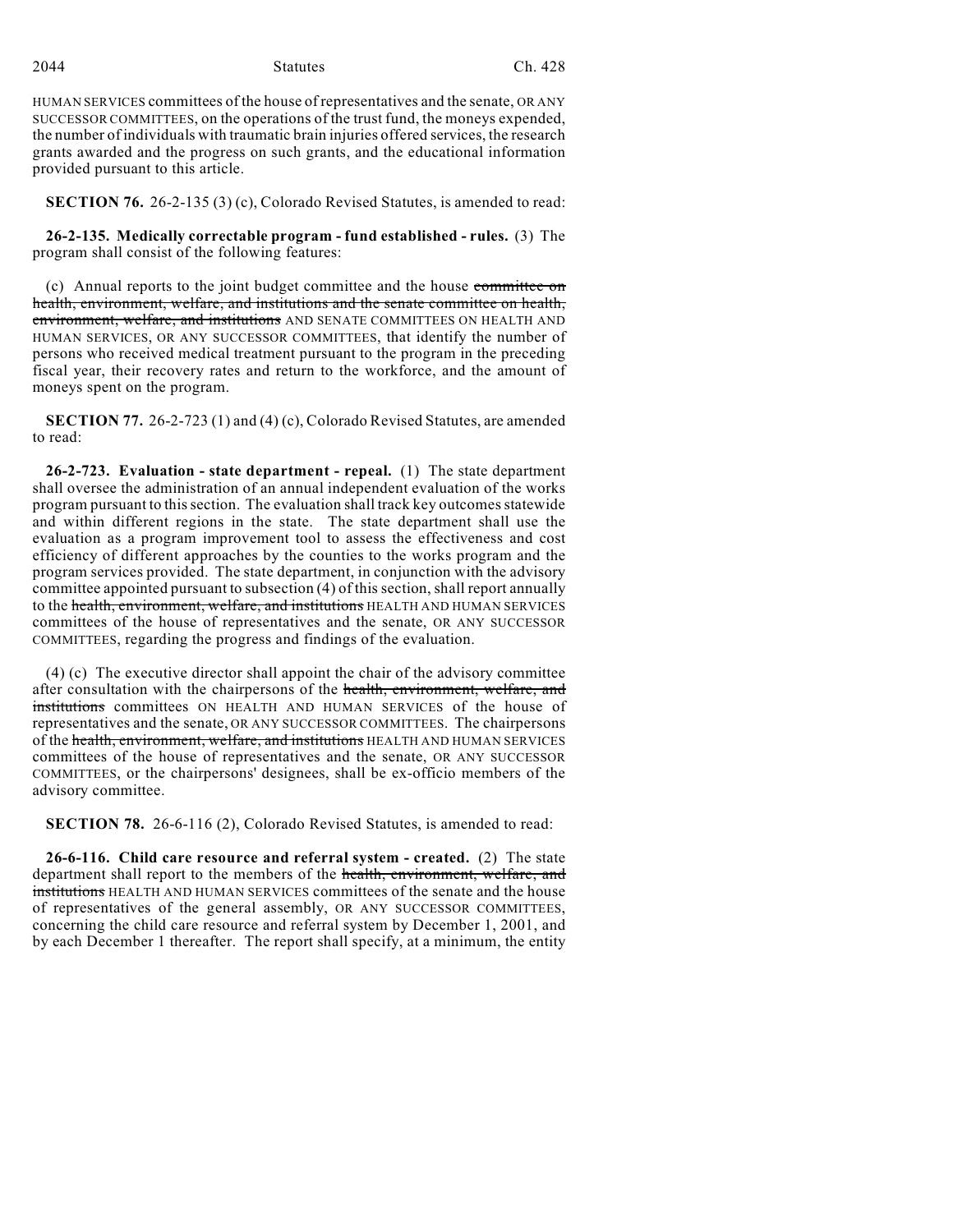that the state department has currently designated to administer the system and the qualifications of that entity to serve in such capacity, the types of services that are being provided pursuant to the system, the numbers and types of persons receiving such services, and the cost associated with the system.

**SECTION 79.** 26-6-406 (1), Colorado Revised Statutes, is amended to read:

**26-6-406. Report - repeal of part.** (1) The state department shall submit a report on the effectiveness of the dedicated family homes pilot program to the house and senate committees on health, environment, welfare, and institutions HEALTH AND HUMAN SERVICES no later than December 31, 2007. The report shall include the state department's findings and recommendations, including whether the pilot program established in this part 4 should be terminated, extended, expanded, or made permanent. The state department may propose legislation to carry out the state department's recommendations.

**SECTION 80.** 27-10-105 (1) (a) (II) (D), Colorado Revised Statutes, is amended to read:

**27-10-105. Emergency procedure.** (1) (a) (II) The following persons may effect a seventy-two-hour hold as provided in subparagraph (I) of this paragraph (a):

(D) A licensed marriage and family therapist or licensed professional counselor, licensed under the provisions of part 5 or 6 of article 43 of title 12, C.R.S., or an addiction counselor licensed pursuant to section  $24-34-102$  ( $14$ ) (e)  $(W)$  24-34-102 (14) (b) (IV), C.R.S., who by reason of postgraduate education and additional preparation has gained knowledge, judgment, and skill in psychiatric or clinical mental health therapy, forensic psychotherapy, or the evaluation of mental disorders; or

**SECTION 81.** 27-10.3-103 (1), Colorado Revised Statutes, is amended to read:

**27-10.3-103. Definitions.** As used in this article, unless the context otherwise requires:

(1) "Child at risk of out-of-home placement" means a child who has been diagnosed as having a mental illness, as defined in section  $27-10-102$   $(7)$  27-10-102 (8.5), and who requires the level of care provided in a residential child care facility pursuant to section 25.5-5-306, C.R.S., and who, although not otherwise categorically eligible for medicaid, is determined to be eligible for social security income and therefore medicaid-eligible because of the child's need for mental health services and for whom it is not appropriate or warranted to file an action in dependency or neglect pursuant to article 3 of title 19, C.R.S.

**SECTION 82.** 29-4-735 (2), Colorado Revised Statutes, is amended to read:

**29-4-735. Colorado strategic seed fund council - creation.** (2) At the request of the board, the Colorado strategic seed fund council shall provide advice to the authority from time to time as to the criteria to be used in making loans, and the council shall make recommendations to the board with respect to the board's determinations regarding such loans from the Colorado strategic seed fund to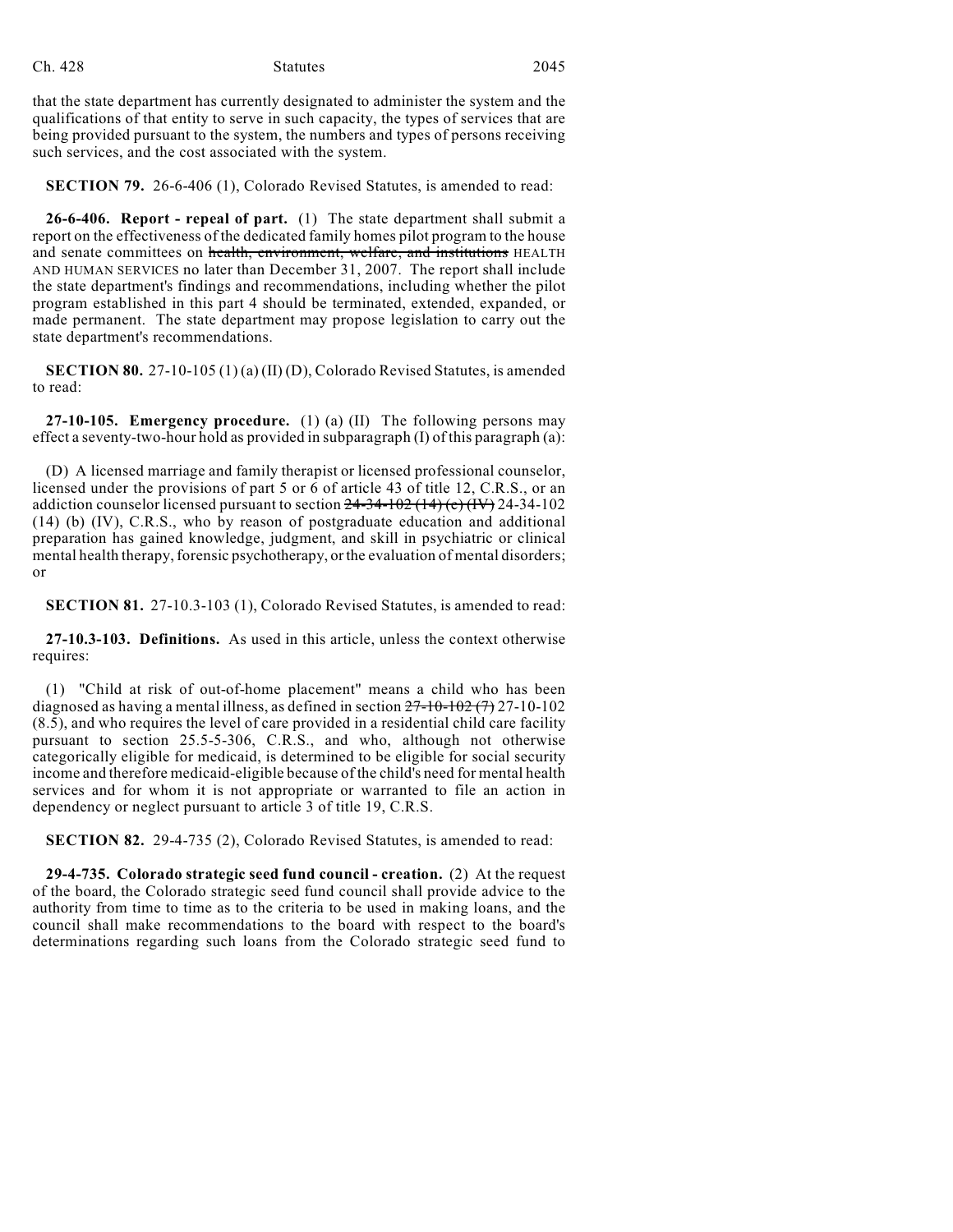operating seed funds. Said council shall receive reports from the authority regarding the operations and investments of the operating seed funds and shall make an annual report on the operating seed funds to the health, environment, welfare, and institutions HEALTH AND HUMAN SERVICES committees of the house of representatives and the senate, OR ANY SUCCESSOR COMMITTEES.

**SECTION 83.** 29-13-102 (4), Colorado Revised Statutes, is amended to read:

**29-13-102. Authority for units of local government to pool insurance coverage.** (4) Each self-insurance pool for units of local government created in this state shall file, with the commissioner of insurance on or before March 30 of the next succeeding year, a written report, in a form prescribed by the commissioner, signed and verified by its chief executive officer as to its condition. Such report shall include a detailed statement of assets and liabilities, the amount and character of the business transacted, and the moneys reserved and expended during the year. All such reports shall be transmitted to the governor and the local government committee of the house of representatives and the government, veteran and military relations, and transportation STATE, VETERANS, AND MILITARY AFFAIRS committee of the senate, OR ANY SUCCESSOR COMMITTEES.

**SECTION 84.** 31-2-210 (3.5), Colorado Revised Statutes, is amended to read:

**31-2-210. Procedure to amend or repeal charter.** (3.5) If the subject matter of the petition is proposed for submission at a regular or special election that will be coordinated by the county clerk pursuant to section 1-7-116, C.R.S., and the municipal clerk has certified to the governing body that the petition is valid and sufficient, the clerk shall certify the proposed ballot question to the county clerk and recorder by the fifty-fifth day SIXTY DAYS prior to the coordinated election as provided in section 1-5-203 (3), C.R.S., unless the petition has by the fifty-fifth SIXTIETH day been determined to be insufficient pursuant to section 31-2-223. Should the petition be found to be insufficient pursuant to section 31-2-223 following certification to the county clerk and recorder, the election on such question shall be deemed cancelled, and any votes cast on the question shall not be counted.

**SECTION 85.** 31-15-302 (1) (i) (III), Colorado Revised Statutes, is amended to read:

**31-15-302. Financial powers - legislative declaration - sunset review - repeal.** (1) (i) (III) This paragraph (i) is repealed, effective July 1, 2008. PRIOR TO SUCH REPEAL, THE USE OF COMMUNITY CONTRACTED HEALTH CARE PROVIDERS SHALL BE REVIEWED AS PROVIDED FOR IN SECTION 24-34-104 (39) (b) (XIV), C.R.S.

**SECTION 86.** 32-1-1003.5 (4), Colorado Revised Statutes, is amended to read:

**32-1-1003.5. Health assurance districts - additional powers - sunset review -repeal.** (4) This section is repealed, effective July 1, 2008. PRIOR TO SUCH REPEAL, THE USE OF COMMUNITY CONTRACTED HEALTH CARE PROVIDERS SHALL BE REVIEWED AS PROVIDED FOR IN SECTION 24-34-104 (39) (b) (XIV), C.R.S.

**SECTION 87.** 33-1-115 (2) (c), Colorado Revised Statutes, is amended to read: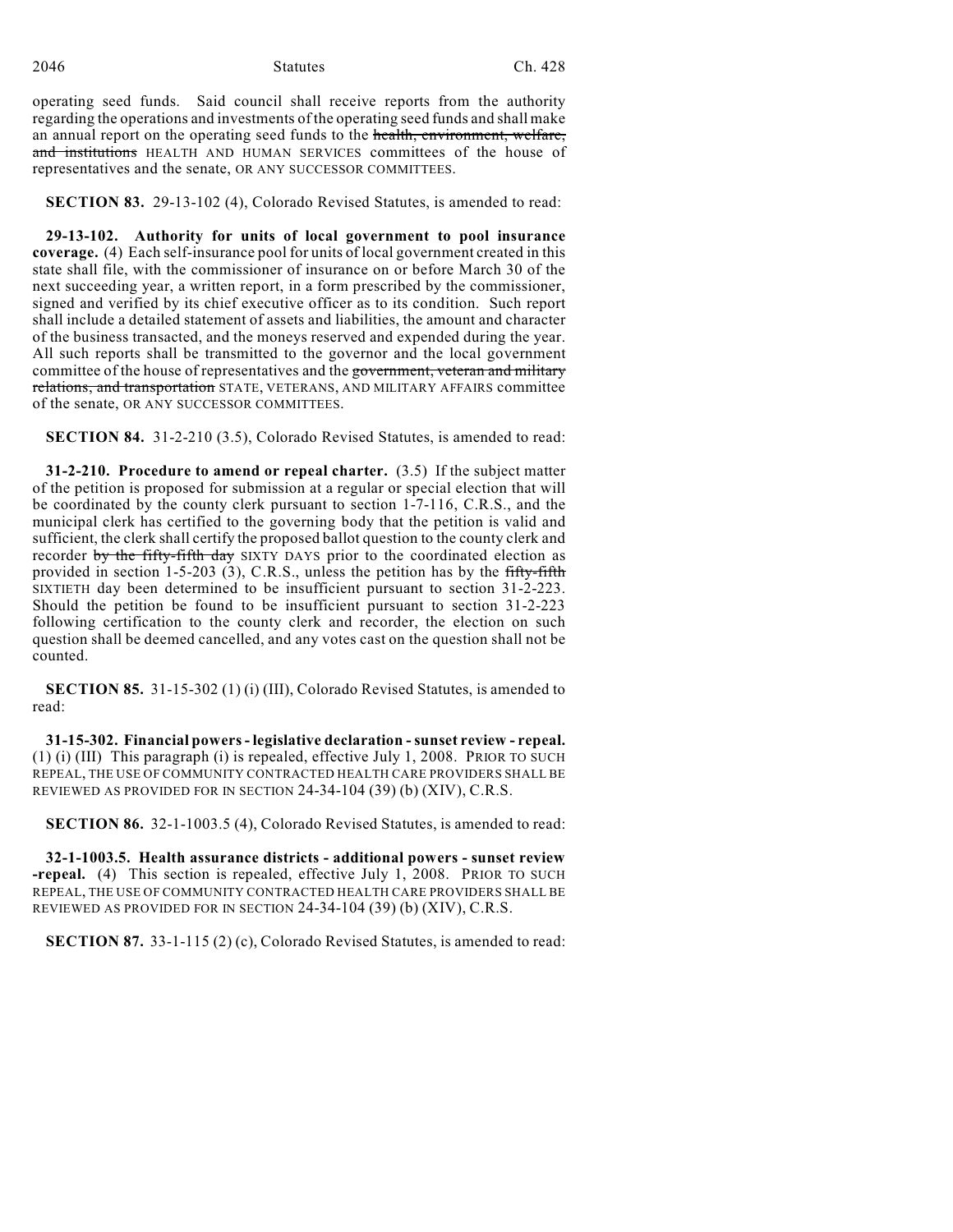### Ch. 428 Statutes 2047

**33-1-115. Migratory birds - possession of raptors - reciprocal agreements.** (2) (c) It is the intent of the general assembly for the commission to make the rules and regulations of this state conform to or be more stringent than the provisions of the "Migratory Bird Treaty Act", AS AMENDED, and the "Endangered Species Act OF 1973", AS AMENDED. These rules and regulations may include, but not be limited to, captive breeding and the use of domestic captive bred raptors and the purchase, sale, transportation, importation, exportation, or exchange of raptors with persons having like licenses.

**SECTION 88.** 33-60-107 (3), Colorado Revised Statutes, is amended to read:

**33-60-107. State board of the great outdoors Colorado trust fund.** (3) In addition to its other powers under article XXVII of the Colorado constitution and this article, the trust fund board shall have the power to issue bonds to finance any expenditure to address urgent and permanent land acquisition priorities, including the acquisition of perpetual conservation easements, that may be made from the trust fund and may pledge all or any portion of the moneys deposited or to be deposited into the trust fund for the payment of the bonds. The owners or holders of the bonds may not look to any other revenues of the state other than the trust fund for the payment of the bonds. The bonds shall be issued on the terms and subject to the conditions set forth in section 33-60-108. Notwithstanding any other provision of this article, the bonds may only be issued if the registered electors of the state approve the ballot question submitted at the November 2001 statewide election pursuant to section 33-60-113 33-60-114. The amount of any debt incurred and the repayment costs for any bonds issued by the board shall not exceed the maximum amounts of debt and repayment costs approved by the voters in such election.

**SECTION 89.** 34-32-116.5 (3) (b), Colorado Revised Statutes, is amended to read:

**34-32-116.5. Environmental protection plan - designated mining operation - rules.** (3) (b) The plan and fees due pursuant to this subsection (3) shall be due by the date established by the board by rule. except that no plan or fee shall be due before July 1, 1994.

**SECTION 90.** 35-1-106.7 (1), Colorado Revised Statutes, is amended to read:

**35-1-106.7. Conservation district grant fund - repeal.** (1) There is hereby created in the state treasury the conservation district grant fund. The fund shall consist of moneys transferred pursuant to section  $39-29-109$  (1) (a) (III) 39-29-109 (1) (a) (IV), C.R.S. Moneys in the fund are specifically and continuously appropriated to the department. The department shall grant moneys in the fund to conservation districts for the purpose of implementing and maintaining soil and water conservation efforts. All moneys credited to the fund and all interest earned on the investment of moneys in the fund shall be a part of the fund and shall not be transferred or credited to the general fund or to any other fund.

**SECTION 91.** 35-29.5-102 (4), Colorado Revised Statutes, is amended to read:

**35-29.5-102. Definitions.** As used in this article, unless the context otherwise requires: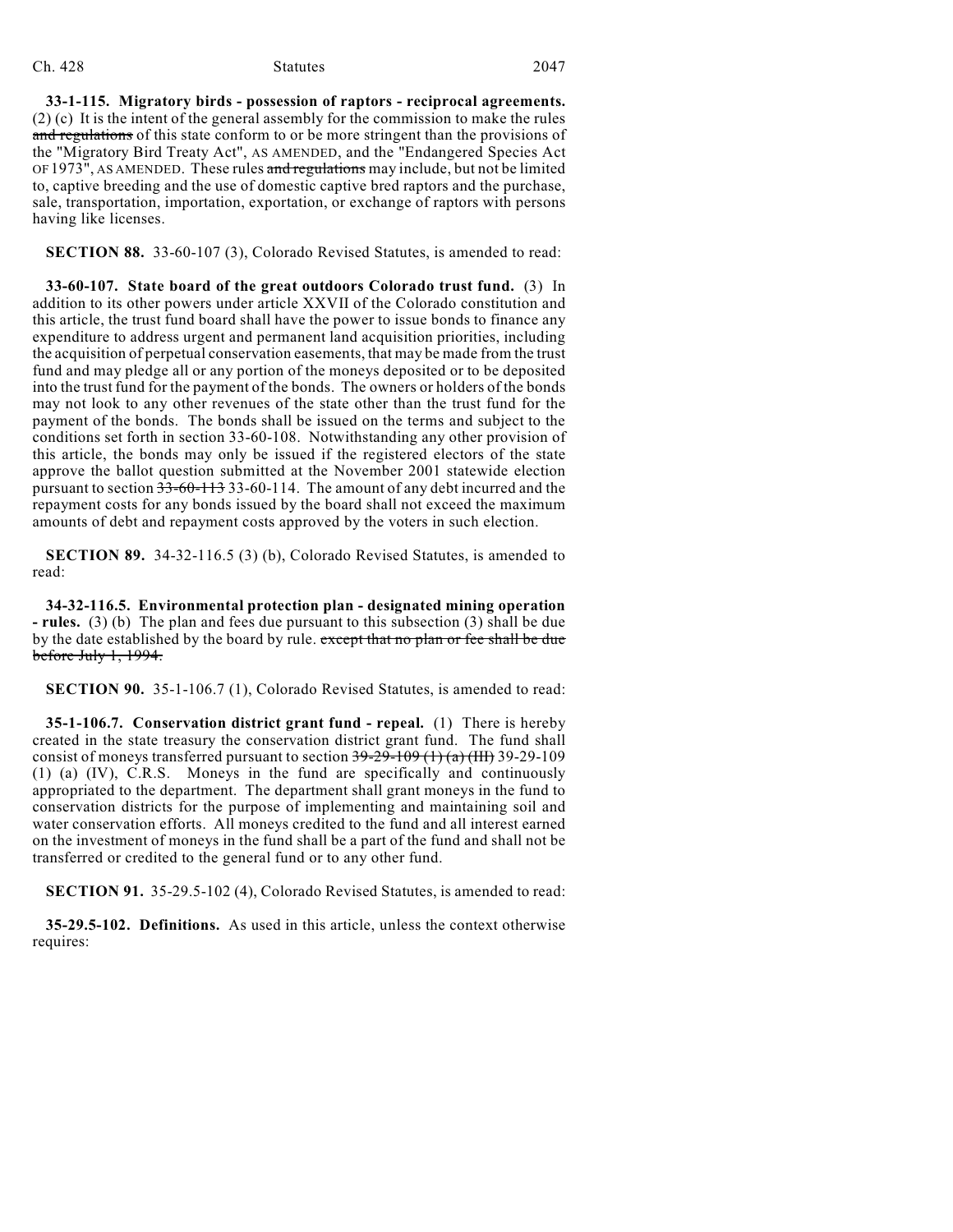(4) "Wine" means any vinous liquor containing not more than twenty-one percent alcohol by volume and produced in all respects in conformity with the laws of the United States and the regulations of the bureau of alcohol, tobacco, and firearms of the United States department of the treasury OR ANY OF ITS SUCCESSOR AGENCIES.

**SECTION 92.** 36-1-115, Colorado Revised Statutes, is amended to read:

**36-1-115. Development of oil, gas, or geothermal resource areas.** The state board of land commissioners is authorized to join on behalf of the state in a cooperative or unit plan of development or operation for any oil, gas, or geothermal resource pool, field, or area, or for any part of any such pool, field, or area, with the United States government and its lessees or with others or with both such parties and, for that purpose, is authorized at or after the time of joining to modify and change any and all terms of the leases issued under the provisions of articles  $+$  to  $8$ 1 TO 7 of this title as mutually agreed by the lessor and lessee in any such lease, including the extension of the term of years otherwise applicable to any such lease for the full period of time such cooperative or unit plan may remain in effect, as required to conform with the terms of any such lease to such cooperative or unit plan and to facilitate the efficient and economic production of the oil, gas, or geothermal resource from the lands so affected. Any such cooperative or unit plan, including lands owned by the state, may, in the discretion of the state board of land commissioners, contain a provision whereby authority is vested in the secretary of the interior if lands of the United States are also included or in any such person, committee, or state or federal officer or agency as may be designated in the plan to alter or modify from time to time the rate of prospecting and development and the quantity and rate of production under such plan.

**SECTION 93.** 36-1-145 (2) (b), Colorado Revised Statutes, is amended to read:

**36-1-145. Land commissioners' receipts - appropriation.** (2) (b) The general assembly shall annually appropriate moneys from the state land board trust administration fund sufficient to pay for the salaries of employees of the state board of land commissioners and expenses and per diem allowances of commissioners and all other expenses incurred in administering the provisions of articles  $1\text{ to } 8$  1 TO 7 of this title and sections 9 and 10 of article IX of the Colorado constitution. Each land grant administered by the state board of land commissioners shall be charged with the expense of its administration.

**SECTION 94.** 37-75-105 (2) (a), Colorado Revised Statutes, is amended to read:

**37-75-105. Interbasin compact committee - report.** (2) (a) Not later than July 1, 2006, the interbasin compact committee shall establish and refer to the general assembly an interbasin compact charter that shall govern and guide all negotiations between basin roundtables under this article. If the committee does not so refer the charter by July 1, 2006, this article is repealed, effective July 1, 2006. Upon receipt, consideration, and approval of the charter by the general assembly acting by bill, negotiations between basin roundtables may commence. Any compact or other agreement established using the procedures established in this article shall fully comply with the terms, requirements, and procedures established in the interbasin compact charter as approved pursuant to this subsection (2).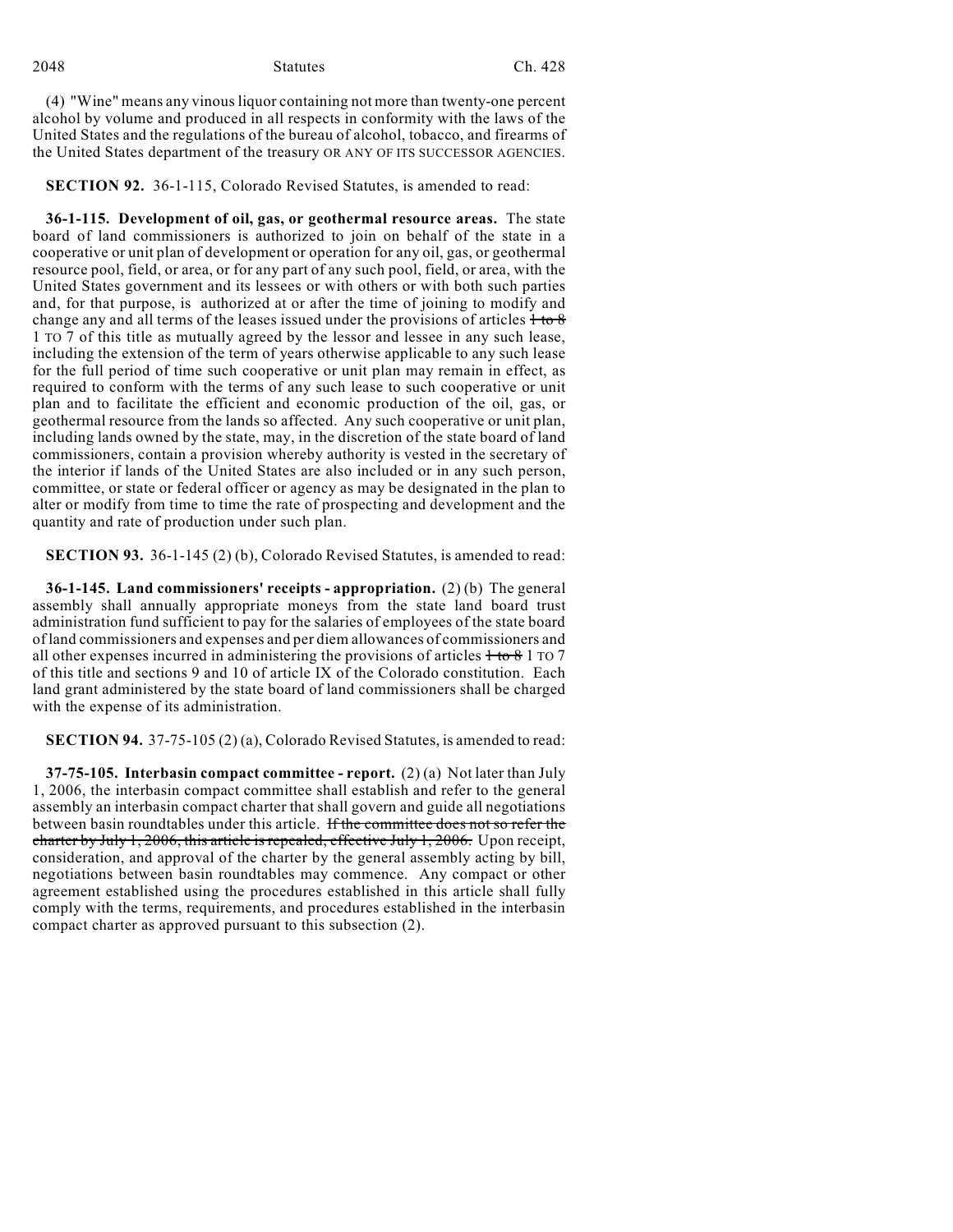**SECTION 95.** 39-22-120 (5.5) (c), Colorado Revised Statutes, is amended to read:

**39-22-120. Legislative declaration - state sales tax refund - offset against state income tax.** (5.5) (c) The amount of any state sales tax refund made pursuant to this subsection (5.5) that is outstanding for more than six months after the date such refund was issued to the taxpayer by the department of revenue shall be added to and refunded with the state excess revenues pursuant to section 39-22-120.5 24-77-103.8, C.R.S.

**SECTION 96.** 39-22-1704 (3) (e), Colorado Revised Statutes, is amended to read:

**39-22-1704. Administration of moneys in Colorado child care improvement fund - oversight committee.** (3) Members of the child care improvement oversight committee shall serve without compensation. The oversight committee shall meet as necessary to perform its functions as outlined in this subsection (3) and shall be provided necessary staff assistance from the Colorado office of resource & referral agencies, inc. The oversight committee shall be responsible for:

(e) Submitting a report to the health, environment, welfare, and institutions HEALTH AND HUMAN SERVICES committees of the house of representatives and the senate, OR ANY SUCCESSOR COMMITTEES, and the governor summarizing the annual voluntary contributions designated for the Colorado child care improvement fund, the annual expenditure of moneys from the fund by the Colorado office of resource & referral agencies, inc., including the awarding of grants, and the findings of the Colorado office of resource & referral agencies, inc., concerning the improvement of the quality of child care programs in the state since the establishment of the voluntary contribution designation. The report to the governor shall be made on a yearly basis until the repeal of this part 17.

**SECTION 97.** The introductory portion to 39-26-123 (3) (a), Colorado Revised Statutes, is amended to read:

**39-26-123. Receipts - disposition - transfers of general fund surplus - sales and use tax holding fund - creation - definitions.** (3)(a) For any state fiscal year commencing on or after July 1, 2006, eighty-five percent of all netrevenue collected under the provisions of this article shall be credited to the old age pension fund created in section 1 of article XXIV of the state constitution. The remaining fifteen percent shall be allocated among the sales and use tax holding fund created in subsection (2) of this section, the general fund, the older Coloradans cash fund created in section 26-11-205.5 (5), C.R.S., and the supplemental old age pension health and medical care fund created in section  $26-2-117(3)$  25.5-2-101 (3), C.R.S., and credited to the funds by the state treasurer as follows:

**SECTION 98.** 39-29-109 (1) (c) (III) (B), Colorado Revised Statutes, is amended to read:

**39-29-109. Severance tax trust fund - created - administration - use of moneys - definitions - repeal.** (1) (c) (III) (B) Notwithstanding any provision of sub-subparagraph (A) of this subparagraph (III) to the contrary, on July 1, 2005, the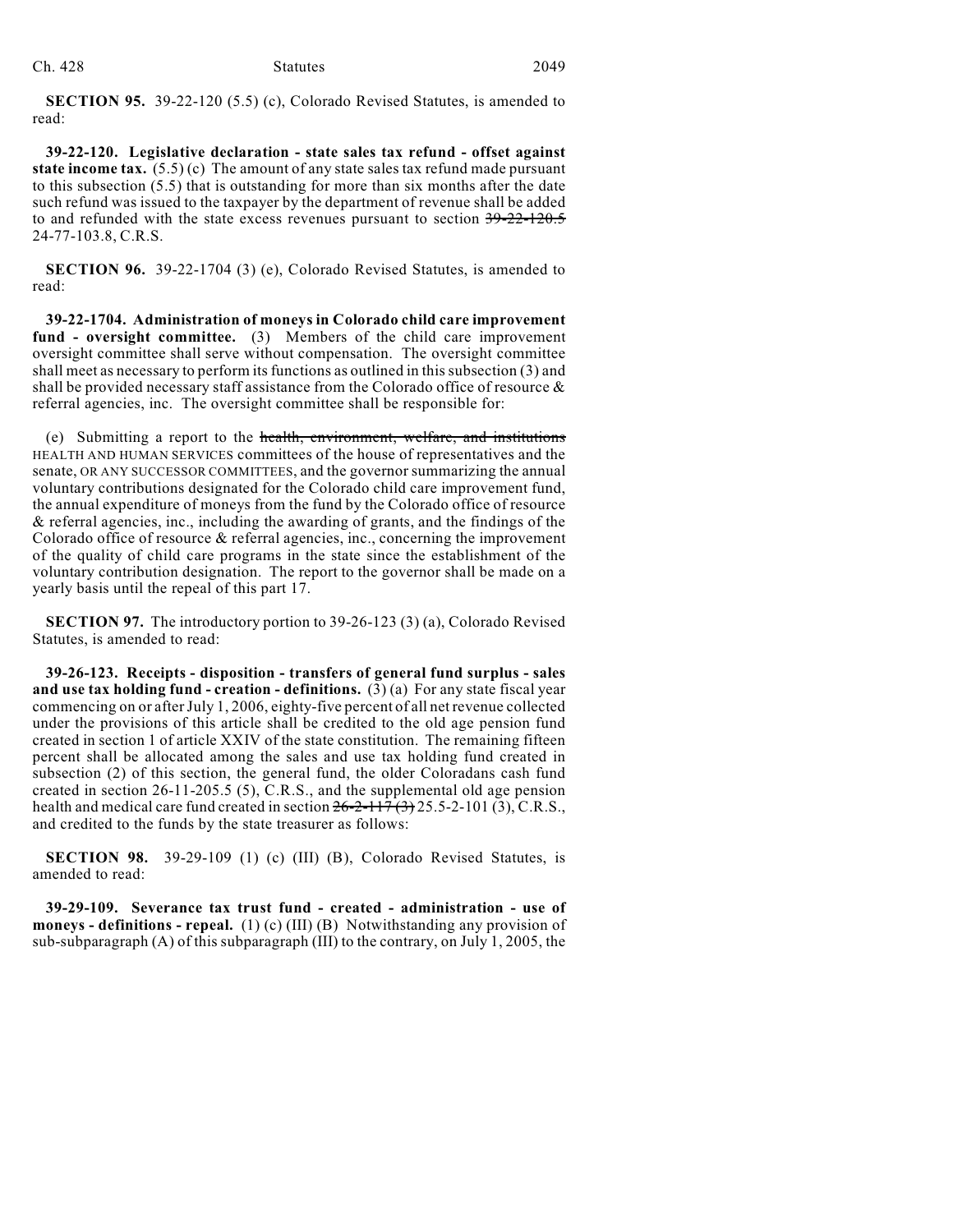2050 Statutes Ch. 428

state treasurer shall transfer one million five hundred eighty thousand dollars from the reserve to the water efficiency grant program cash fund created in section  $37-60-126(13)$  37-60-126 (12), C.R.S., for use in funding grants in accordance with said section. The moneys transferred pursuant to this sub-subparagraph (B) shall be in addition to and shall not replace any moneys appropriated to the Colorado water conservation board pursuant to sub-subparagraph (D) of subparagraph (I) of this paragraph (c). This sub-subparagraph (B) is repealed, effective July 1, 2008.

**SECTION 99.** 39-33-106, Colorado Revised Statutes, is amended to read:

**39-33-106. Repeal of article.** This article is repealed, effective July 1, 2007 2012.

**SECTION 100.** 43-1-603, Colorado Revised Statutes, is amended to read:

**43-1-603. Participation of political subdivisions.** Municipalities, counties, and special districts organized for transportation purposes shall have the authority to enter into contracts with and make grants to those private nonprofit entities which have been designated as recipients of funds pursuant to section 16 (b) (2) of the federal "Urban Mass Transportation Act of 1964", AS AMENDED, PUB.L. 88-365, CODIFIED AT 49 U.S.C. 1601 ET SEQ. Such contracts or grants may be for either operating or capital assistance.

**SECTION 101.** 43-1-1102 (1) and (4), Colorado Revised Statutes, are amended to read:

**43-1-1102. Definitions.** For the purposes of this part 11, unless the context otherwise requires:

(1) "Committee" meansthe transportation planning ADVISORY committee created by section 43-1-1104.

(4) "Metropolitan planning organization" means a metropolitan planning organization under the federal "Urban Mass Transportation Act of 1964", (Public Law 88-365, 49 U.S.C. 1601 et seq.), AS AMENDED, PUB.L. 88-365, CODIFIED AT 49 U.S.C. 1601 ET SEQ.

**SECTION 102.** 43-1-1105, Colorado Revised Statutes, is amended to read:

**43-1-1105. Metropolitan planning commissions.** The provisions of this part 4 11 shall not be construed to replace or interfere with the duties of metropolitan planning organizations.

**SECTION 103.** 43-1-1402 (6), Colorado Revised Statutes, is amended to read:

**43-1-1402. Definitions.** As used in this part 14:

(6) "Utility company" or "utility" shall have the same meaning as set forth in  $23$ CFR 645.105 (m) 23 CFR 645.105.

**SECTION 104.** 43-2-145 (1.3) (b), Colorado Revised Statutes, is amended to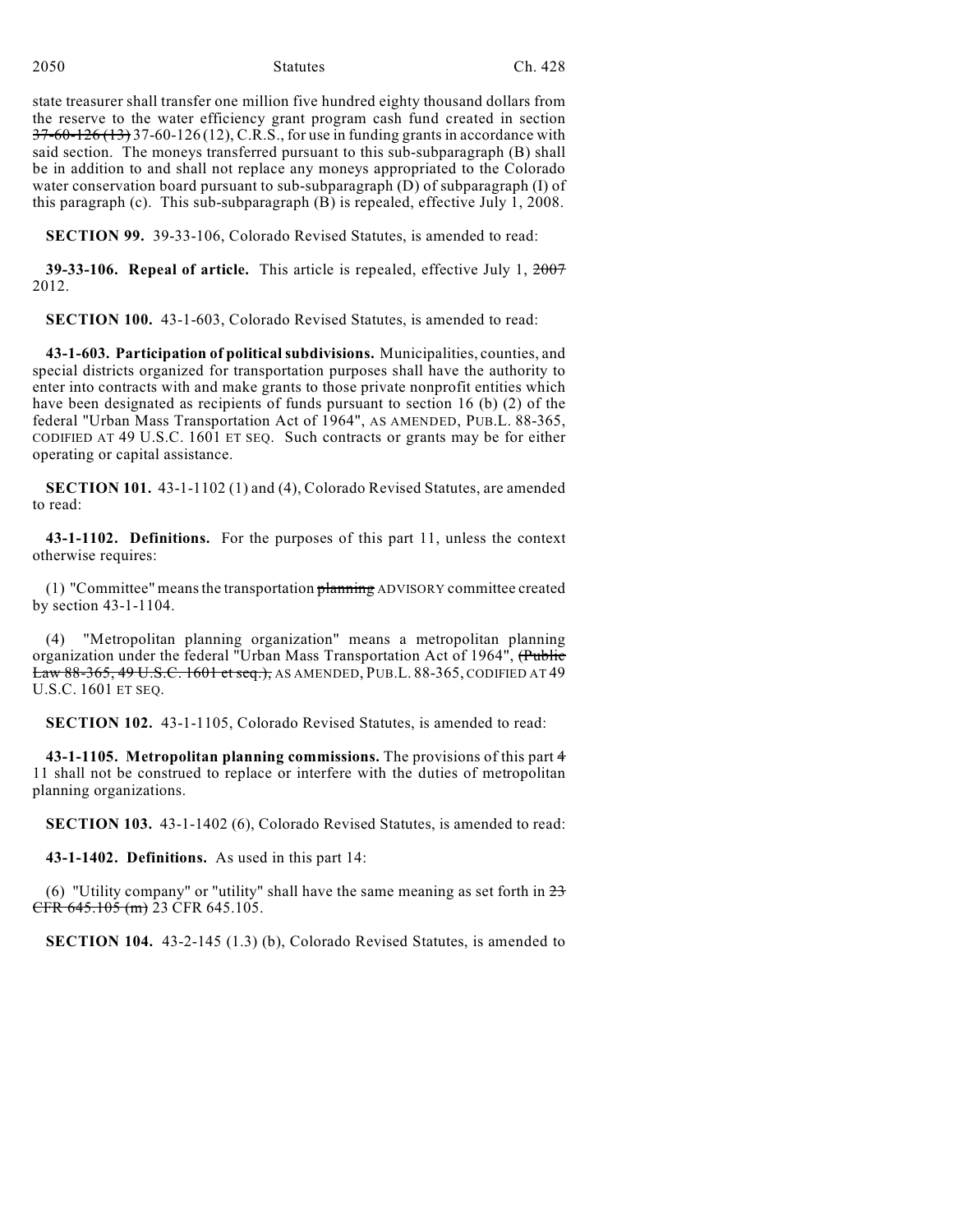read:

**43-2-145. Transportation legislation review - committee.** (1.3) (b) Each agency shall share information and coordinate efforts with other agencies in the research, planning, and development of mass transit systems including, without limitation, fixed guideway systems, as defined in section 32-16-103 (4), C.R.S., to avoid the creation of duplicative or conflicting mass transit systems in the state. The committee may review the operations of any agency to ensure compliance with the provisions of this paragraph (b). In connection with the review of the committee, any agency required to share information and coordinate efforts in accordance with this paragraph (b) shall report to the committee no later than August 15, 2001, and each August 15 thereafter, regarding compliance with this paragraph (b).

**SECTION 105.** 43-3-202.5 (3) (a), Colorado Revised Statutes, is amended to read:

**43-3-202.5. Public-private initiatives - legislative declaration.** (3) (a) The department of transportation is authorized to solicit and consider proposals, enter into agreements, grant public benefits, and accept contributions for public-private initiatives pursuant to part  $12$  of article  $3$  PART 12 OF ARTICLE 1 of this title concerning the purposes set forth in subsection (2) of this section.

**SECTION 106.** 43-4-402 (1), Colorado Revised Statutes, is amended to read:

**43-4-402. Source of revenues - allocation of moneys.** (1) The general assembly shall appropriate moneys annually to the fund in the general appropriation bill. In addition to any other penalty imposed pursuant to section 42-4-1301, C.R.S., every person who is convicted of, pleads guilty to, or receives a deferred sentence pursuant to section 16-7-403 18-1.3-102, C.R.S., for a violation of any of the offenses specified in section 42-4-1301 (1) or (2), C.R.S., shall be required to pay seventy-five dollars, which shall be deposited into the fund, and fifteen dollars, which shall be deposited into the county treasury of the county in which the conviction occurred.

**SECTION 107.** 43-4-502 (2), Colorado Revised Statutes, is amended to read:

**43-4-502. Legislative declaration.** (2) It is further the intent of the general assembly that no provision of this part 5 shall affect the "Public School Finance Act of 1973", article 50 of title 22, C.R.S., the "Public School Finance Act of 1988", article 53 of title 22, C.R.S., THE "PUBLIC SCHOOL FINANCE ACT OF 1994", ARTICLE 54 OF TITLE 22, C.R.S., or any additional school financing mechanisms adopted by the general assembly.

**SECTION 108.** 43-10-113 (1), Colorado Revised Statutes, is amended to read:

**43-10-113. Safe operating areas around airports - establishment.** (1) The general assembly hereby declares commercial service airports, public airports, reliever airports, as defined in 49 U.S.C. sec. 47102, and the land areas surrounding such airports, as defined in 14 CFR part 77, to be a matter of state interest as provided in articles 65 and ARTICLE 65.1 of title 24, C.R.S.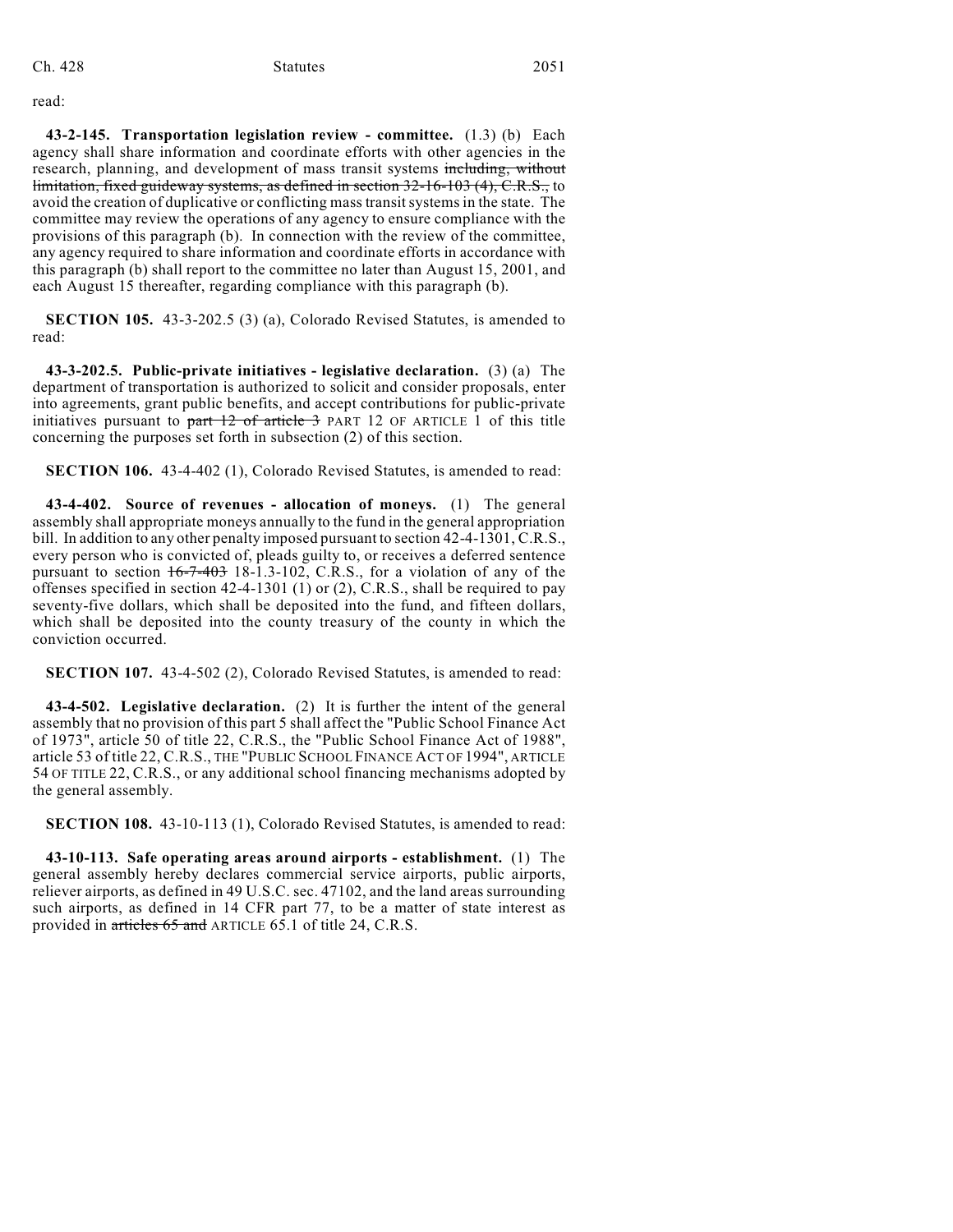**SECTION 109.** The introductory portion to 10-16-105 (13) (a) (I), Colorado Revised Statutes, is amended to read:

**10-16-105. Small group sickness and accident insurance - guaranteed issue - mandated provisions for basic health benefit plans - rules - benefit design advisory committee - repeal.** (13) (a) (I) On and after January 1, 2004, a small employer may be subject to premium adjustments for health status up to thirty-five percent above the modified community rate for a period no greater than twelve months if the small employer has, at any time during the past twelve months sought MONTHS, PURCHASED health benefit coverage as a small employer, been EMPLOYER THAT IS either self-funded or insured through a health benefit plan that is not a small group plan; except for health benefit plans sponsored by an employee leasing company, as defined in section  $8-70-114$  (2) (a) (I), C.R.S., pursuant to sub-subparagraphs (D) to (F) of this subparagraph (I). The provisions of this subparagraph (I) shall not apply to:

**SECTION 110. Effective date - applicability.** (1) Except as otherwise provided in subsection (2) of this section, this act shall take effect upon passage.

(2) (a) Section 20 of this act shall only take effect if House Bill 07-1009 is enacted at the First Regular Session of the Sixty-sixth General Assembly and becomes law, and said section 20 shall become effective on the same date as House Bill 07-1009.

(b) Section 24 of this act shall take effect July 1, 2007, only if Senate Bill 07-043 is enacted at the First Regular Session of the Sixty-sixth General Assembly and becomes law.

(c) Section 33 of this act shall only take effect if House Bill 07-1336 is not enacted at the First Regular Session of the Sixty-sixth General Assembly or does not become law.

(d) Sections 36 and 37 of this act shall take effect July 1, 2007.

(e) Section 39 of this act shall take effect July 1, 2007, only if House Bill 07-1343 is not enacted at the First Regular Session of the Sixty-sixth General Assembly or does not become law.

(f) Section 40 of this act shall only take effect if Senate Bill 07-033 is not enacted at the First Regular Session of the Sixty-sixth General Assembly or does not become law.

(g) Section 86 of this act shall only take effect if House Bill 07-1219 is not enacted at the First Regular Session of the Sixty-sixth General Assembly or does not become law.

(3) Section 4 of this act shall apply to periods of daylight saving time occurring on and after March 11, 2007.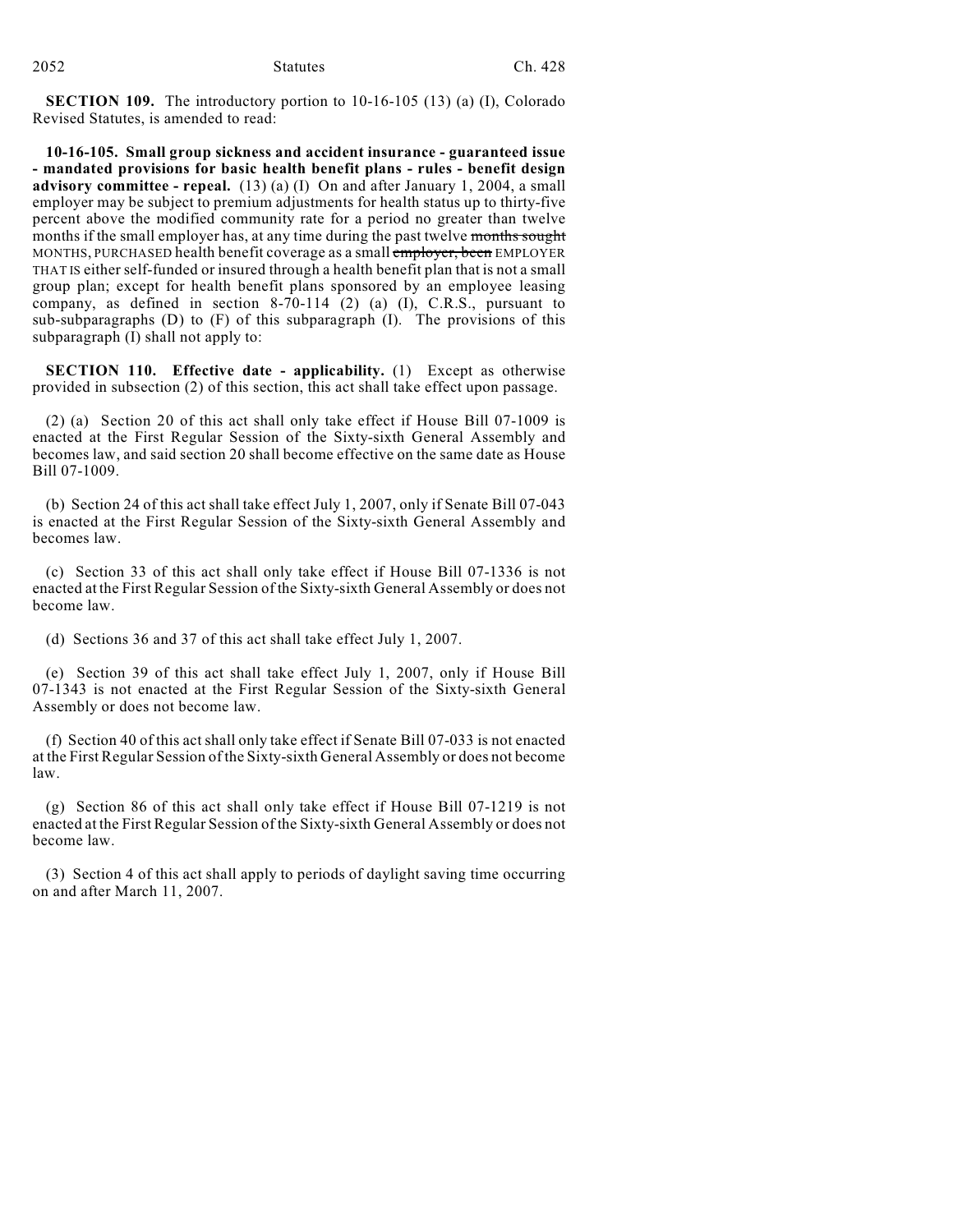**SECTION 111. Safety clause.** The general assembly hereby finds, determines, and declares that this act is necessary for the immediate preservation of the public peace, health, and safety.

Approved: June 1, 2007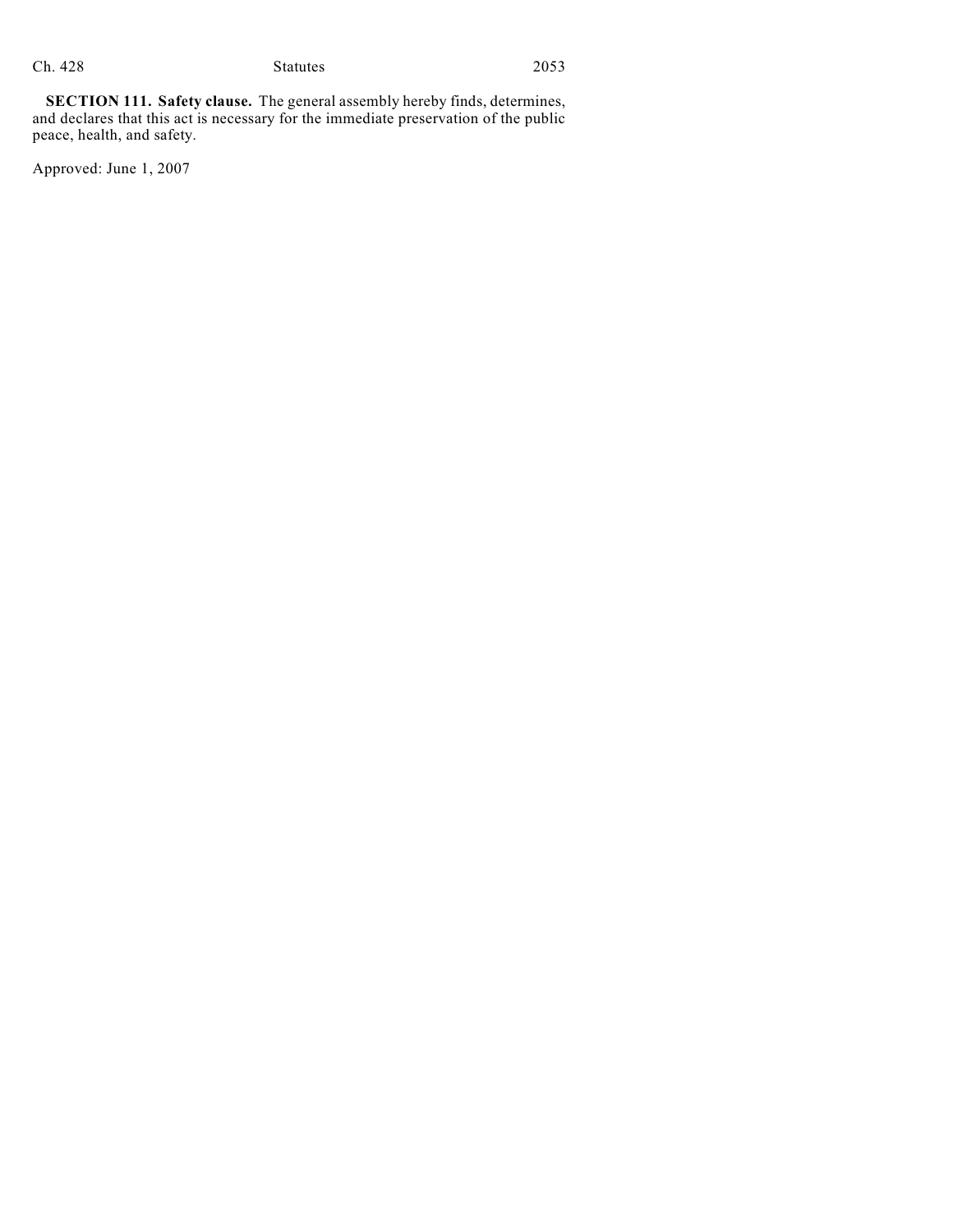## **APPENDIX**

| C.R.S.<br>Section         | <b>Section</b><br>in bill | Reason                                                                                                                                                                                                                                                                                                                                                                                                                                                                                                                                                                                    |
|---------------------------|---------------------------|-------------------------------------------------------------------------------------------------------------------------------------------------------------------------------------------------------------------------------------------------------------------------------------------------------------------------------------------------------------------------------------------------------------------------------------------------------------------------------------------------------------------------------------------------------------------------------------------|
| $1 - 5 - 603$             | 1                         | In this section, changed "section 1-5-602" to<br>"in this part 6" as a conforming amendment<br>overlooked in HB04-1227, chapter 334,<br>concerning voting machines.                                                                                                                                                                                                                                                                                                                                                                                                                       |
| 1-45-108 IP $(2)$ (a) (I) | 2                         | Section $1-45-108(2)(b)$ provided for the repeal<br>of subsection (2.3), effective January 1, 2007.<br>Due to the repeal of subsection $(2.3)$ , the<br>reference to subsection $(2.3)$ is being amended<br>out of section 1-45-108 (2) (a) (I).                                                                                                                                                                                                                                                                                                                                          |
| $2 - 3 - 1401(1)$         | 3                         | Over the years, the committees of reference in<br>the house and senate have had name changes.<br>Many statutory cites reference old committee<br>names and are being updated to reflect and<br>include current or any successor committee<br>names. (For the House and Senate committees<br>of reference, see rules 25 and 21, respectively,<br>of the Colorado Legislator's Handbook.)                                                                                                                                                                                                   |
| $2-4-109(2)$              | $\overline{4}$            | Public Law 109-058, known as the "Energy<br>Policy Act of 2005", changed the day of<br>daylight saving time from the first Sunday of<br>April to the second Sunday of March and from<br>the last Sunday in October to the first Sunday<br>The Act specifies that it<br>of November.<br>supercedes states' laws unless a state elects to<br>opt out of daylight saving time entirely. The<br>statutes have been updated to reflect federal<br>law and language has been added to ensure that<br>the statutes remain current in the event daylight<br>saving time is changed in the future. |
| $6-1-708(1)(b)$           | 5                         | Senate Bill 05-038, chapter 223, page 806,<br>reorganized section 42-6-102. The definition<br>of salvage vehicle in this section was moved<br>from subsection $(13)$ to subsection $(17)$ ;<br>however, the conforming amendment in section<br>$6-1-708$ (1) (b) was not made. To correct the<br>oversight, the reference to section "42-6-102<br>$(13)$ " is being changed to section "42-6-102"<br>$(17)$ " and "or" is being inserted after 42-2-102<br>(17), C.R.S., to correct a grammatical error.                                                                                  |
| $6-1-904(2)$              | 6                         | Prior to the repeal and reenactment of section<br>6-1-702 by HB04-1125, chapter 130, page 406,<br>telephone solicitors were required to comply                                                                                                                                                                                                                                                                                                                                                                                                                                            |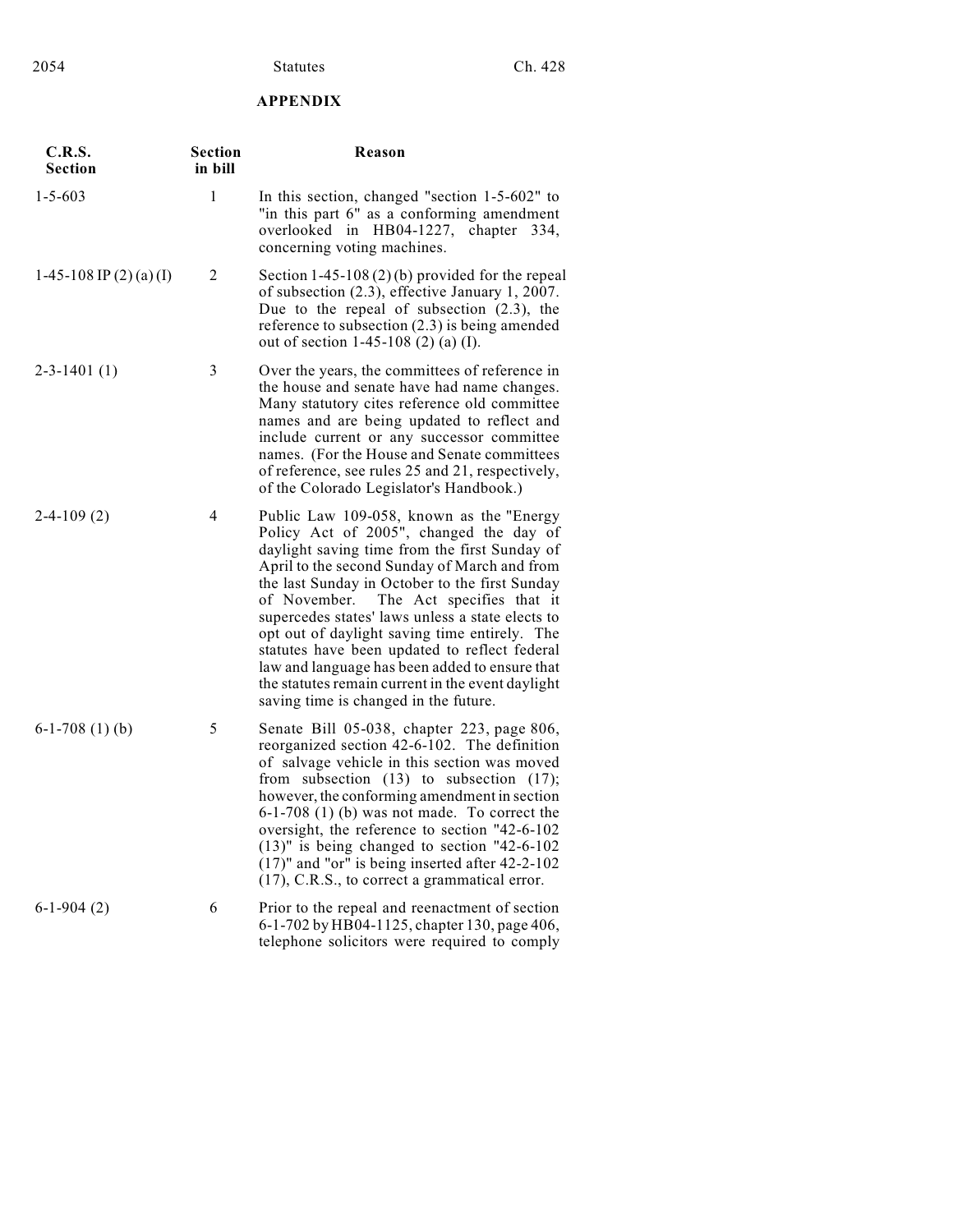| Ch. 428 | <b>Statutes</b> | 2055 |
|---------|-----------------|------|
|         |                 |      |

|  | Statutes |  |
|--|----------|--|
|  |          |  |

with the disclosure requirements of former section 6-1-702 (1) (a)  $(I)$ . After the section was repealed and reenacted, the disclosure requirements were removed; therefore, section 6-1-904 (2) is being repealed as obsolete. For additional information concerning this section prior to 2004, see the editor's note following the source note to section 6-1-702 as it appears in the 2006 Colorado Revised Statutes.

- 6-1-1103 (4) (b) (IV) (A) 7 A reference to the "Real Estate Settlement Procedures Act" is being changed to the "Real Estate Settlement Procedures Act of 1974, as amended," to correctly cite the act as specified in section 1 of Pub.L. 93-533 and include any successor amendments to the original act without changing the intent of the original legislation.
- 9-6-108 8 Public Law 107-296, known as the Homeland Security Act of 2002, divided the Bureau of Alcohol, Tobacco and Firearms into two new agencies, effective January 24, 2003. Due to the division of the bureau, certain references to the former bureau in the statutes have become out-of-date. In order to keep the statutes current, language has been added to address any successor name changes. In addition, to correct a typographical error originating in the Senate Business, Labor, and Finance Committee Report amending HB01-1397, chapter 221, page 760, section "55.11" is being changed to "555.11".
- 10-4-637 9 To correct a typographical error originating in a House second reading floor amendment to HB04-1114, chapter 173, page 530, "6-1-701 (1) (c)" is being changed to "6-1-707 (1) (c)".
- 10-11-124 (1) (b) and (2) 10 See the explanation for section 7.
- 10-11-126 (1) 11 See the explanation for section 7.
- 10-16-128 12 See the explanation for section 3.
- 11-30-117.5 (4) 13 Corrects grammatical errors originating in the introduced version of HB04-1126, chapter 42, page 132, concerning the continued regulation of institutions by the division of financial services.
- 11-105-101 (5) 14 To correct an error in SB00-227, chapter 254,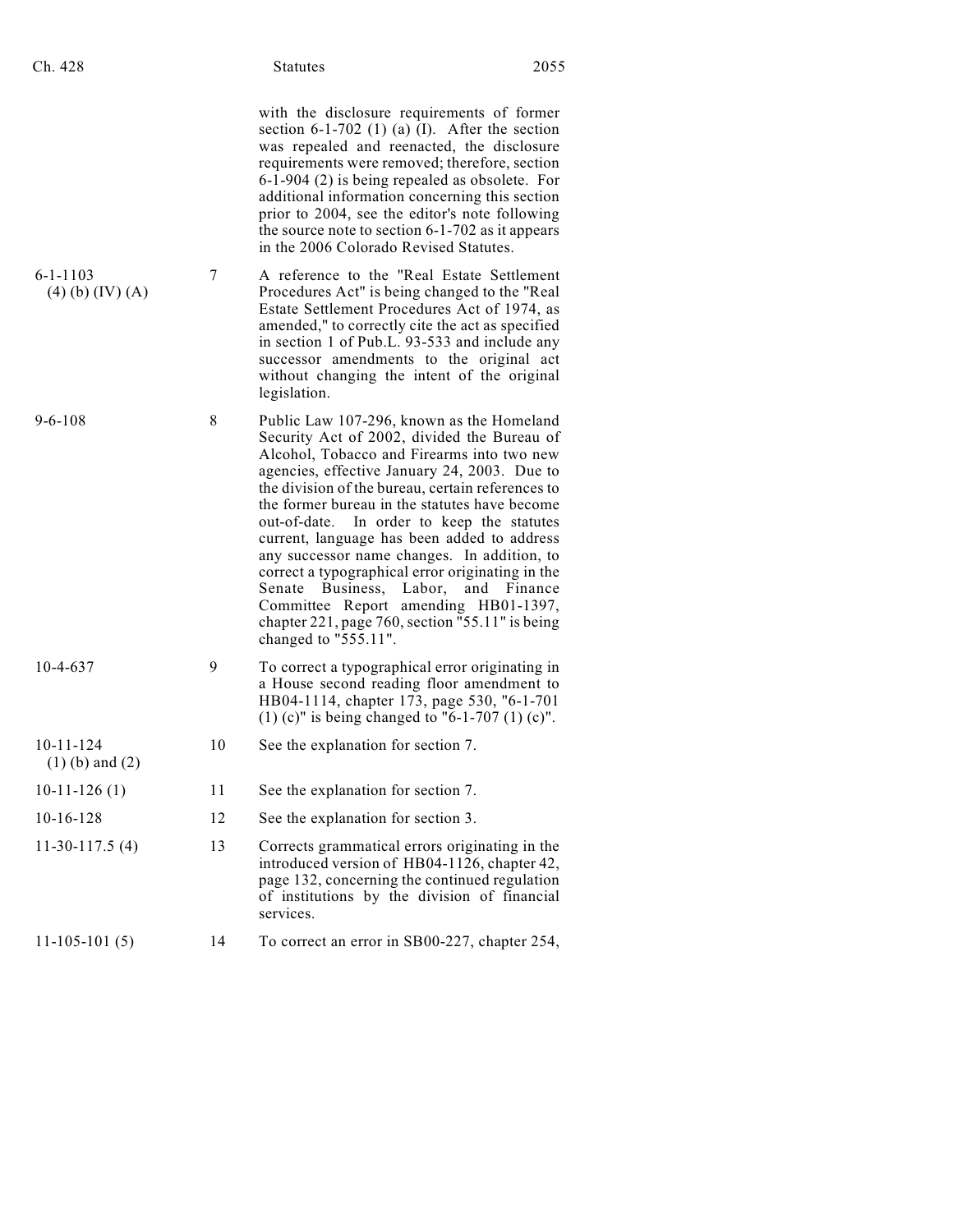page  $1122$ , a reference to the "Gramm-Leach-Bliley Financial Modernization Act" is being changed to the "Gramm-Leach-Bliley Act, as amended," to accurately cite the act as specified in Pub.L. 106-102 and include any successor amendments to the original act without changing the intent of the original legislation.

- 11-105-602 (3) (b.5) (II) (B) 15 To correct an error in SB07-040, enacted in the first regular session of the sixty-sixth general assembly, a reference to the "Gramm-Leach-Bliley Financial Modernization Act" is being changed to the "Gramm-Leach-Bliley Act" to accurately cite the act as specified in Pub.L. 106-102.
- 12-6-123 (1) 16 To correct an oversight in the Transportation and Highways Committee amendment to HB71-1378, chapter 81, page 254, concerning the regulation of dealing in motor vehicles, paragraph (b) of subsection (1) is being relettered as "(b) (I)", paragraph (c) of subsection (1) is being relettered as "(b) (II)", and paragraph (d) of subsection (1) is being relettered as "(c)" to conform the subsection to standard C.R.S. format. As currently written, paragraph (c) does not follow the introductory portion to subsection (1). (See page 838 of the 1971 House Journal.)
- 12-22-102 (24.5) 17 The House Health, Environment, Welfare, and Institutions Committee Report dated May 3, 1996, struck a section in SB96-089 concerning prospective drug reviews. A conforming amendment to 12-22-102 (24.5) defining "prospective drug review" was inadvertently missed; therefore, the definition of "prospective drug review" is being repealed.
- 12-38.1-206 IP (1) 18 See the explanation for section 3.
- 12-47-901 (3) (c) 19 See the explanation for section 8.
- 12-47.1-701 (4) (a) (IV) (A) 20 Corrects an oversight in HB07-1009 in which the federal agency and bureau that report the statistical information used to calculate the percentage change in the consumer price index for the Denver metropolitan area were inaccurately cited; therefore, the "bureau of economic analysis" is being changed to the "bureau of labor statistics" and the "United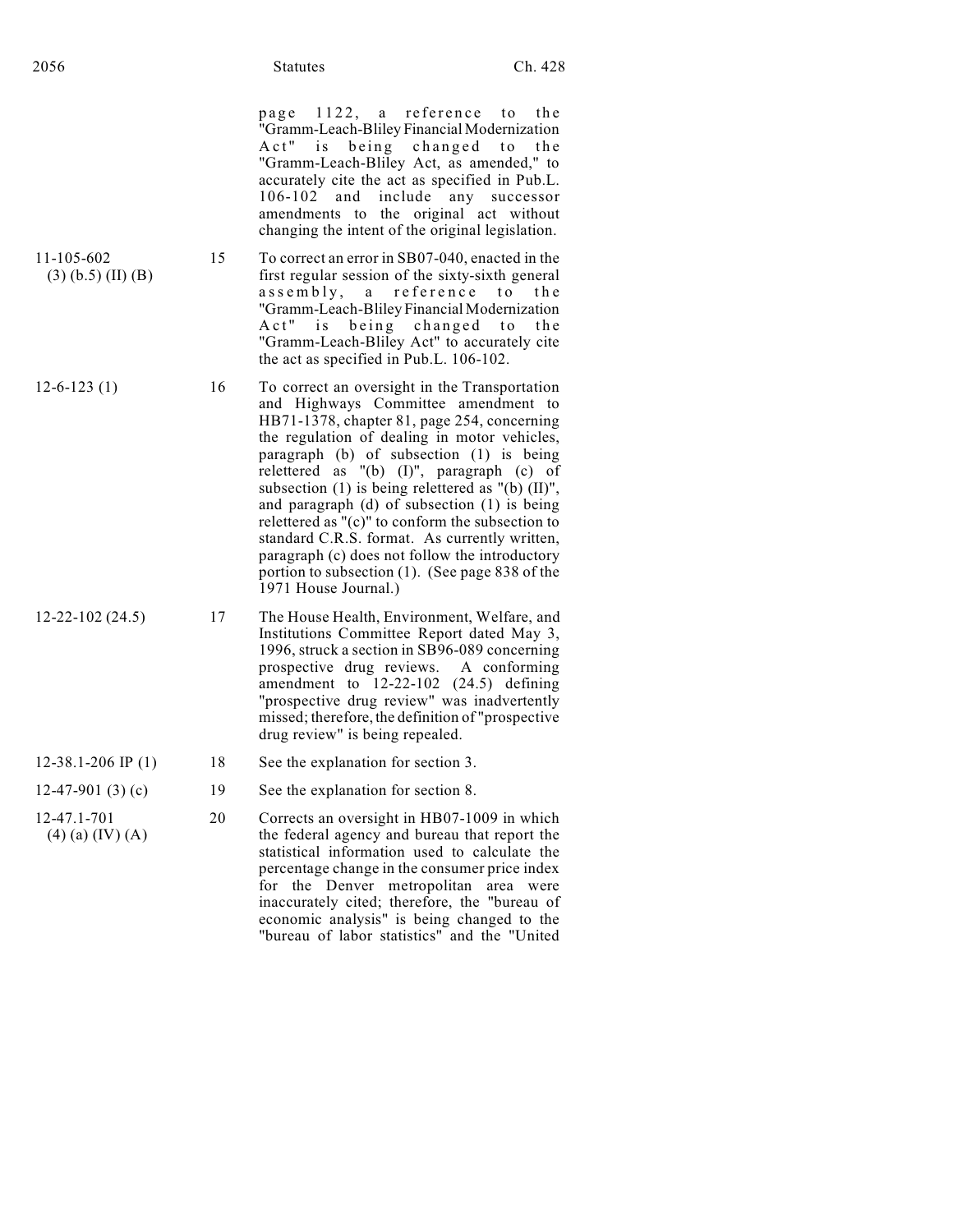| Ch. 428                                 |    | <b>Statutes</b>                                                                                                                                                                                                                                                                                                                                                                                                                                                                                                                                                                                                                                                                              | 2057 |
|-----------------------------------------|----|----------------------------------------------------------------------------------------------------------------------------------------------------------------------------------------------------------------------------------------------------------------------------------------------------------------------------------------------------------------------------------------------------------------------------------------------------------------------------------------------------------------------------------------------------------------------------------------------------------------------------------------------------------------------------------------------|------|
|                                         |    | States department of commerce" is being<br>changed to the "United States department of<br>labor", and inserts "or its successor index" to<br>include any successor consumer price index.                                                                                                                                                                                                                                                                                                                                                                                                                                                                                                     |      |
| $12-61-113.2$ (2) (b)<br>and $(5)$      | 21 | See the explanation for section 7.                                                                                                                                                                                                                                                                                                                                                                                                                                                                                                                                                                                                                                                           |      |
| $12-61-602$ (3), (4), (5),<br>and $(6)$ | 22 | Standard drafting practice requires terms in<br>definition sections to be alphabetized by letter.<br>To conform to the standard C.R.S. drafting<br>format requirement, certain terms have been<br>realphabetized resulting in new subsection<br>Due to the nature of the<br>designations.<br>amending clause, changes to the language<br>cannot be seen, thus warranting the following<br>explanation: The language of the definitions<br>remains unchanged with the exception of a<br>conforming amendment in paragraph (b) of the<br>new subsection (6), which changes "of this<br>subsection $(3)$ " to "of this subsection $(6)$ " and,<br>in subsection (4), changes "which" to "that". |      |
| $13-6-407(3)$                           | 23 | The federal "Soldiers' and Sailors' Civil Relief<br>Act of 1940" was amended and renamed the<br>federal "Servicemembers Civil Relief Act" in<br>2003. Because the reference is specific to<br>section 521 of the federal "Soldiers' and<br>Sailors' Civil Relief Act of 1940" and not to the<br>federal act in its entirety, "as amended" is being<br>inserted after "Soldiers' and Sailors' Civil<br>Relief Act of 1940", to reflect any amendments<br>to the original act without changing the intent<br>of the original legislation.                                                                                                                                                      |      |
| 13-21-108.2<br>$(1)$ and $(2)$ $(b)$    | 24 | In SB07-043, changed "under title 25" to<br>"under part 2 of article 3.5 of title 25" to<br>narrow a broad reference made in a Senate<br>second reading floor amendment in referencing<br>certification for emergency medical technicians<br>and changed "assistance, provided however<br>that" to "assistance; except that," to conform to<br>C.R.S. format.                                                                                                                                                                                                                                                                                                                                |      |
| $13 - 21 - 110(2)$                      | 25 | Adds "as amended" following the reference to<br>the federal "Social Security Act" to reflect any<br>amendments to the original act without<br>changing the intent of the original legislation.                                                                                                                                                                                                                                                                                                                                                                                                                                                                                               |      |
| 13-21-115.5 (4) (a) (I)                 | 26 | Changes<br>"Volunteer Protection Act" to<br>""Volunteer Protection Act of 1997", as from<br>time to time may be amended, Pub.L. 105-19,                                                                                                                                                                                                                                                                                                                                                                                                                                                                                                                                                      |      |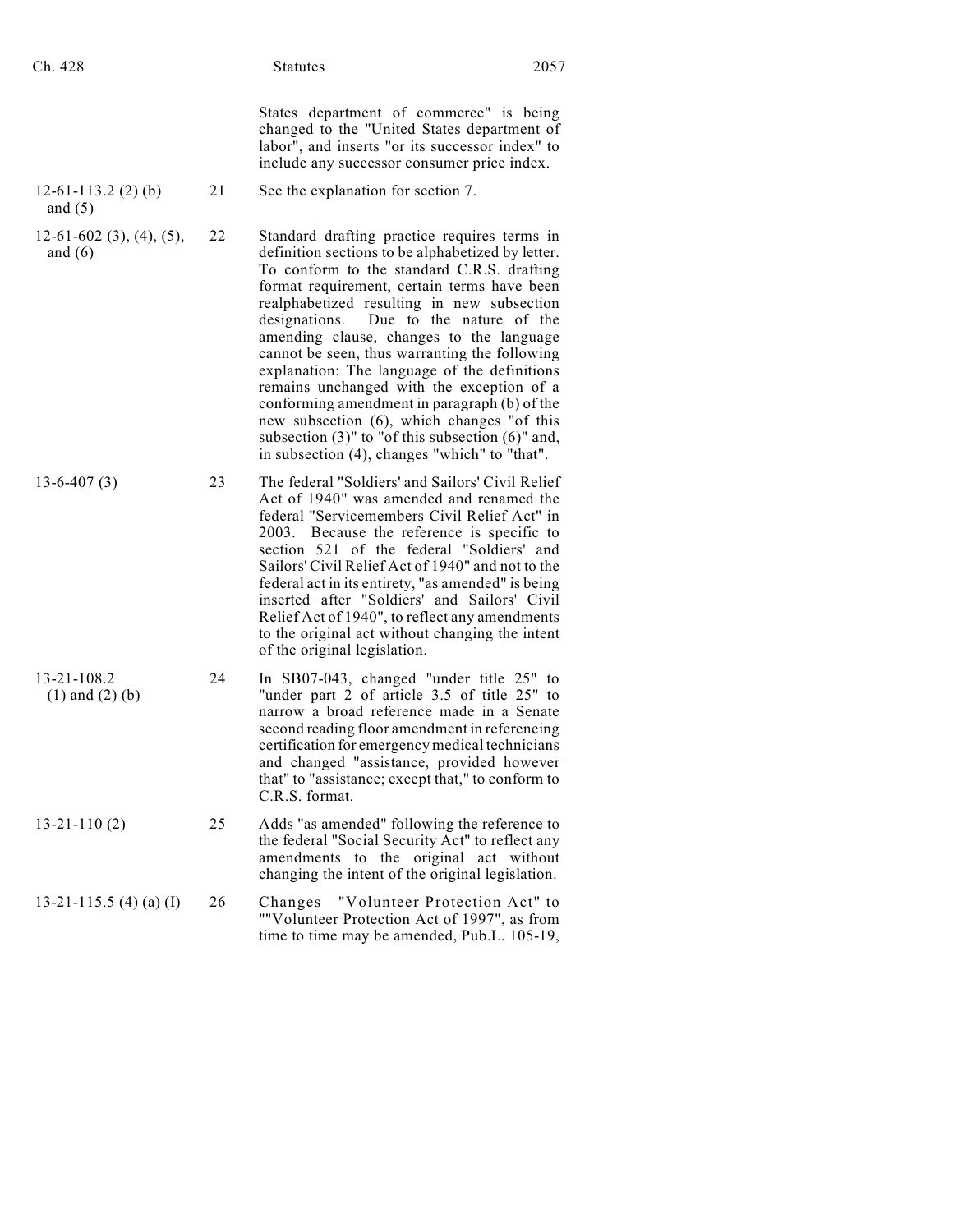codified at"" to correct an error made in HB06-1076, chapter 143, concerning immunity from civil liability under the "Volunteer Service Act".

- 13-54-102 (1) (s) 27 Adds "as amended" following the reference to the federal "Employee Retirement Income Security Act of 1974" to include any successor amendments to the original act without changing the intent of the original legislation.
- 13-71-137 28 Changes "13-90-202 (10)" to "13-90-202 (8)" to correct an error made in the Senate Judiciary Committee Report for SB06-061 in which the definition for "qualified interpreter" was renumbered as 13-90-202 (8) but for which a conforming amendment was overlooked for this section. (See pages 224 and 225 of the 2006 Senate Journal.)
- 13-90-204 (1) (f), (1) (g), and (1.5) 29 A grammatical error is being corrected in subsection (1) (f) by inserting "who" before "is questioned" to conform the series with the language added to the section by the House Judiciary Committee Report amending SB06-061, chapter 238, page 1088. (To view the House Judiciary Committee Report, see page 1460 of the 2006 House Journal.) In addition, the Senate Judiciary Committee Report amending SB06-061 added a paragraph (g) that does not follow the introductory portion to subsection (1); therefore, paragraph (g) is being deleted and the language in former paragraph (g) is being relocated to a new subsection  $(1.5)$ . (To view the Senate Judiciary Committee Report, see page 224 of the 2006 Senate Journal.) In conclusion, an internal reference to the federal "Americans with Disabilities Act of 1990" was incorrectly cited as the "Americans with Disabilities Act". The reference is being corrected and the cite to the federal public law creating the "Americans with Disabilities Act of 1990" has been added and includes any successor amendments. 15-14-412.5 (2), (3), and (4) 30 Provisions pertaining to medical assistance for nursing home care were relocated from title 26 to title 25.5 by SB06-219, chapter 355, page

2002; however, certain internal references were not changed to reflect the new location of the provisions. To update the statutes, the internal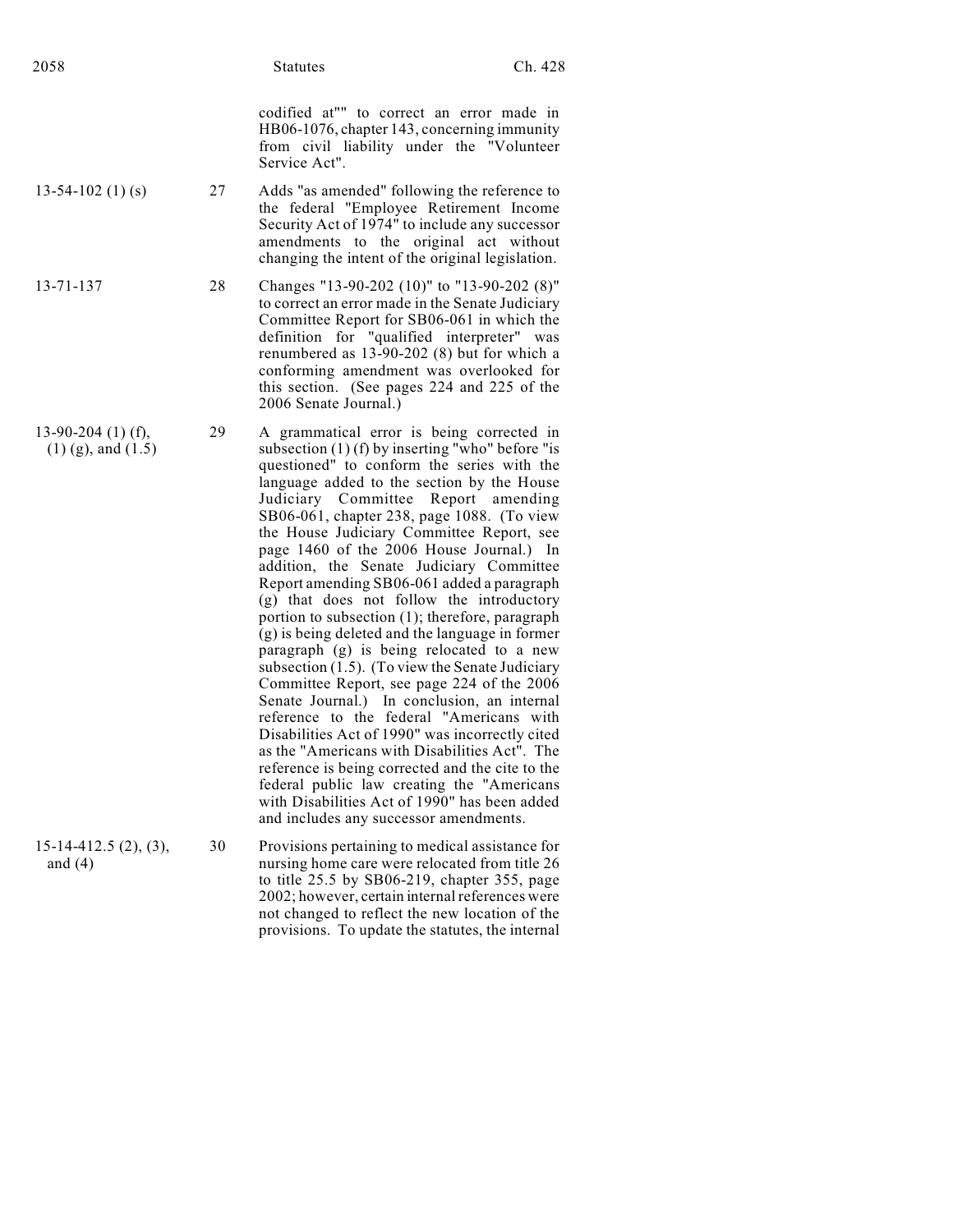| Ch. 428                          |    | <b>Statutes</b>                                                                                                                                                                                                                                                                                                                                                                                                                                                                                                                                                                                                                                                                                                                                               | 2059     |
|----------------------------------|----|---------------------------------------------------------------------------------------------------------------------------------------------------------------------------------------------------------------------------------------------------------------------------------------------------------------------------------------------------------------------------------------------------------------------------------------------------------------------------------------------------------------------------------------------------------------------------------------------------------------------------------------------------------------------------------------------------------------------------------------------------------------|----------|
|                                  |    | references are being corrected.                                                                                                                                                                                                                                                                                                                                                                                                                                                                                                                                                                                                                                                                                                                               |          |
| $15 - 15 - 407(4)$               | 31 | House Bill 06-1137, chapter 114, page 373,<br>concerning amendments to the Colorado<br>probate code, repealed section 15-15-409 and<br>replaced it with section 15-15-103; however, a<br>conforming amendment was overlooked. To<br>correct the oversight, the internal reference to<br>section "15-15-409" is being changed to<br>section "15-15-103".                                                                                                                                                                                                                                                                                                                                                                                                       |          |
| $15 - 15 - 410(2)$               | 32 | See the explanation for section 31.                                                                                                                                                                                                                                                                                                                                                                                                                                                                                                                                                                                                                                                                                                                           |          |
| 16-11.9-105                      | 33 | See the explanation for section 3.                                                                                                                                                                                                                                                                                                                                                                                                                                                                                                                                                                                                                                                                                                                            |          |
| 17-22.5-202<br>$(3)$ (b.5) (III) | 34 | Senate Bill 06-150, chapter 339, page 1689,<br>concerning DNA testing of all felons, repeals<br>section 17-22.5-202 (3) (b.5) (II) and creates<br>section 16-11-102.4, effective July 1, 2007.<br>Since section 16-11-102.4 contains similar<br>language to section 17-22.5-202 (3) (b.5) (II),<br>the reference to section $17-22.5-202$ (3) (b.5)<br>(II) is being replaced with section $16-11-102.4$ ,<br>effective July 1, 2007.                                                                                                                                                                                                                                                                                                                         |          |
| $19-1-108(3)(a.5)$               | 35 | A Senate third reading floor amendment to<br>HB06-1071, chapter 131, page 452, concerning<br>juvenile court proceedings, amended section<br>19-1-108 by repealing subsection (5) and<br>replacing it with a new subsection $(5.5)$ ,<br>effective July 1, 2007.<br>The same floor<br>amendment added a new paragraph (a.5) in<br>subsection $(3)$ of section 19-1-108, which also<br>takes effect on July 1, 2007. Due to an<br>oversight, paragraph (a.5) contains an internal<br>reference to subsection (5) rather than the<br>newly created subsection (5.5). To correct the<br>oversight, the internal reference to subsection<br>$(5)$ is being changed to subsection $(5.5)$ . (To<br>view the amendment, see page 669 of the 2006<br>Senate Journal.) |          |
| 19-1-108 (4) (c)                 | 36 | See the explanation for section 35.                                                                                                                                                                                                                                                                                                                                                                                                                                                                                                                                                                                                                                                                                                                           |          |
| $19-2-705(2)$                    | 37 | See the explanation for section 35.                                                                                                                                                                                                                                                                                                                                                                                                                                                                                                                                                                                                                                                                                                                           |          |
| 19-2-907 $(5)(a)$                | 38 | See the explanation for section 3.                                                                                                                                                                                                                                                                                                                                                                                                                                                                                                                                                                                                                                                                                                                            |          |
| $19-2-925.6(2)$                  | 39 | The term "convicted" does not appear in<br>section 19-2-925.6, added by the Senate<br>Judiciary Committee<br>Report<br>SB06-150; therefore, subsection (2), which<br>contains the definition, is being repealed. (To                                                                                                                                                                                                                                                                                                                                                                                                                                                                                                                                          | amending |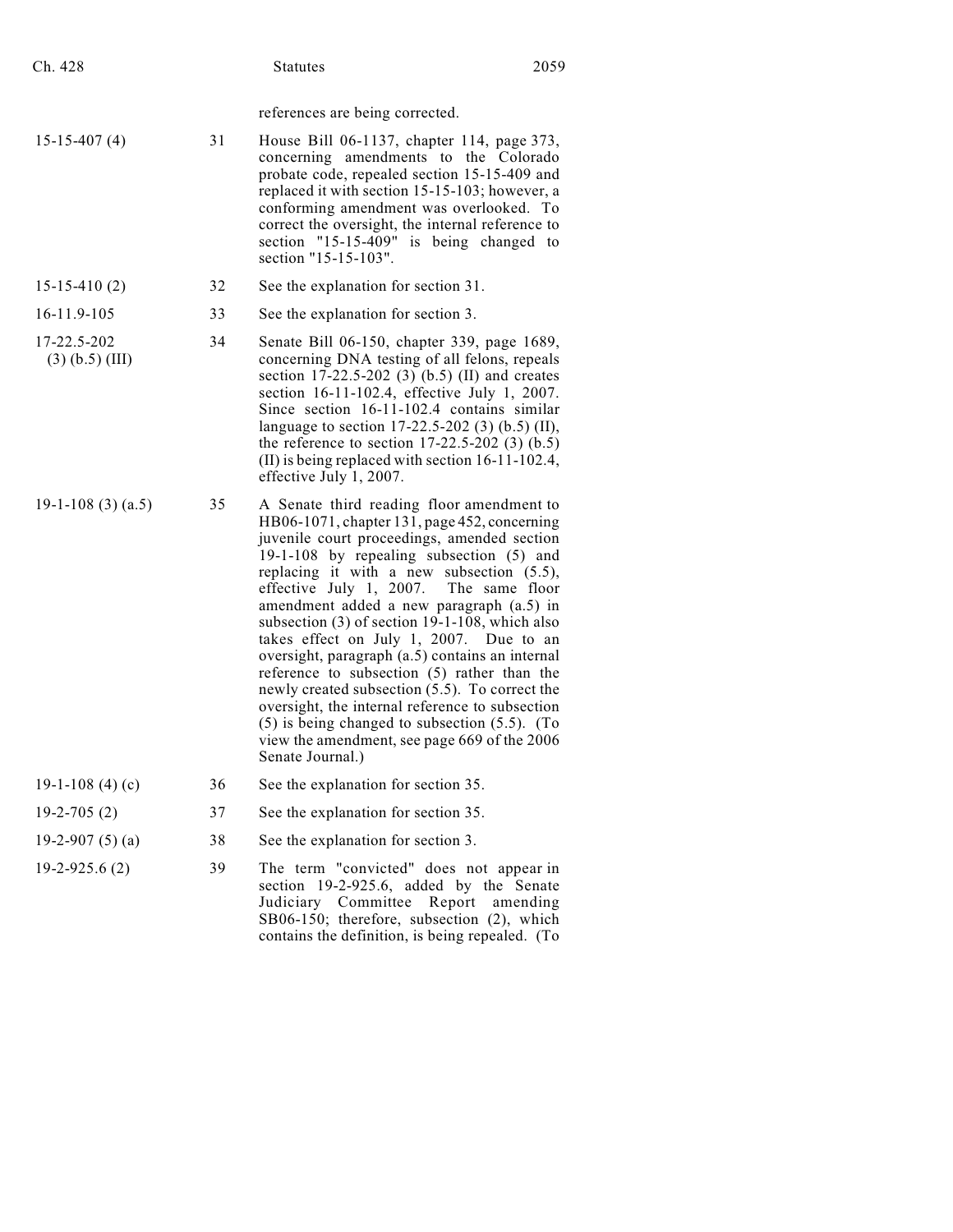| 2060                                 |    | <b>Statutes</b>                                                                                                                                                                                                                                                                                                                                                                                                                                                                                 | Ch. 428      |
|--------------------------------------|----|-------------------------------------------------------------------------------------------------------------------------------------------------------------------------------------------------------------------------------------------------------------------------------------------------------------------------------------------------------------------------------------------------------------------------------------------------------------------------------------------------|--------------|
|                                      |    | view the committee report, see pages 306-310<br>of the 2006 Senate Journal.)                                                                                                                                                                                                                                                                                                                                                                                                                    |              |
| $19-3-701(6)$                        | 40 | See the explanation for section 3. For<br>grammatical purposes, changed "which" to<br>"that".                                                                                                                                                                                                                                                                                                                                                                                                   |              |
| $19-3.5-105(1)$ (i)                  | 41 | See the explanation for section 3.                                                                                                                                                                                                                                                                                                                                                                                                                                                              |              |
| $19-3.5-109(1)$                      | 42 | See the explanation for section 3.                                                                                                                                                                                                                                                                                                                                                                                                                                                              |              |
| $22 - 7 - 603.5(4)$                  | 43 | Senate Bill 06-024, chapter 174, page 715,<br>added language in section 22-7-603.5 (4)<br>referencing the Colorado preschool program<br>created in section 22-28-104. House Bill<br>06-1375, chapter 171, page 684, changed the<br>name of the Colorado preschool program to the<br>Colorado preschool and kindergarten program.<br>To conform with the name change, "Colorado<br>preschool program" is being changed to the<br>"Colorado preschool and<br>program".                            | kindergarten |
| 22-32-124 (2) (a) (IV)               | 44 | During the enrolling of HB06-1158, chapter<br>296, page 1355, language added by the Senate<br>Appropriations Committee was inadvertently<br>dropped<br>from<br>bill.<br>the<br>Appropriations Committee intended that the<br>language be in the bill and the Senate<br>Committee of the Whole approved the report<br>prepared by the Appropriations Committee, it<br>is being reinserted. (To view the Senate<br>Appropriations Committee Report, see page<br>1292 of the 2006 Senate Journal.) | Since<br>the |
| $24-1-119.5(3)$                      | 45 | Section 25-28-111 provided for the repeal of<br>article 28 of title 25 concerning the Colorado<br>health data commission, effective July 1, 1995.<br>For this reason, section $24-1-119.5(3)$ is being<br>repealed.                                                                                                                                                                                                                                                                             |              |
| $24-1-135(2)$                        | 46 | Corrects grammatical errors in SB92-216,<br>chapter 153, page 1060, concerning the effect<br>of congressional redistricting on the terms of<br>office of persons appointed or elected to boards<br>and commissions as residents of designated<br>congressional districts.                                                                                                                                                                                                                       |              |
| $24-1-136(11)(b)$                    | 47 | See the explanation for section 3.                                                                                                                                                                                                                                                                                                                                                                                                                                                              |              |
| $24-4-104(3)$ (b)<br>and $(4)$ $(b)$ | 48 | Due to the repeal of article 12 of title 40 by<br>HB78-1014, chapter 119, page 521, two<br>references to article 12 of title 40 are being                                                                                                                                                                                                                                                                                                                                                       |              |
|                                      |    |                                                                                                                                                                                                                                                                                                                                                                                                                                                                                                 |              |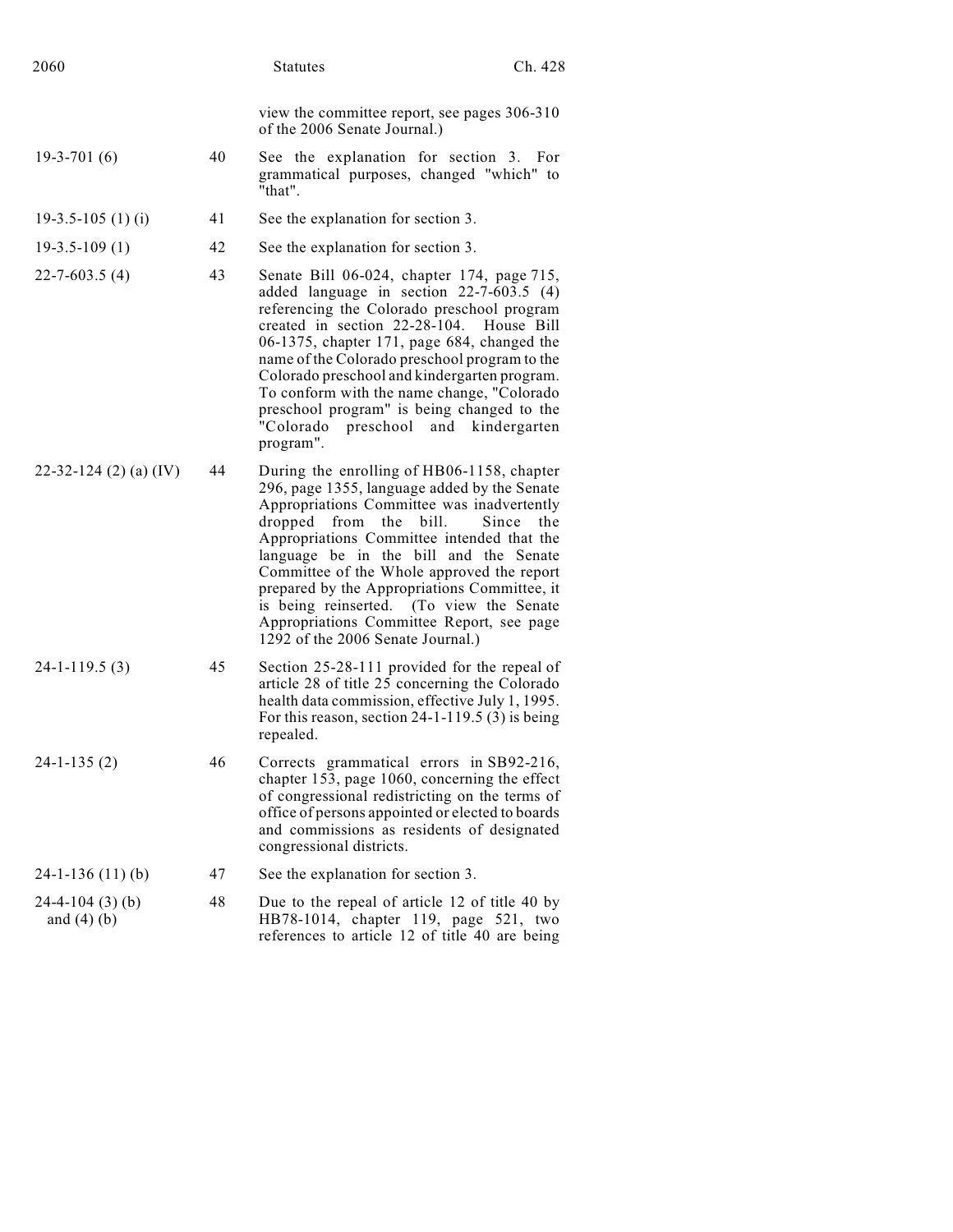| Ch. 428                                   |    | <b>Statutes</b>                                                                                                                                                                                                                                                                                                                                                                                                                                                                                                                                                                                                                                                                                                                                                                                                            | 2061                     |
|-------------------------------------------|----|----------------------------------------------------------------------------------------------------------------------------------------------------------------------------------------------------------------------------------------------------------------------------------------------------------------------------------------------------------------------------------------------------------------------------------------------------------------------------------------------------------------------------------------------------------------------------------------------------------------------------------------------------------------------------------------------------------------------------------------------------------------------------------------------------------------------------|--------------------------|
|                                           |    | deleted as obsolete.                                                                                                                                                                                                                                                                                                                                                                                                                                                                                                                                                                                                                                                                                                                                                                                                       |                          |
| $24-30-1104(2)(t)$                        | 49 | In 1994, Pub.L. 103-272, revised, codified, and<br>enacted without substantive change certain<br>general and permanent laws relating to<br>transportation as subtitles II, III, and V-X of<br>title 49 of the United States Code. Included<br>within these changes was the relocation of<br>certain provisions in title 15 governing fuel<br>efficiency standards. Due to an oversight in the<br>drafting of SB06-015, chapter 235, page 1072,<br>a provision was added that contained an<br>outdated reference to 15 U.S.C. sec. 2001 et<br>seq. To correct the oversight and retain the<br>significance<br>of the<br>historical<br>reference, the phrase "recodified as 49 U.S.C.<br>sec. 32901 et seq." is being inserted after "15<br>U.S.C. sec. 2001 et seq." and the name of the<br>federal act is being corrected. | outdated                 |
| 24-30-1503.5 (2)                          | 50 | See the explanation for section 3.                                                                                                                                                                                                                                                                                                                                                                                                                                                                                                                                                                                                                                                                                                                                                                                         |                          |
| $24 - 33 - 111$<br>$(3)$ (b) (II) (D)     | 51 | correct an oversight in the House<br>Tо<br>Agriculture, Livestock, and Natural Resources<br>Committee Report amending HB98-1006,<br>chapter 259, page 1000, concerning the<br>establishment of a fund to promote the<br>conservation of native species, the reference to<br>"this sub-subparagraph (B)" is being changed<br>to "this sub-subparagraph (D)". The committee<br>report reorganized the section by moving the<br>contents of sub-subparagraph (B), as it existed<br>in the introduced version of the bill, to<br>sub-subparagraph<br>(D);<br>however,<br>conforming amendment was not made.<br>view the committee report, see page 281 of the<br>1998 House Journal.)                                                                                                                                          | the<br>(T <sub>o</sub> ) |
| 24-33.5-415.6 (1)                         | 52 | Deletes a reference to sections 19-2-924.5 and<br>19-2-925.5 because they are being repealed,<br>effective July 1, 2007, by SB06-150, chapter<br>339, page 1690, concerning DNA testing of all<br>felons.                                                                                                                                                                                                                                                                                                                                                                                                                                                                                                                                                                                                                  |                          |
| $24-33.5-424(1)(d)$<br>and $(1)$ (e)      | 53 | See the explanation for section 8.                                                                                                                                                                                                                                                                                                                                                                                                                                                                                                                                                                                                                                                                                                                                                                                         |                          |
| $24-33.5-1703$ (1) (a)<br>and $(3)$ $(a)$ | 54 | A second reading floor amendment amending<br>HB06-1347, chapter 283, page<br>concerning creation of the "Identity Theft and<br>Financial Fraud Deterrence Act", changed all<br>but one of the references in part 17 of article                                                                                                                                                                                                                                                                                                                                                                                                                                                                                                                                                                                             | 1291,                    |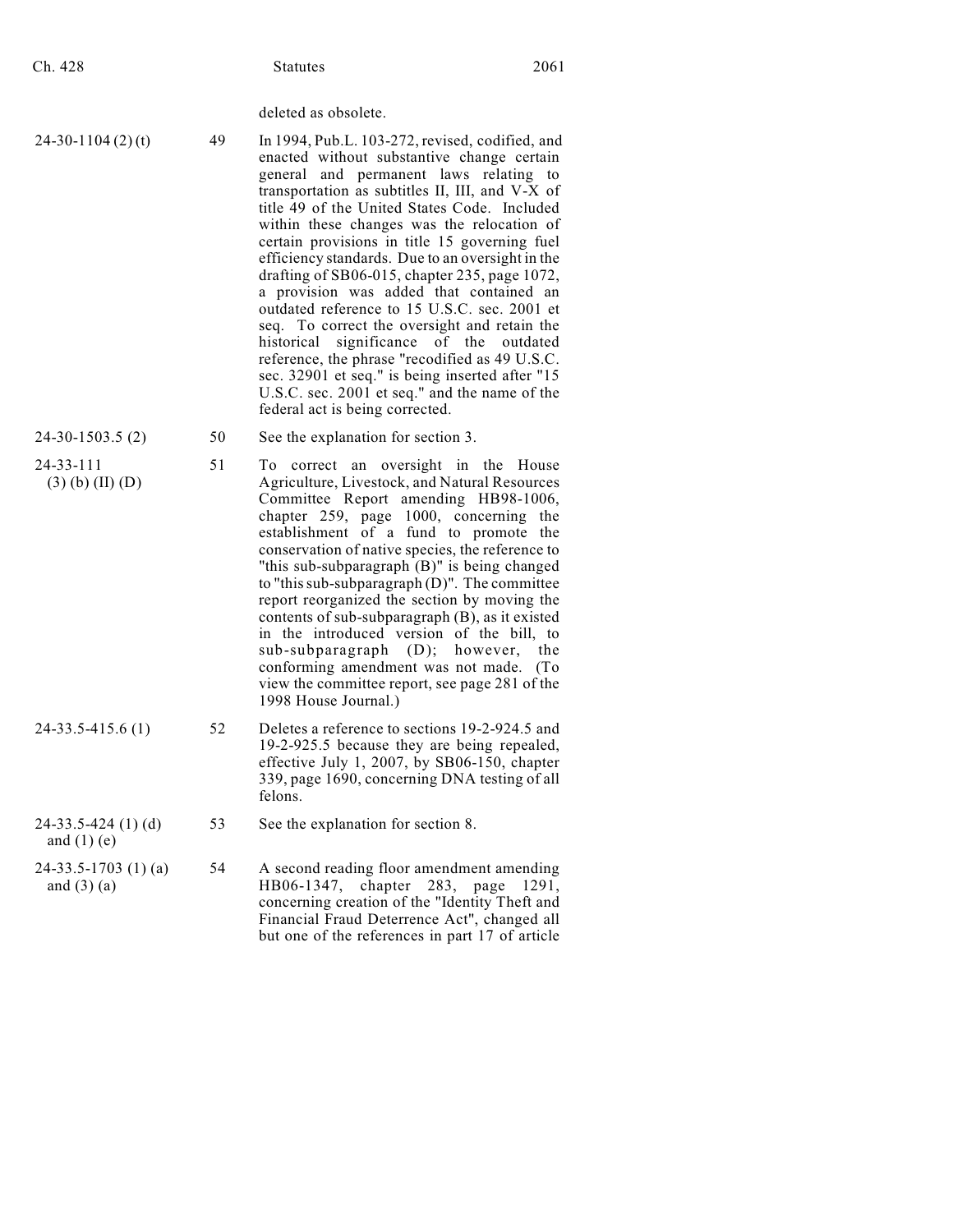33.5 of title 24 from "task force" to "unit". The "unit" referenced in part 17 was further defined in section  $24-33.5-1704$  (1) as the "Colorado" Fraud Investigators Unit". For consistency within the statutes and to implement the intent of the general assembly, the remaining reference to task force is being changed to the Colorado fraud investigators unit. The floor amendment also increased the number of representatives from the depository institutions from two to three to sit on the financial fraud board; however, the conforming amendment was not made in section 24-33.5-1703 (3) (a) to reflect the change. To correct the oversight, "two representatives of the depository institutions" is being changed to "three representatives of the depository institutions". (See page 1053 of the 2006 House Journal to view the amendment.)

- 24-34-102 (14) 55 To correct an oversight in the introduced version of SB01-022, chapter 144, page 442, concerning the licensure of addiction counselors, this section and internal references within this section are being changed to conform to the standard C.R.S. numbering system used in the statutes. In addition, changes "article 11 of title 16" to "article 1.3 of title 18" as a conforming amendment to HB02-1046, chapter 318, page 1365, concerning the relocation of certain existing criminal sentencing statutes to a new article in title 18. Finally, inserts "part 1 of" before article to more accurately reflect the location of the division of adult services in article 2 of title 17.
- 24-35-210 (6) 56 In HB88-1274, chapter 178, page 944, section 24-35-210 (4) (h) provided for the repeal of subsection (4), effective September 1, 1998; therefore, the reference to section 24-35-210 (4) is being deleted as obsolete.
	- 57 House Bill 06-1362, chapter 336, page 1675, added a provision that gives performance-based incentives for the motion picture industry to work in Colorado. Within this section the term production activities is defined. The legislative intent was to mirror the definition of production activities as it is defined in section 24-48.5-107 (1) (c). For this reason,

24-46-105.8 (1) (b) and  $(4)$   $(a)$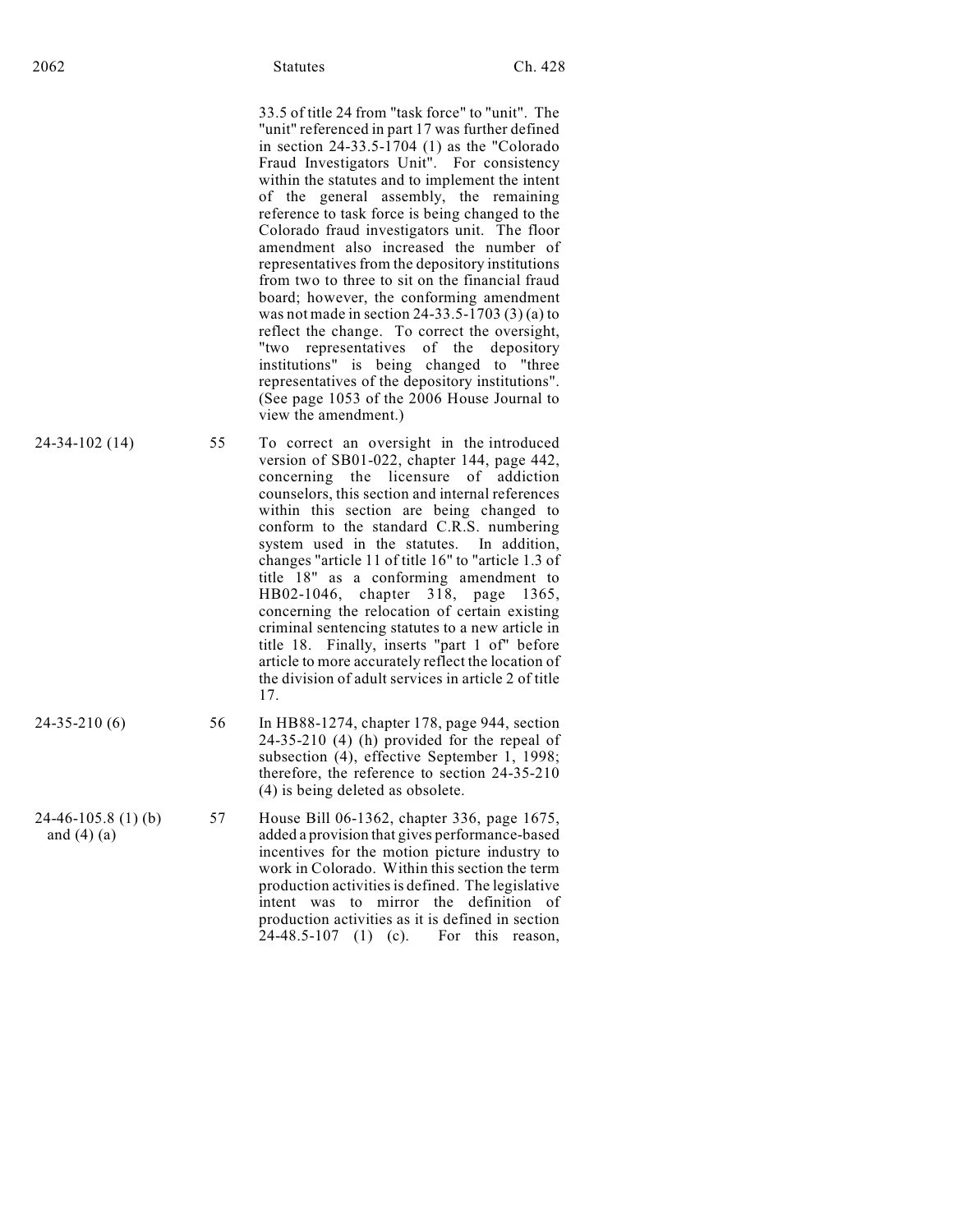| Ch. 428                         |    | 2063<br><b>Statutes</b>                                                                                                                                                                                                                                                                                                                                                                                                               |
|---------------------------------|----|---------------------------------------------------------------------------------------------------------------------------------------------------------------------------------------------------------------------------------------------------------------------------------------------------------------------------------------------------------------------------------------------------------------------------------------|
|                                 |    | "photo-shooting" is being changed<br>to<br>"postshooting". In addition, an internal<br>reference to section "12-47.1-701 (4) (a) $(III)$ "<br>is being changed to section "12-47.1-701 $(4)$<br>(a) (IV)" because of the harmonization of<br>HB06-1360<br>HB06-1201<br>and<br>the<br>and<br>redesignation of "(III)" to "(IV)" by the revisor.                                                                                        |
| $24-49.7-106(5)(c)$             | 58 | See the last sentence in the explanation for<br>section 57.                                                                                                                                                                                                                                                                                                                                                                           |
| $24 - 51 - 1002$ (4)            | 59 | The internal reference to paragraph $(a.5)$ of<br>subsection (1) is being changed to subsection<br>(3) as a conforming amendment to HB06-1391,<br>chapter 308, page 1502, which repealed<br>paragraph $(a.5)$ of subsection $(1)$ and relocated<br>the contents of that paragraph to subsection (3)<br>of that section.                                                                                                               |
| $24 - 72 - 302(4)$              | 60 | Deletes 17-2-201 (5) (h), 17-22.5-202 (3) (b.5)<br>(II), and $17-22.5-202$ (3.5) because they are<br>being repealed, effective July 1, 2007, by<br>SB06-150, chapter 339, page 1689, concerning<br>DNA testing of all felons.                                                                                                                                                                                                         |
| $24 - 72 - 305(1.5)$            | 61 | See the explanation for section 60.                                                                                                                                                                                                                                                                                                                                                                                                   |
| $25 - 1 - 108(5)$               | 62 | See the explanation for section 3.                                                                                                                                                                                                                                                                                                                                                                                                    |
| 25-1-108.5 IP $(3)$ (a)         | 63 | See the explanation for section 3.                                                                                                                                                                                                                                                                                                                                                                                                    |
| $25 - 3 - 108(1)$               | 64 | To correct an error made in SB79-461, chapter<br>262, page 1003, by the Senate Health,<br>Environment, Welfare, and Institutions<br>Committee amendment, deleted the<br>last<br>sentence referencing long-term health care<br>facility and section $25-3-603$ (4) because the<br>committee struck the entire part 6 as it<br>appeared in the introduced version of the bill.<br>(See the 1979 Senate Journal, March 27, page<br>859.) |
| $25-3-601$ IP                   | 65 | Amends the section to explain that the<br>definitions are specific to part 6 of article 3 of<br>title 25 to correct an oversight in the<br>preparation of HB06-1045, chapter 316, page<br>1569, concerning public<br>reporting<br>οf<br>hospital-acquired infections.                                                                                                                                                                 |
| 25-3.5-704<br>$(2)$ (h) (I) (E) | 66 | See the explanation for section 3.                                                                                                                                                                                                                                                                                                                                                                                                    |
| $25-4-1413(2)$                  | 67 | Corrects an oversight in the introduced version                                                                                                                                                                                                                                                                                                                                                                                       |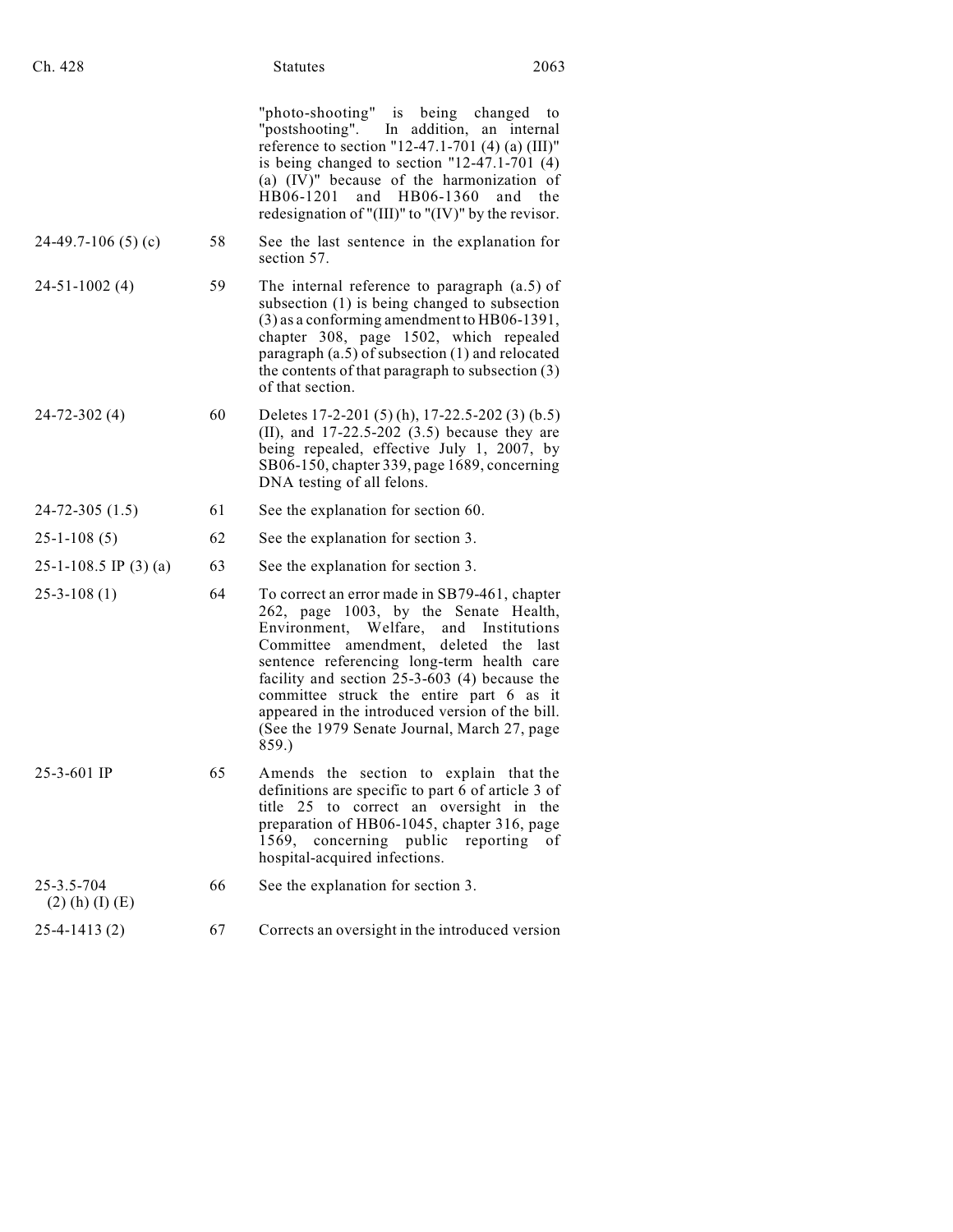of HB06-1054, chapter 351, page 1755, concerning AIDS prevention, by changing an internal reference from the federal "Internal Revenue Code" to the federal "Internal Revenue Code of 1986" to properly cite the federal act.

- 25-15-404 (3) 68 See the explanation for section 3.
- 25-27-110 (1) 69 See the explanation for section 3. For grammatical purposes, changed "less" to "fewer".
- 25.5-1-201 (1) (d) 70 Senate Bill 99-067, chapter 698, page 700, created the health and medical care program that is currently located in section 25.5-2-102. The program was created in part to implement the provisions of SCR99-002 if the resolution was adopted by the electors at the 2000 general election. The resolution did not pass out of the House Appropriations Committee and, thus, could not be voted on in the 2000 general election. Funding for the program was contingent on the passage of the resolution. Since the resolution was never adopted, funding for the program could not be obtained, and, as a result, the program has not been implemented. For these reasons, section 25.5-2-102 is being repealed as obsolete.

### 25.5-1-303 (1) (c) 71 See the explanation for section 70.

- 25.5-2-102 72 See the explanation for section 70.
- 25.5-3-112 (2) (b) (III) 73 Because the medical services board is defined as the state board in section 25.5-1-103 (7) for purposes of the entire title 25.5, "medical services board" is being changed to "state board" to correct an oversight in SB06-044, chapter 323, page 1606.
- 25.5-4-103 (19.5) 74 In HB06-1395, chapter 263, page 1202, concerning residential child health care, the definition of a psychiatric residential treatment facility contains an incorrect reference to the article regulating the licensure of physicians. The reference was inadvertently entered as article 26 of title 12 rather than article 36 of title 12. To correct the oversight, "article 26" is being changed to "article 36".

the explanation for section 3.

$$
26-1-310
$$
 75 See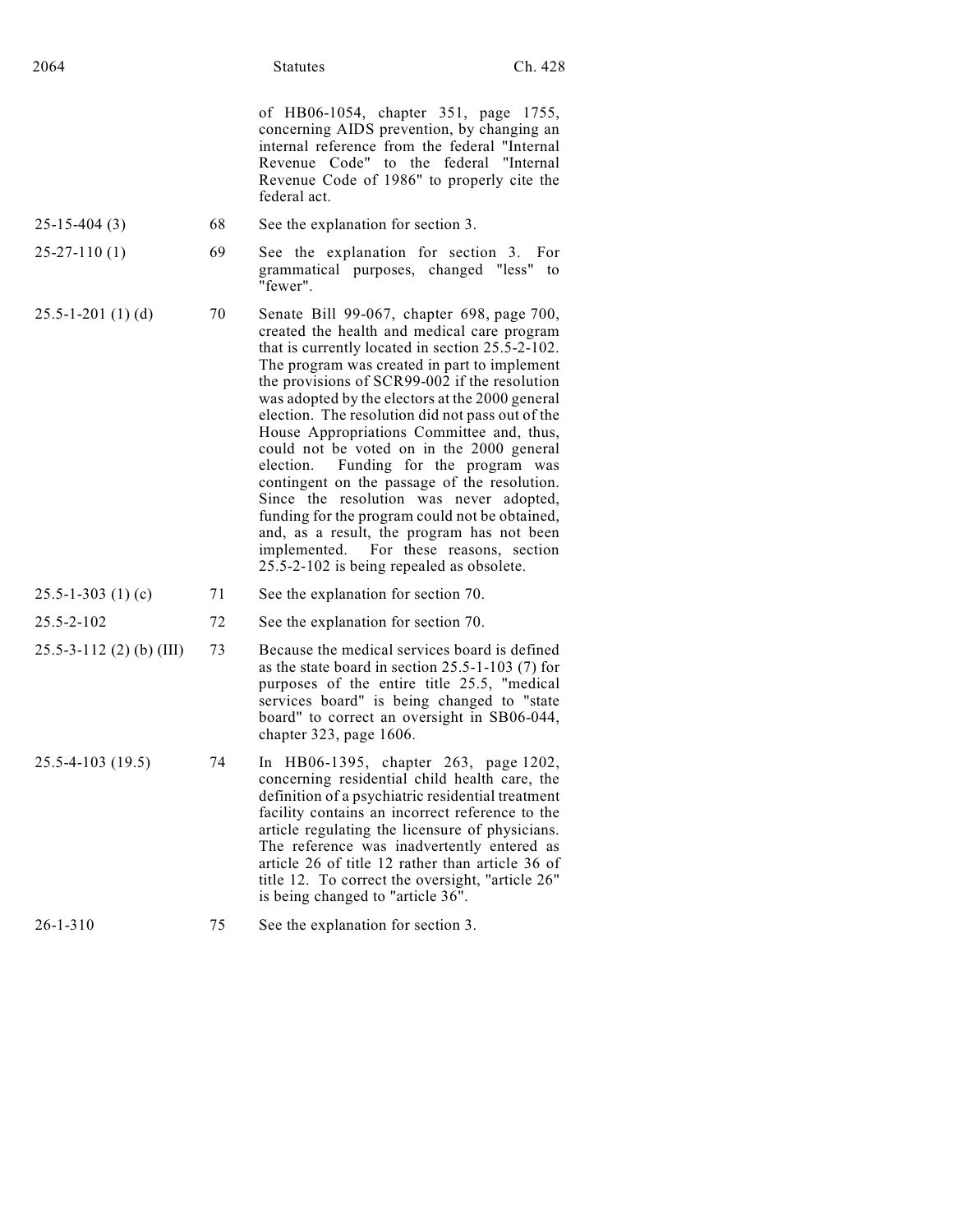| Ch. 428                                 |    | <b>Statutes</b>                                                                                                                                                                                                                                                                                                                                                                                                                                                                                                                                                              | 2065 |
|-----------------------------------------|----|------------------------------------------------------------------------------------------------------------------------------------------------------------------------------------------------------------------------------------------------------------------------------------------------------------------------------------------------------------------------------------------------------------------------------------------------------------------------------------------------------------------------------------------------------------------------------|------|
| $26-2-135(3)(c)$                        | 76 | See the explanation for section 3.                                                                                                                                                                                                                                                                                                                                                                                                                                                                                                                                           |      |
| 26-2-723 (1) and (4) (c)                | 77 | See the explanation for section 3.                                                                                                                                                                                                                                                                                                                                                                                                                                                                                                                                           |      |
| $26-6-116(2)$                           | 78 | See the explanation for section 3.                                                                                                                                                                                                                                                                                                                                                                                                                                                                                                                                           |      |
| $26 - 6 - 406$ (1)                      | 79 | See the explanation for section 3.                                                                                                                                                                                                                                                                                                                                                                                                                                                                                                                                           |      |
| $27 - 10 - 105$<br>$(1)$ (a) $(II)$ (D) | 80 | See the first sentence of the explanation for<br>section 55.                                                                                                                                                                                                                                                                                                                                                                                                                                                                                                                 |      |
| $27 - 10.3 - 102(1)$                    | 81 | As a conforming amendment to HB06-1277,<br>chapter 298, page 1372, an internal reference to<br>a person with a mental illness is being changed<br>from "27-10-102 (7)" to "27-10-102 (8.5)".<br>House Bill 06-1277 deleted subsection (7),<br>which formerly defined a mentally ill person,<br>and created subsection (8.5), which defines a<br>person with a mental illness.                                                                                                                                                                                                |      |
| $29-4-735(2)$                           | 82 | See the explanation for section 3.                                                                                                                                                                                                                                                                                                                                                                                                                                                                                                                                           |      |
| $29-13-102(4)$                          | 83 | See the explanation for section 3.                                                                                                                                                                                                                                                                                                                                                                                                                                                                                                                                           |      |
| $31 - 2 - 210(3.5)$                     | 84 | Senate Bill 05-198, chapter 309, page 1402,<br>concerning the conduct of elections, extended<br>the period of time from fifty-five days to sixty<br>days that a designated election official has to<br>certify the order of the ballot and the ballot<br>content. Due to an oversight in the conference<br>committee report, the conforming amendment<br>changing "fifty-five days" to "sixty days" was<br>not made in section $31-2-210$ $(3.5)$ . To correct<br>the oversight, the conforming amendment is<br>being made.                                                  |      |
| $31-15-302(1)(i)(III)$                  | 85 | In section $24-34-104$ , there is a schedule for the<br>sunset review of state agencies, boards, and<br>functions. That schedule provides for a review<br>by the department of regulatory agencies and<br>the general assembly based on an automatic<br>termination date stated in statute. The date set<br>for review in $24-34-104$ of the use<br>community contracted health care providers is<br>July 1, 2008. Notification that this provision is<br>subject to a sunset review is being added in this<br>section to follow the rules of standard drafting<br>practice. | οf   |
| $32 - 1 - 1003.5(4)$                    | 86 | See the explanation for section 85.                                                                                                                                                                                                                                                                                                                                                                                                                                                                                                                                          |      |
| $33 - 1 - 115(2)(c)$                    | 87 | A reference to the "Endangered Species Act" is<br>being changed to the "Endangered Species Act<br>of 1973" to correctly cite the act as specified in                                                                                                                                                                                                                                                                                                                                                                                                                         |      |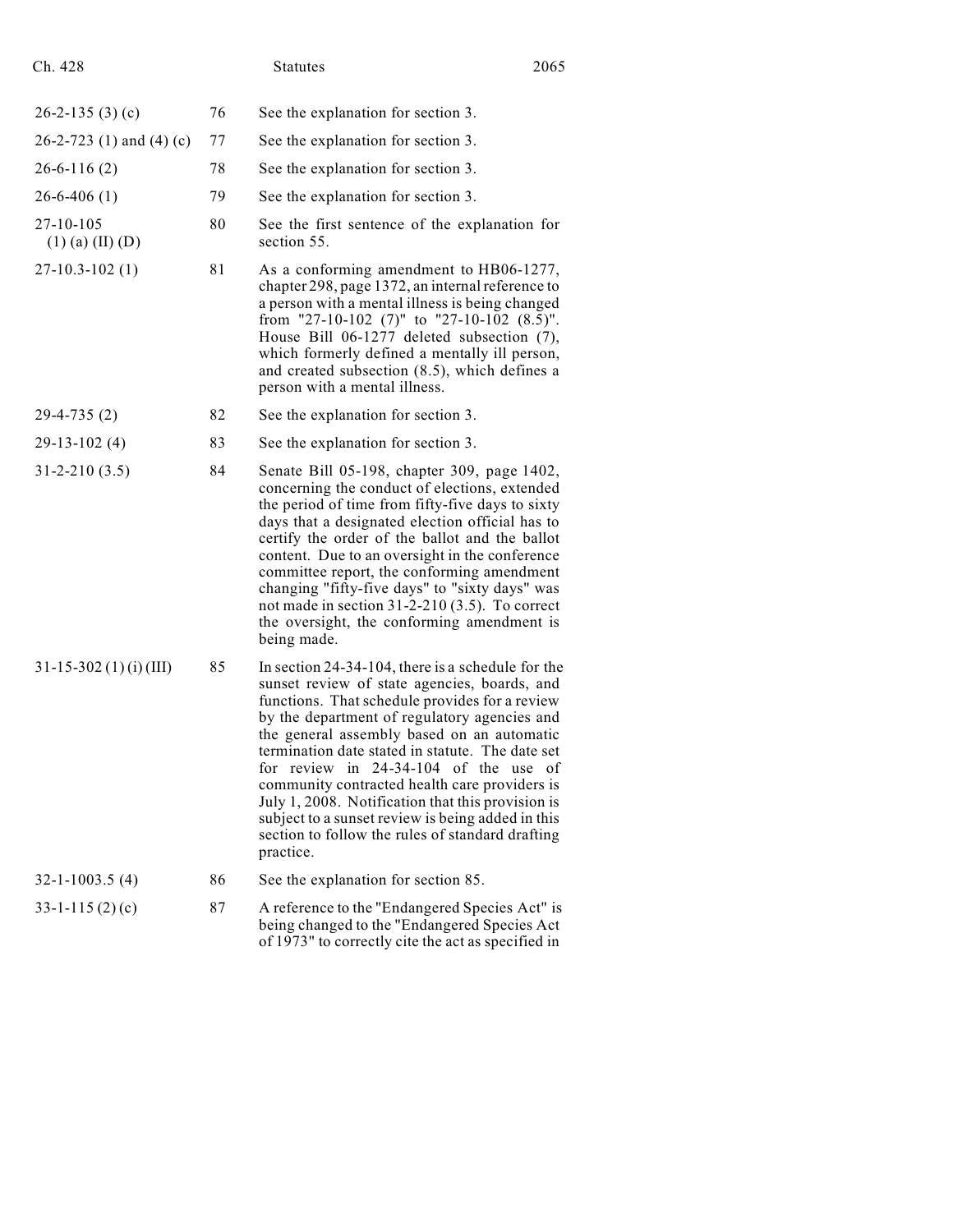Pub.L. 93-205. In addition, 24-4-102 (15) of the "State Administrative Procedure Act" provides that rule includes regulation; therefore, it is unnecessary to authorize an agency to promulgate rules and regulations. In addition, adds "as amended" following the reference to the federal "Migratory Bird Treaty Act" and the federal "Endangered Species Act of 1973" to reflect any amendments to the original acts without changing the intent of the original legislation.

- 33-60-107 (3) 88 House Bill 01-1375, chapter 254, page 905, contains a provision that incorrectly cites section 33-60-113 as the section instructing the secretary of state to submit a ballot question to the voters in the November 2001 election to increase the Great Outdoors Colorado trust fund debt. To correct the citation, the reference to section 33-60-113 is being changed to section 33-60-114.
- $34-32-116.5$  (3) (b)  $89$  Subsection (3) (b) instructs the mined land reclamation board to promulgate rules to require a holder of an existing permit for a designated mining operation to submit a proposed environmental plan for approval by the office of mined land reclamation or the mined land reclamation board. Subsection (3) (b) states that permit holders shall not be required to submit their plan or fees before July 1, 1994. Since the assigned date has elapsed, the language providing that no plan or fee shall be due before July 1, 1994, is being deleted as obsolete.
- 35-1-106.7 (1) 90 House Bill 06-1393, chapter 331, page 1648, and SB06-179, chapter 267, page 1227, enacted section  $39-29-109(1)$  (a) (III). To give effect to both bills,  $39-29-109$  (1) (a) (III), as enacted by HB06-1393, was renumbered on revision as section  $39-29-109$  (1) (a) (IV); however, due to an oversight, the conforming change was not made in section 35-1-106.7 (1).

### 35-29.5-102 (4) 91 See the explanation for section 8.

36-1-115 92 Changes an internal reference from "articles 1 to 8" of title 36 to "articles 1 to 7" of title 36 as a conforming amendment to HB95-1020, chapter 71, page 200, which repealed article 8

of title 36.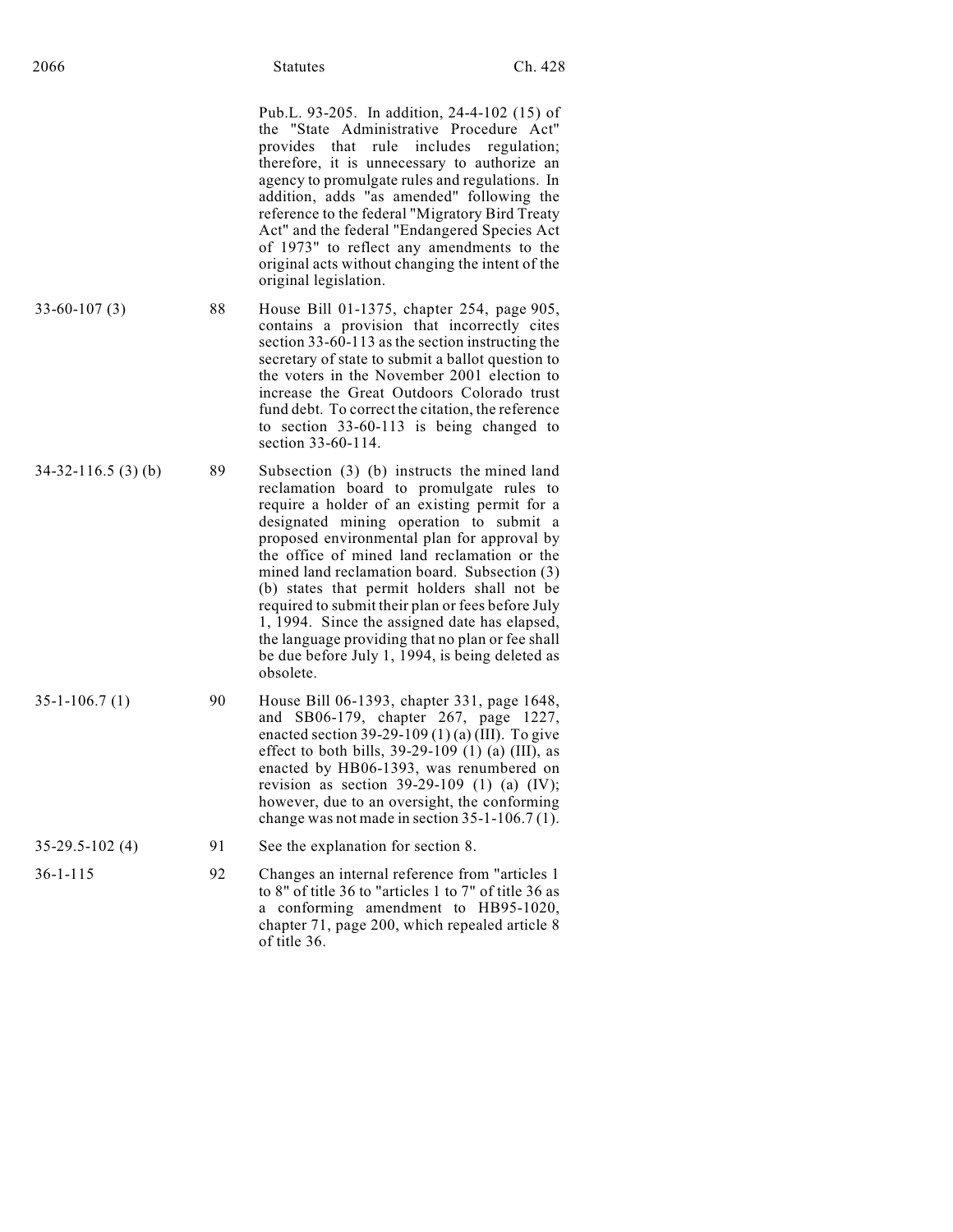| Ch. 428                            |     | <b>Statutes</b>                                                                                                                                                                                                                                                                                                                                                                                                                                                                                                                                                                                                |     | 2067    |                                                                                                                                                                                                                                                                                                                                                                                                                                                                                                                                                              |      |
|------------------------------------|-----|----------------------------------------------------------------------------------------------------------------------------------------------------------------------------------------------------------------------------------------------------------------------------------------------------------------------------------------------------------------------------------------------------------------------------------------------------------------------------------------------------------------------------------------------------------------------------------------------------------------|-----|---------|--------------------------------------------------------------------------------------------------------------------------------------------------------------------------------------------------------------------------------------------------------------------------------------------------------------------------------------------------------------------------------------------------------------------------------------------------------------------------------------------------------------------------------------------------------------|------|
| $36-1-145(2)$ (b)                  | 93  | See the explanation for section 92.                                                                                                                                                                                                                                                                                                                                                                                                                                                                                                                                                                            |     |         |                                                                                                                                                                                                                                                                                                                                                                                                                                                                                                                                                              |      |
| $37 - 75 - 105$ (2) (a)            | 94  | Language providing for the repeal of article 75<br>of title 37 is being deleted as obsolete. The<br>repeal was contingent upon the interbasin<br>compact committee not referring the interbasin<br>compact charter to the general assembly for<br>consideration by July 1, 2006. The charter was<br>referred to the general assembly on April 6,<br>2006, and received approval. For confirmation<br>of the submission date and the general<br>assembly's approval of the charter, see<br>subsection (2) (b), which was enacted by<br>HB06-1400, chapter 279, page<br>1282,<br>concerning interbasin compacts. |     |         |                                                                                                                                                                                                                                                                                                                                                                                                                                                                                                                                                              |      |
| $39-22-120(5.5)(c)$                | 95  | Because section 39-22-120.5 was repealed and                                                                                                                                                                                                                                                                                                                                                                                                                                                                                                                                                                   |     |         | then relocated to section 24-77-103.8 by<br>HB05-1310, chapter 33, page 133, the<br>reference to "39-22-120.5" is being changed to<br>" $24-77-103.8$ " as a conforming amendment.                                                                                                                                                                                                                                                                                                                                                                           |      |
| $39-22-1704(3)$ (e)                | 96  | See the explanation for section 3.                                                                                                                                                                                                                                                                                                                                                                                                                                                                                                                                                                             |     |         |                                                                                                                                                                                                                                                                                                                                                                                                                                                                                                                                                              |      |
| 39-26-123 IP (3) (a)               | 97  | relocated to section $25.5-2-101$ (3), the                                                                                                                                                                                                                                                                                                                                                                                                                                                                                                                                                                     |     |         | Because section $26-2-117(3)$ was repealed by<br>SB06-219, chapter 355, page 1800, and then<br>reference to "26-2-117 $(3)$ " is being changed to<br>" $25.5 - 2 - 101$ (3)" as a conforming amendment.                                                                                                                                                                                                                                                                                                                                                      |      |
| 39-29-109<br>$(1)$ (c) $(III)$ (B) | 98  | changed to 37-60-126 (12).                                                                                                                                                                                                                                                                                                                                                                                                                                                                                                                                                                                     |     |         | Section 37-60-126 (12) was originally enacted<br>as 37-60-126 (13) in HB05-1254, but has been<br>renumbered on revision. Due to an oversight,<br>the conforming amendment was not made in<br>section 39-29-109 (1) (c) (III) (B); therefore,<br>the reference to $37-60-126$ (13) is being                                                                                                                                                                                                                                                                   |      |
| 39-33-106                          | 99  | overlooked.                                                                                                                                                                                                                                                                                                                                                                                                                                                                                                                                                                                                    |     |         | The future repeal date of article 33 of title 39 is<br>being extended to July 1, 2012, to comply with<br>the legislative intent of HB00-1067, chapter<br>301, page 1447, concerning the promotion of<br>alternative use fuel for transportation purposes.<br>House Bill 00-1067 extended the date the<br>executive director of the department of revenue<br>is authorized to grant rebates to entities using<br>alternative fuels to July 1, 2012; however, the<br>conforming amendment in section 39-33-106 to<br>extend the repeal date of the article was |      |
| $43 - 1 - 603$                     | 100 | Because                                                                                                                                                                                                                                                                                                                                                                                                                                                                                                                                                                                                        | the | federal | "Urban                                                                                                                                                                                                                                                                                                                                                                                                                                                                                                                                                       | Mass |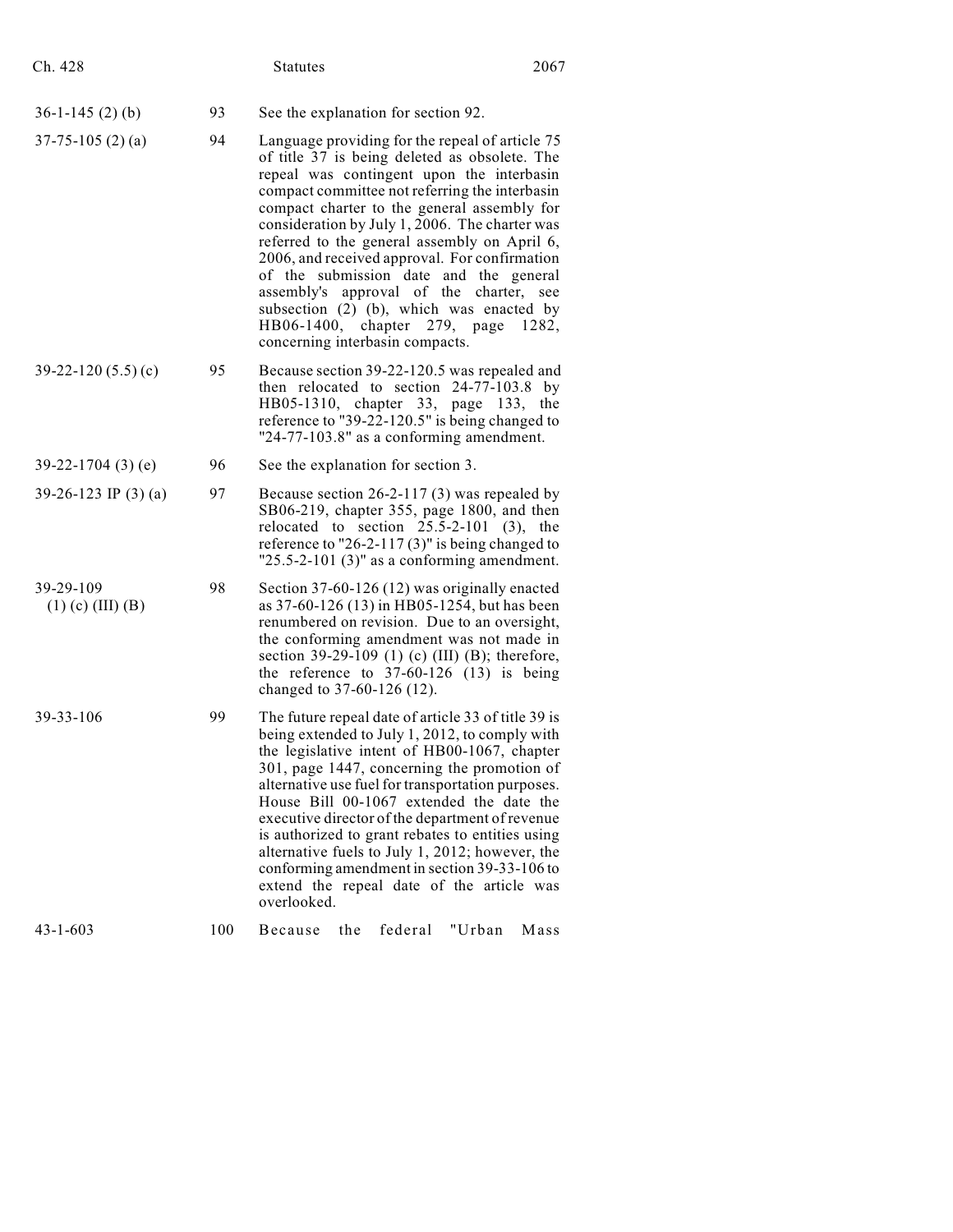| 2068                     |     | Statutes                                                                                                                                                                                                                                                                                                                                                                                                                                                      | Ch. 428                     |
|--------------------------|-----|---------------------------------------------------------------------------------------------------------------------------------------------------------------------------------------------------------------------------------------------------------------------------------------------------------------------------------------------------------------------------------------------------------------------------------------------------------------|-----------------------------|
|                          |     | Transportation Act of 1964" has been amended<br>many times, language is being inserted after the<br>cite to the federal act to keep the statutes<br>current without changing the intent of the<br>original legislation enacting the section.                                                                                                                                                                                                                  |                             |
| $43-1-1102(1)$ and $(4)$ | 101 | Section 43-1-1102 (1), enacted by HB91-1198,<br>chapter 188, page 1042, is being amended<br>because it inaccurately cites the committee<br>section $43 - 1 - 1104$<br>created in<br>transportation planning committee.<br>rationale for the amendment to section<br>43-1-1102 (4), see the explanation for section<br>100.                                                                                                                                    | <b>as</b><br>the<br>For the |
| 43-1-1105                | 102 | Corrects an error made in the introduced<br>version of HB91-1198, chapter 188, page 1045,<br>in which a reference to "this part 4" should<br>have been to "this part 11".                                                                                                                                                                                                                                                                                     |                             |
| $43 - 1 - 1402(6)$       | 103 | 65 FR 70307 (November 22, 2000) amended<br>23 CFR 645.105 (1985) by removing the<br>paragraph designations from all definitions,<br>and all definitions were placed in alphabetical<br>order to conform subpart A to the existing<br>format in subpart B of the regulation. Due to<br>the reorganization of the regulation, the<br>paragraph designation is being removed to<br>conform with the changes brought forth by 65<br>FR 70307 (November 22, 2000). |                             |
| 43-2-145 $(1.3)$ (b)     | 104 | Article 16 of title 32 was repealed on July 1,<br>2004, by section 32-16-109 of HB98-1335,<br>chapter 242, page 913; therefore, the reference<br>to fixed guideway systems in section 32-16-103<br>is being amended out of the section.                                                                                                                                                                                                                       |                             |
| 43-3-202.5 $(3)$ (a)     | 105 | Corrects an error made in the introduced<br>version of HB96-1144, chapter 114, page 462,<br>in which reference to the public-private<br>initiatives pursuant to part 12 of article 1 of this<br>title was erroneously referenced as part 12 of<br>article 3 of this title.                                                                                                                                                                                    |                             |
| $43 - 4 - 402(1)$        | 106 | Changes section "16-7-403, C.R.S." to section<br>$"18-1.3-102, \quad C.R.S."$<br>as<br>a a<br>amendment to HB02-1046, chapter 318, page<br>1366, concerning the relocation of certain<br>existing criminal sentencing statutes to a new<br>article in title 18.                                                                                                                                                                                               | conforming                  |
| $43-4-502(2)$            | 107 | Since the "Public School Finance Act of 1988"                                                                                                                                                                                                                                                                                                                                                                                                                 |                             |